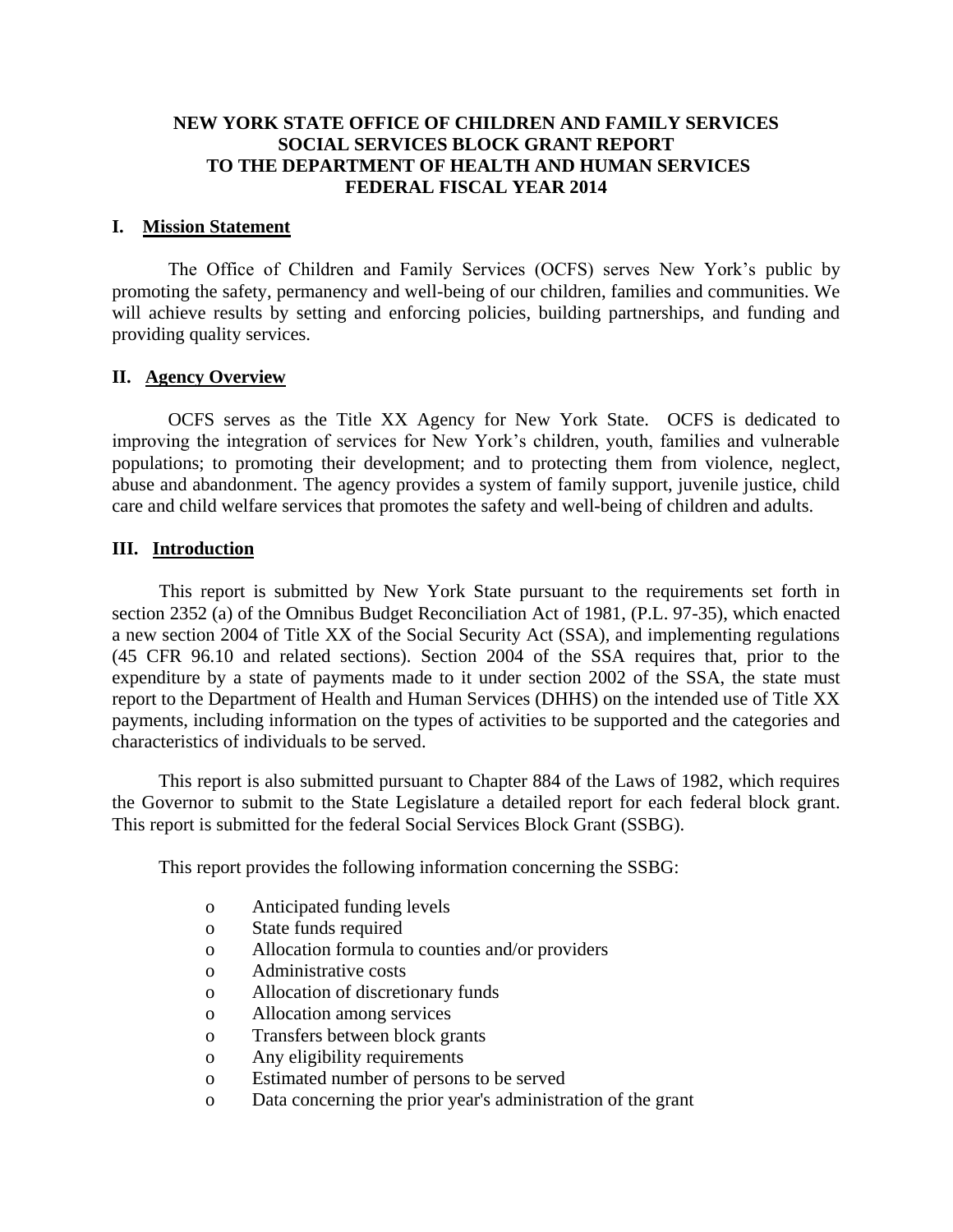## **IV. Funding Levels**

Title XX of the SSA remains a major source of funds for services provided to low-income persons by OCFS. However, it should be noted that the SSBG is only one of several sources of funding for these services. Consequently, this report provides an important account of New York State's use of federal funding for delivery of social services, but does not describe the totality of the delivery of such services.

## A. Federal Allocations

For federal fiscal year (FFY) 2013, New York State's allotment of Federal Title XX Social Services Block Grant funds is \$100,220,010 or a net decrease of nearly \$6 million from the prior year of \$106,102,651 as a result of federal sequestration action.

### B. State Appropriations

Chapter 53 of the Laws of 2013 provides appropriation authority permitting OCFS to spend the federal fiscal year 2013 SSBG grant award on local district social services, state training initiatives and other eligible activities. Pursuant to this authority, \$95,209,010, or 95 percent, of the SSBG funds are being used to reimburse social services districts for services and related administration and training, and \$5,011,000 or 5 percent, is allocated for use by OCFS for training purposes.

Appropriation authority will be sought to expend federal fiscal year 2014 SSBG award funds for Title XX services and training in the state fiscal year 2014 budget.

## C. Transfer of Funds

Federal law permits the transfer of up to ten percent of a state's allotment under a block grant to support activities under another block grant. No funds were transferred from the Social Services Block Grant to fund programs under any other block grant during federal fiscal year 2013, nor is it anticipated that any such funds will be transferred for such purposes in federal fiscal year 2014.

Funds from the Temporary Assistance for Needy Families (TANF) Block Grant are anticipated to be transferred to the Social Services Block Grant in federal fiscal year 2013 and federal fiscal year 2014, up to the maximum allowable under the law. The TANF-funded Flexible Fund for Family Services (FFFS) has been enacted by New York State in the SFY 2013- 2014 Budget for a ninth year at a level of \$964.0 million to provide districts with flexibility in meeting the non-assistance needs of TANF-eligible temporary assistance and low-income families, and local social services districts may again choose to transfer a portion of their FFFS allocation to the Social Services Block Grant. Since first enacted in SFY 2005-2006, FFFS transfer funds have replaced the separate state appropriation for the TANF transfer to the Social Services Block Grant that existed in prior years. The amount that districts will choose to transfer in SFY 2013-2014 will be known March 31, 2014 when SFY 2013-2014 local district FFFS plans become final. The amounts social services districts have chosen to transfer from the FFFS to the SSBG totaled \$190.5 million in SFY 2012-2013 and \$192.8 million in SFY 2011-2012.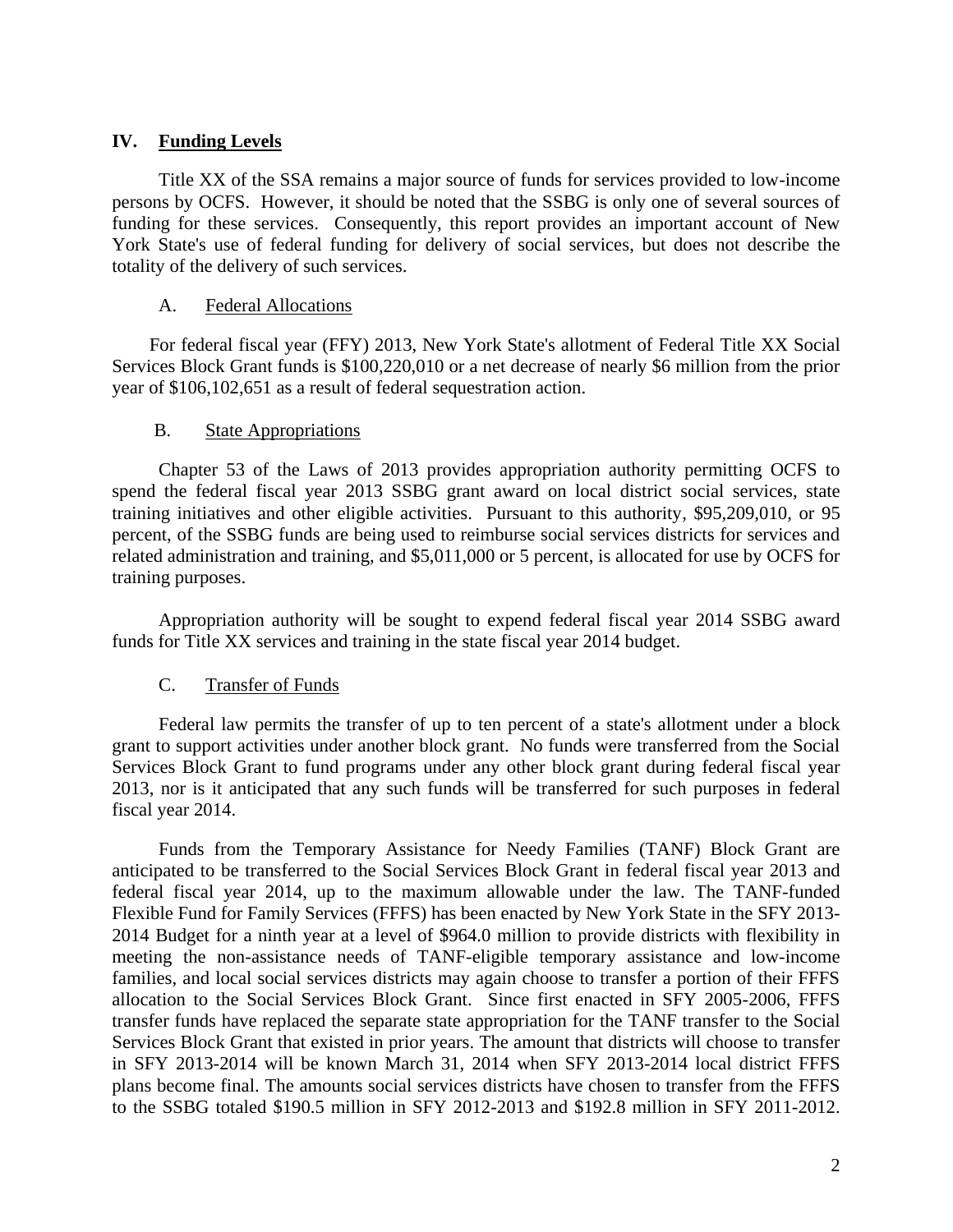These recent transfers compare to \$122 million that the state chose to transfer from TANF in SFY 2004-2005 and \$244 million that the State chose to transfer in prior years. These TANF allocations provide districts with the flexibility to determine local funding priorities. Social services districts will continue to use funds they transfer to the Social Services Block Grant from the FFFS to provide eligible Title XX services, including child welfare services such as preventive services, child protective services, aftercare services or adoption services (including post-adoption services) as well as adult protective, domestic violence and/or other services to children and/or their families with incomes less than 200 percent of the official federal poverty level.

## **V. Allocation to Social Services Districts**

### A. Amount to be Allocated

For purposes of this report**,** the estimated federal appropriation level for the FFY 2014 Social Services Block Grant is \$1.7 billion, the same level as in FFY 2013; therefore, New York State is estimating that its FFY 2014 allocation will be \$106,102,651, an increase of \$5,882,641 from the previous federal fiscal year**.** It is anticipated that, as in past years, a majority of the funds will be allocated to social services districts.

### B. Method of Allocation to Local Social Services Districts

 The existing Title XX social services district allocation formula was originally devised using factors reflecting district population and expenditures. Subsequent modifications were incorporated reflecting movement toward a uniform per capita floor, and a separate formula was developed for additional funds that first became available in 1982 from the Low-Income Home Energy Assistance Block Grant. The same methodology has been applied for each subsequent federal fiscal year through and including federal fiscal year 2000. A change to the allocation methodology was implemented for federal fiscal year 2001 and continue**s** for federal fiscal year 2013. The allocation methodology for federal fiscal year 2014 will be determined once the FFY 2013 federal budget and the SFY 2014-2015 state budget are enacted. The current allocation methodology is described more fully in Appendix A-1.

Allocations to social services districts during FFY 2013 from the basic allocation of Social Services Block Grant funds are \$95,209,010 million. These funds have been allocated among the social services districts as shown in Appendices B-1 and B-2.

Allocations to social services districts during FFY 2012 from the basic allocation of Social Services Block Grant funds totaled over \$100.8 million. FFY 2012 is the most recent year for which preliminary estimates of expenditures can be provided. These Title XX expenditure estimates are included in the gross FFY 2012 local district expenditure estimates under Section VIII.B of this report.

## **VI. Anticipated Uses of Funds**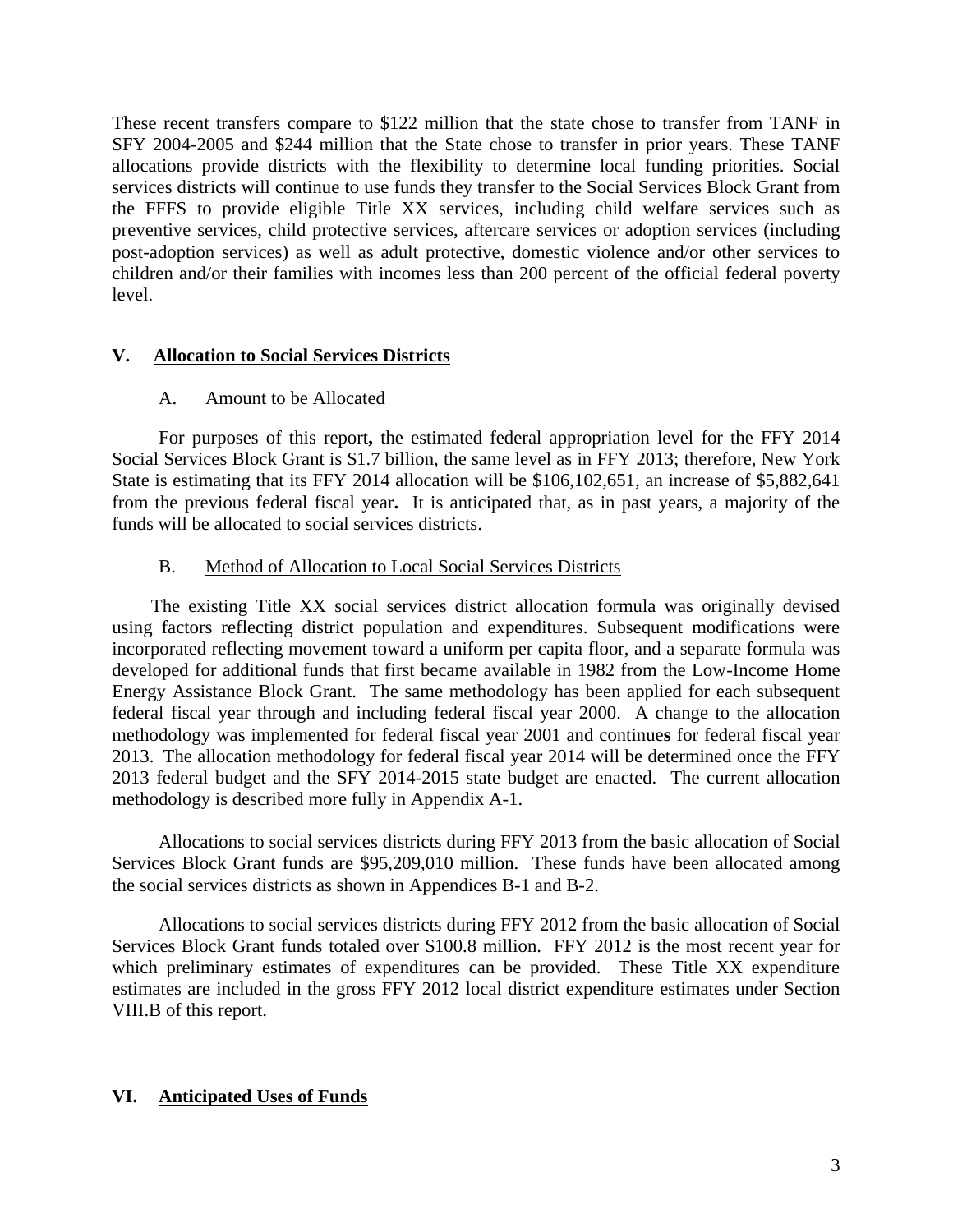## A. Overview

Funding provided by the Social Services Block Grant will be used for two broad purposes:

- 1. To provide specific services by the 58 social services districts and by the St. Regis Mohawk Tribe, including related training and administrative costs, either directly or through purchase-of-service contracts; and
- 2. To provide training or other services by OCFS, or by other agencies through purchase-of-service agreements. Other services include services consistent with the goals of Title XX and consistent with the "Uniform Definition of Services" under 45 CFR Appendix A to Part 96.

In addition, OCFS, within the context of welfare reform as established in the Personal Responsibility And Work Opportunity Reconciliation Act of 1996, and in compliance with Section 2002(f) of the Social Security Act (42 U.S.C. 1937a), may use Social Services Block Grant funds to provide vouchers. Such vouchers would be utilized as authorized by Section 2002(f) of the SSA for families ineligible for or denied cash assistance under Title IV-A because of a family cap or a durational limit on benefits for services directed at the goals set forth in Section 2001 of the SSA.

## B. Services Provided by Local Districts

In an effort to maximize its flexibility, New York State reserves the right to authorize the use of SSBG funds for any allowable SSBG service as defined by the Federal Administration for Children and Families, in addition to the following 22 types of services provided by social services districts and supported by the SSBG. These specific services are defined in Appendix C-1 through C-22.

> Adoption Support Services Aftercare Services Child Care Services Educational Services Employment Services Family Planning Services Foster Care Services for Children Health-Related Services Homemaker Services Home Management Services Housekeeper/Chore Services Housing Improvement Services Information and Referral Services Preventive Services for Adults Preventive Services for Children Protective Services for Adults Protective Services for Children Residential Placement Services for Adults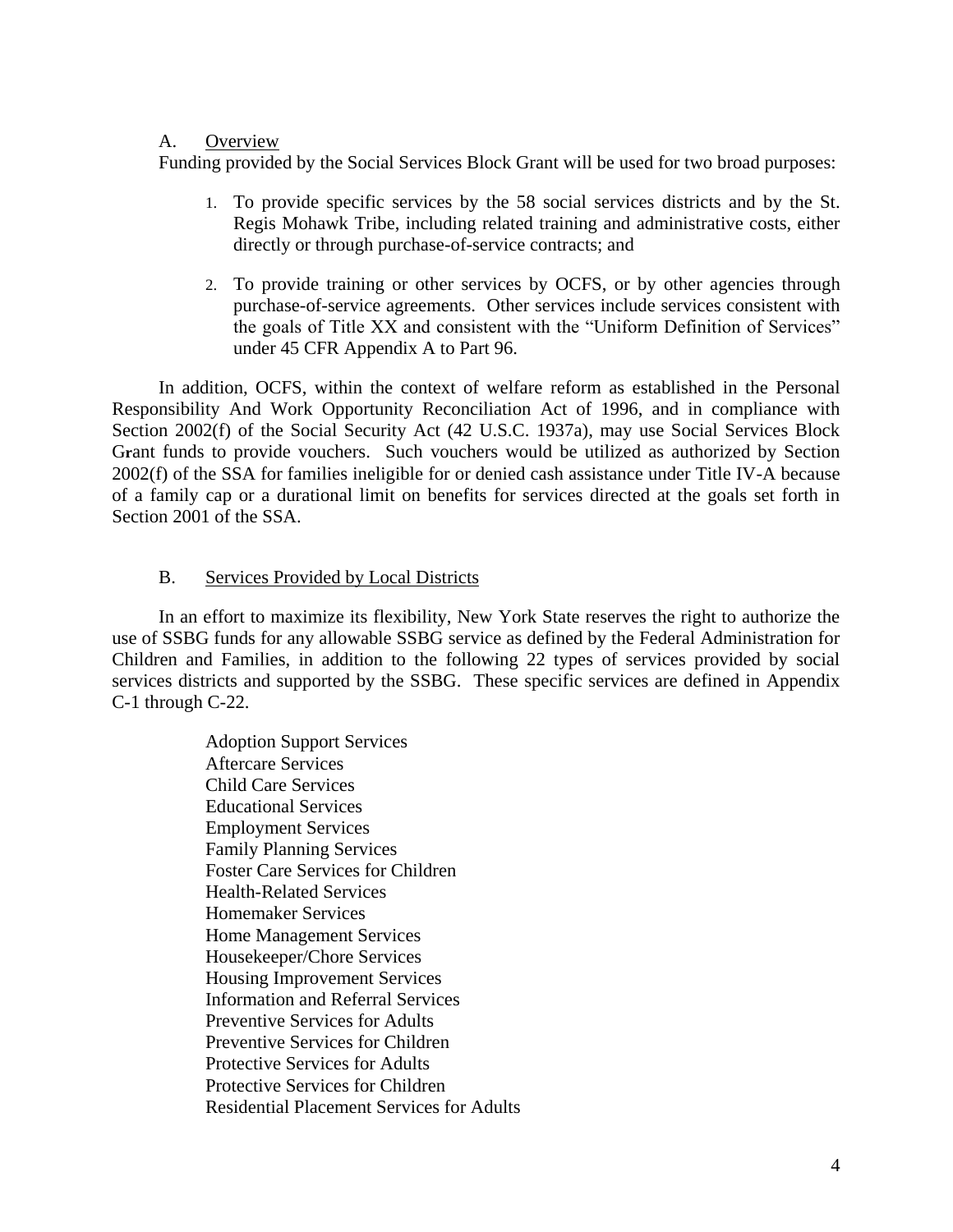Services to Victims of Domestic Violence Social Group Services for Senior Citizens Transportation Services Unmarried Parent Services

Related training and administrative activities of social services districts are also funded by the Social Services Block Grant.

## C. State Agency Services, Including Training Activities

For FFY 2013**,** as in prior years, after allocating the majority of New York State's allotment of Federal Title XX SSBG funds to social services districts, OCFS plans to maintain the remainder for other activities eligible by federal definition, including but not limited to training or other administrative activities.

## **VII. Estimated Levels of Service**

Some of the 22 services noted previously are required by State law to be provided to all persons in need of the service, without regard to income. Other services are mandated only to certain income or other categorical groups or under certain conditions. Delivery of services that are not mandated is a matter for determination by the social services district. The following is a general outline of mandated and non-mandated services:

Services Mandated Without Regard to Client Income

- Adoption Support Services, Component A
- Information and Referral
- Preventive Services for Children, Component A
- Protective Services for Children
- Protective Services for Adults
- Services to Victims of Domestic Violence
- Foster Care for Children

## Services Mandated to all Clients Whose Income Falls Within State-Specified Limits

- Residential Placement Services for Adults
- **•** Unmarried Parent Services

## Other Services Mandated Under Certain Conditions

- Aftercare Services
- Adoption Support Services, Component B
- Child Care Services
- Family Planning Services
- Home Management Services
- Homemaker Services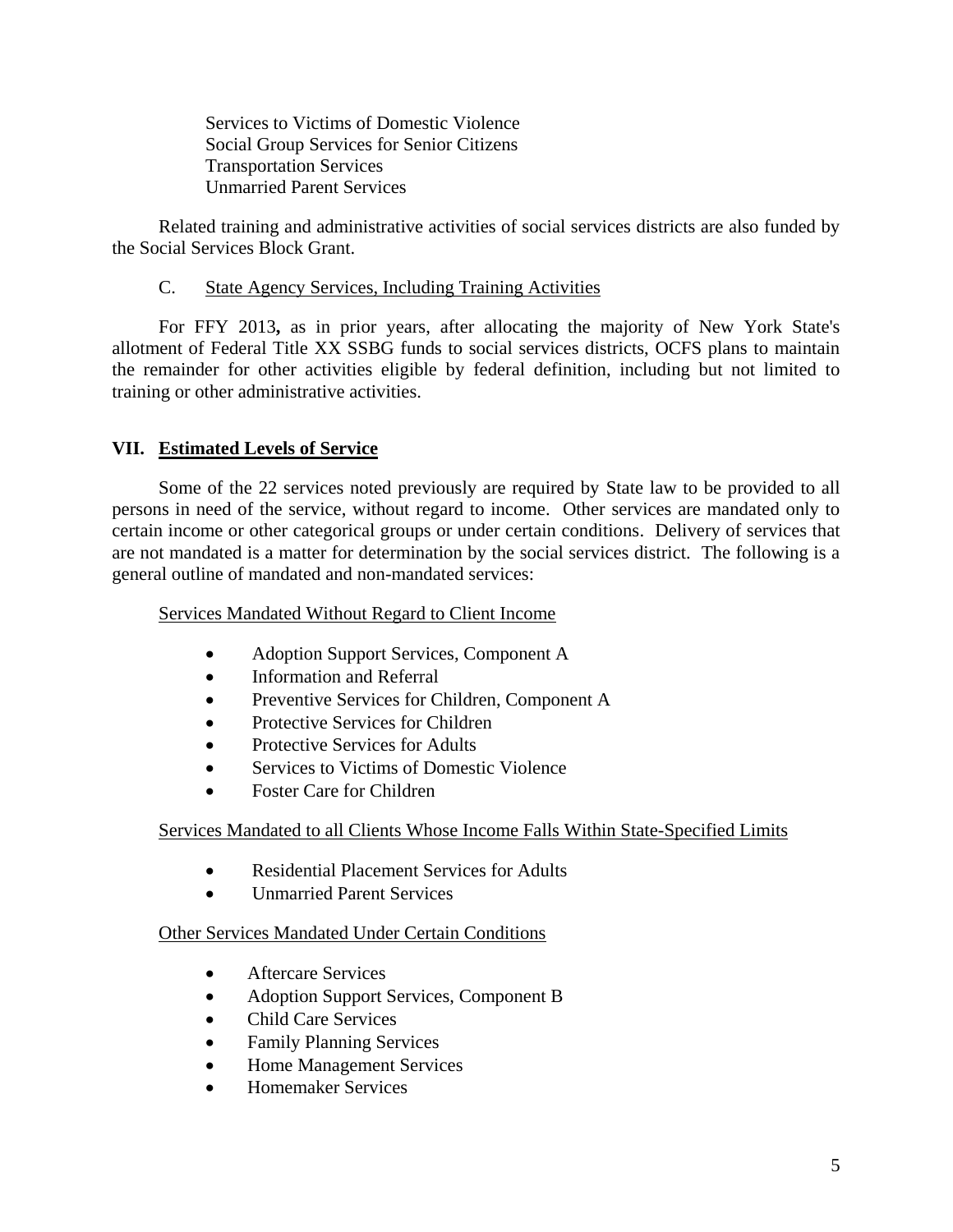- Housekeeper/Chore Services
- Housing Improvement
- Health Related Services
- Transportation Services

## Other Services Not Mandated

- Educational Services
- Employment Services
- Preventive Services for Adults
- Preventive Services for Children, Component B
- Social Group Services for Senior Citizens

As noted above, certain services are required to be provided without regard to income. Eligibility categories are described more fully in the services definitions set out in Appendix C-1 through C-22. Statewide maximum income eligibility standards apply to certain other services, but social services districts may set lower income eligibility standards for any such services, with one exception. TANF funds transferred to the SSBG may only be used to provide eligible Title XX services to children or their families whose income is less than 200 percent of the official federal poverty level. Income eligibility standards for the various mandated and optional services and the statewide fee structure for child care services are summarized in Appendices D and E respectively.

### Estimated Expenditures of Title XX Allocation and Persons to be Served by Service Category

To estimate how social services districts will expend their anticipated \$95,209,010 million of SSBG funds for federal fiscal year 2014, OCFS must rely on the prior patterns of local district expenditures, the proposed SFY 2012-2013 / FFY 2012 settlement of child welfare and adult protective/domestic violence funds and the number of clients served during the services plan year 2012, the most recent full year for which preliminary actual expenditures and client data can be provided. In the event that the federal fiscal year 2014 award is higher or lower than anticipated, estimated expenditures by service category will increase or decrease accordingly.

## **VIII. Expenditures and Administration of Social Services Block Grant in Federal Fiscal Year 2012**

### A. Child and Family Services Planning Process

Section 34-a of the Social Services Law provides OCFS with statutory authority to require social services districts to develop and submit multi-year Child and Family Services Plans (CFSP) and Annual Implementation Reports.

In January 2007, all counties were required to submit a single comprehensive county plan, the CFSP These local multi-year plans require updates through the annual implementation reporting process. Planning guidelines promote broad-based community participation in the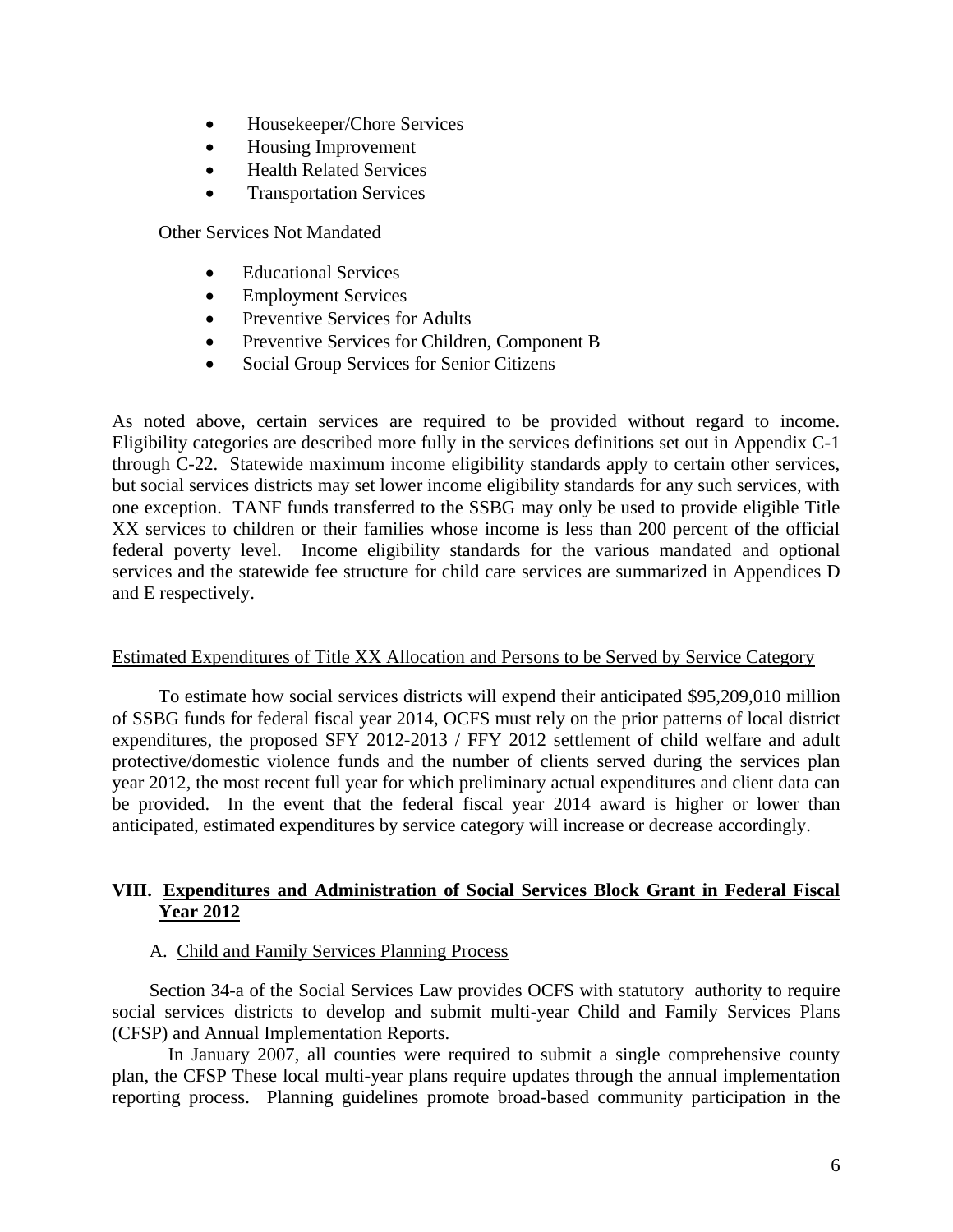needs assessment and planning process and the articulation of local outcomes and strategies. Regional staff in OCFS's Division of Child Welfare and Community Services (CWCS), the Office of Youth Development, and the Office of Strategic Planning and Policy Development provides technical assistance to all counties. The current guidelines for the CFSP are found in 12-OCFS-LCM-16 Guidelines and Instructions for Preparing the County Child and Family Services Plan.

#### B. Services Expenditures by Social Services Districts

The most recent full year for which preliminary actual expenditures can be provided is FFY 2012**.** Social services district claims for services for the period October 1, 2011 through September 30, 2012 that are eligible for Title XX reimbursement, including reimbursement from funds transferred to Title XX from TANF, total approximately \$858 million compared to \$815 million for the previous year, an increase of approximately \$43 million. Because the amount of federal funds available for such purposes is limited, reimbursement from Title XX is provided for only a portion of such services. Other funding sources, noted on page eight of this document, are used to reimburse remaining expenditures as appropriate. A preliminary accounting of social services district expenditures by service category for FFY 2012 may be found on the enclosed pre-expenditure reporting form. The expenditures include services provided by purchase-ofservice agreements and services provided directly. The most current figures are for expenditures reported through June 2013, and may not be a final accounting.

#### C. OCFS Training Expenditures

 For federal fiscal year 2012, the last full year for which actual expenditure data is available, \$5,305,133 or five percent, of the SSBG funds was used by OCFS for training activities provided directly and training activities provided through purchase-of-service agreements in Child Protective Services, Child Care Services, Protective Services for Adults (including the homeless), and other services-related areas. Training is furnished primarily to staff of social services districts. Training is also furnished to State staff and to staff of organizations from which such districts purchase social services, and relates to high priority service areas and needs. Of the \$5,305,133**,** \$265,257 was used to support OCFS staff administering the training contracts funded by the remaining \$5,114,936. This \$5,380,193 of federal SSBG revenue represents approximately seventy-five percent of OCFS's SSBG-eligible training costs.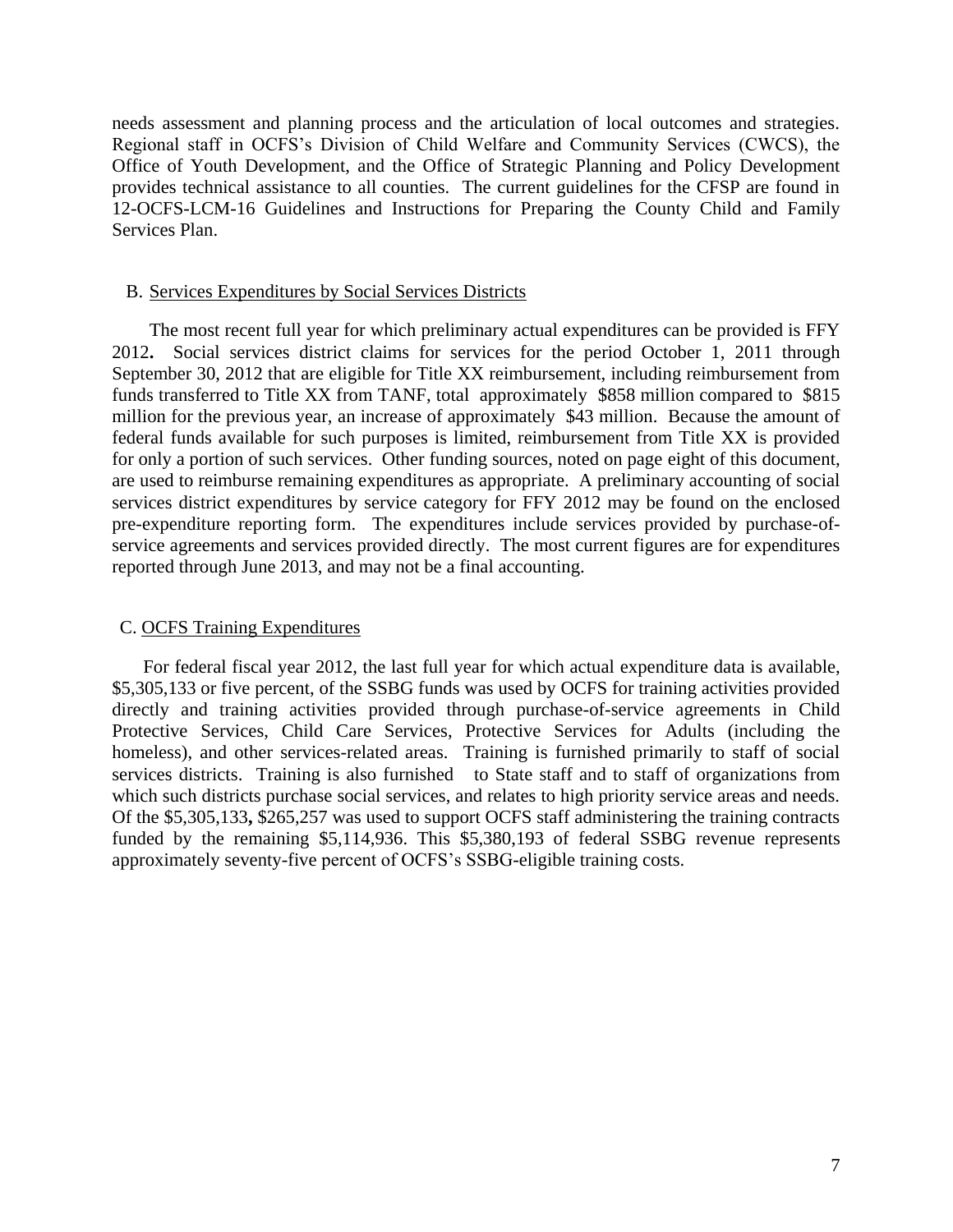#### **IX. Coordination with Other Funding Streams**

The Title XX funds available to New York State are insufficient to support the level of service delivery required across the State. Therefore, for each of the 22 services other federal, State and local resources are applied. The use of a particular funding source for a specific service is determined by applicable federal and state laws and regulations. In addition, local practice or preference may affect the funding profiles across districts. Listed below are the primary additional federal funding sources contributing to the support of one or more of the 22 Title XX services:

Child Care and Development Fund Title IV-B TANF Block Grant Title IV-E Supplemental Security Income (SSI) and Congregate Care Supplement Title XIX Family Violence Prevention and Services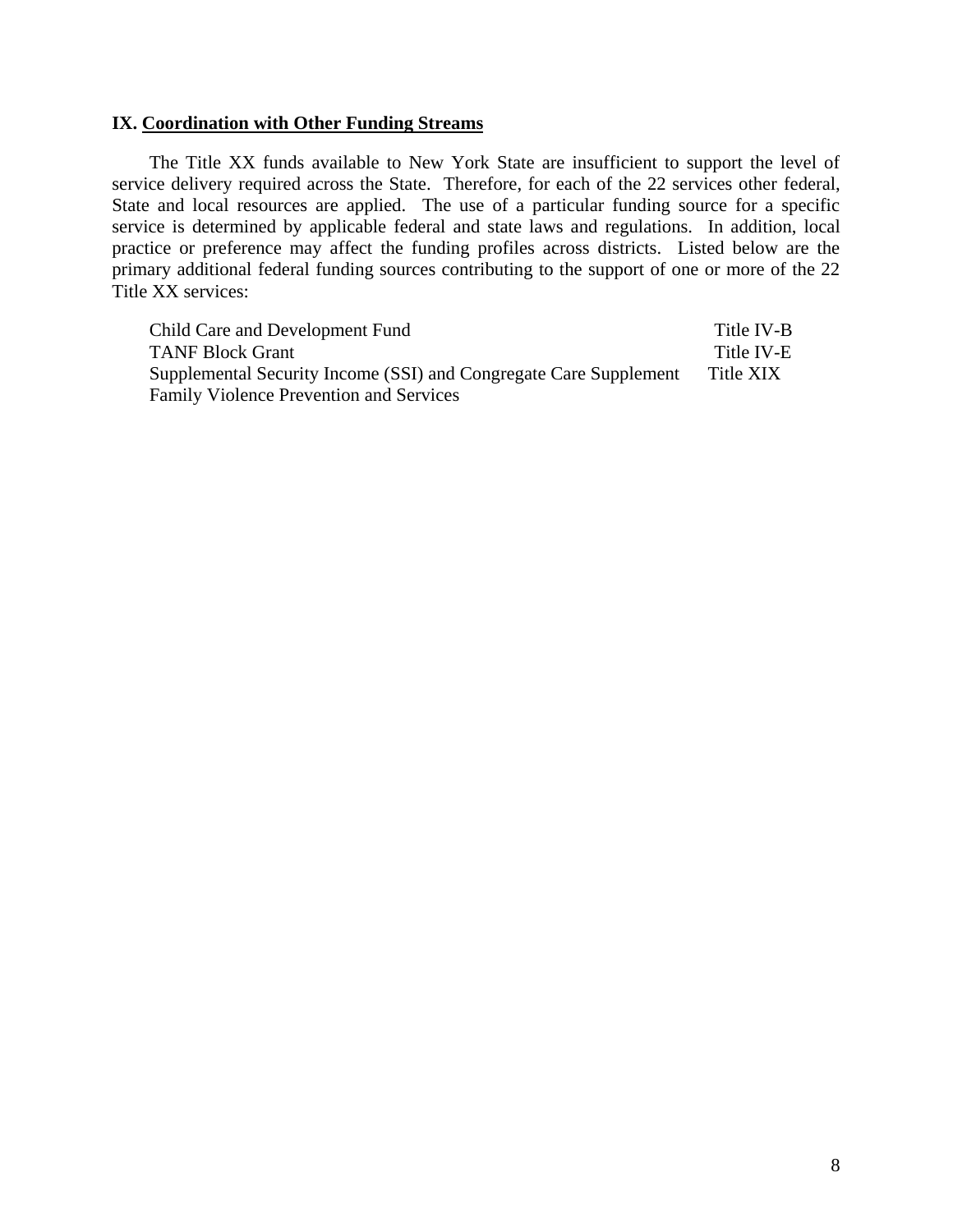## METHODOLOGY USED FOR THE ALLOCATION OF FEDERAL TITLE XX FUNDS TO SOCIAL SERVICES DISTRICTS

The New York State Legislature passed a SFY 2001-2002 State Budget requiring a change in the allocation of funds beginning in FFY 2000-2001. The revised allocation methodology is based on historical social services district claims for the 12 month period ending June 30 of the prior federal fiscal year, and includes a set-aside for reimbursement of expenditures for the provision and administration of adult protective services as well as residential and nonresidential services for certain victims of domestic violence. This allocation methodology has continued for FFY 2012 and FFY 2013. The allocation methodology for FFY 2014 will be determined once the FFY 2014 Federal Budget and the SFY 2014-2015 State Budget are enacted.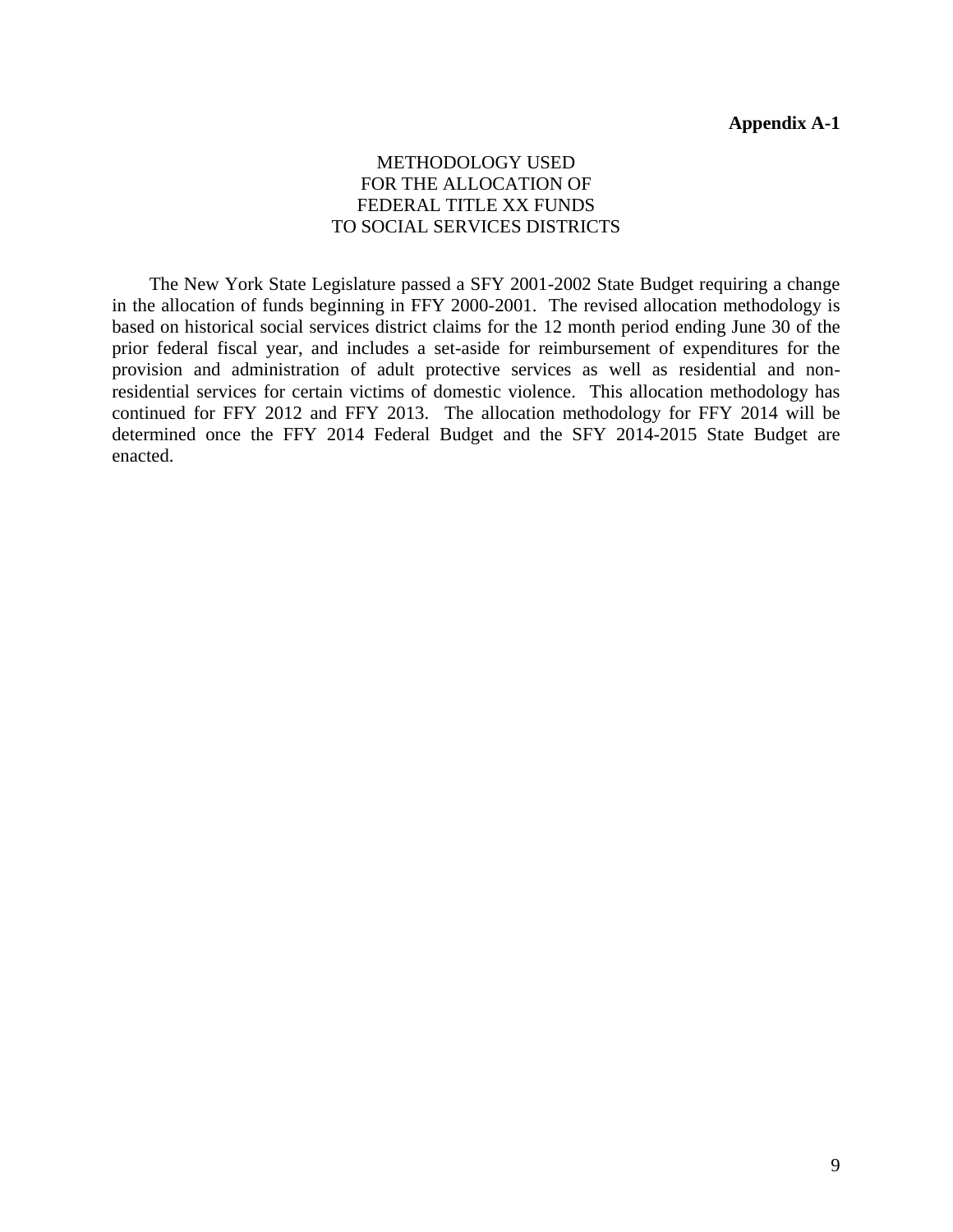## **Title XX FFY 2012-2013 Adult Protective and Domestic Violence Services**

| <b>District</b> | <b>Allocation</b> | <b>District</b>         | <b>Allocation</b> |
|-----------------|-------------------|-------------------------|-------------------|
| Albany          | 1,902,365         | Ontario                 | 189,018           |
| Allegany        | 94,710            | Orange                  | 1,042,094         |
| <b>Broome</b>   | 447,868           | Orleans                 | 80,536            |
| Cattaraugus     | 147,021           | Oswego                  | 283,440           |
| Cayuga          | 167,445           | Otsego                  | 141,735           |
| Chautauqua      | 294,398           | Putnam                  | 126,194           |
| Chemung         | 243,164           | Rensselaer              | 333,296           |
| Chenango        | 113,275           | Rockland                | 884,343           |
| Clinton         | 265,287           | St. Lawrence            | 244,274           |
| Columbia        | 189,513           | Saratoga                | 214,942           |
| Cortland        | 162,481           | Schenectady             | 534,003           |
| Delaware        | 310,453           | Schoharie               | 147,714           |
| Dutchess        | 1,060,437         | Schuyler                | 45,531            |
| Erie            | 1,838,353         | Seneca                  | 89,519            |
| <b>Essex</b>    | 128,908           | Steuben                 | 211,891           |
| Franklin        | 141,992           | Suffolk                 | 2,809,050         |
| Fulton          | 135,786           | Sullivan                | 172,766           |
| Genesee         | 141,657           | Tioga                   | 114,256           |
| Greene          | 131,981           | Tompkins                | 270,554           |
| Hamilton        | 5,769             | Ulster                  | 512,796           |
| Herkimer        | 113,592           | Warren                  | 126,363           |
| Jefferson       | 278,051           | Washington              | 119,391           |
| Lewis           | 66,703            | Wayne                   | 157,105           |
| Livingston      | 171,799           | Westchester             | 3,752,951         |
| Madison         | 209,529           | Wyoming                 | 44,648            |
| Monroe          | 1,303,108         | Yates                   | 44,839            |
| Montgomery      | 95,173            |                         |                   |
| <b>Nassau</b>   | 1,908,683         | Upstate                 | 26,532,055        |
| Niagara         | 386,441           |                         |                   |
| Oneida          | 371,229           | New York City           | 39,467,945        |
| Onondaga        | 1,011,635         |                         |                   |
|                 |                   | <b>Statewide Totals</b> | 66,000,000        |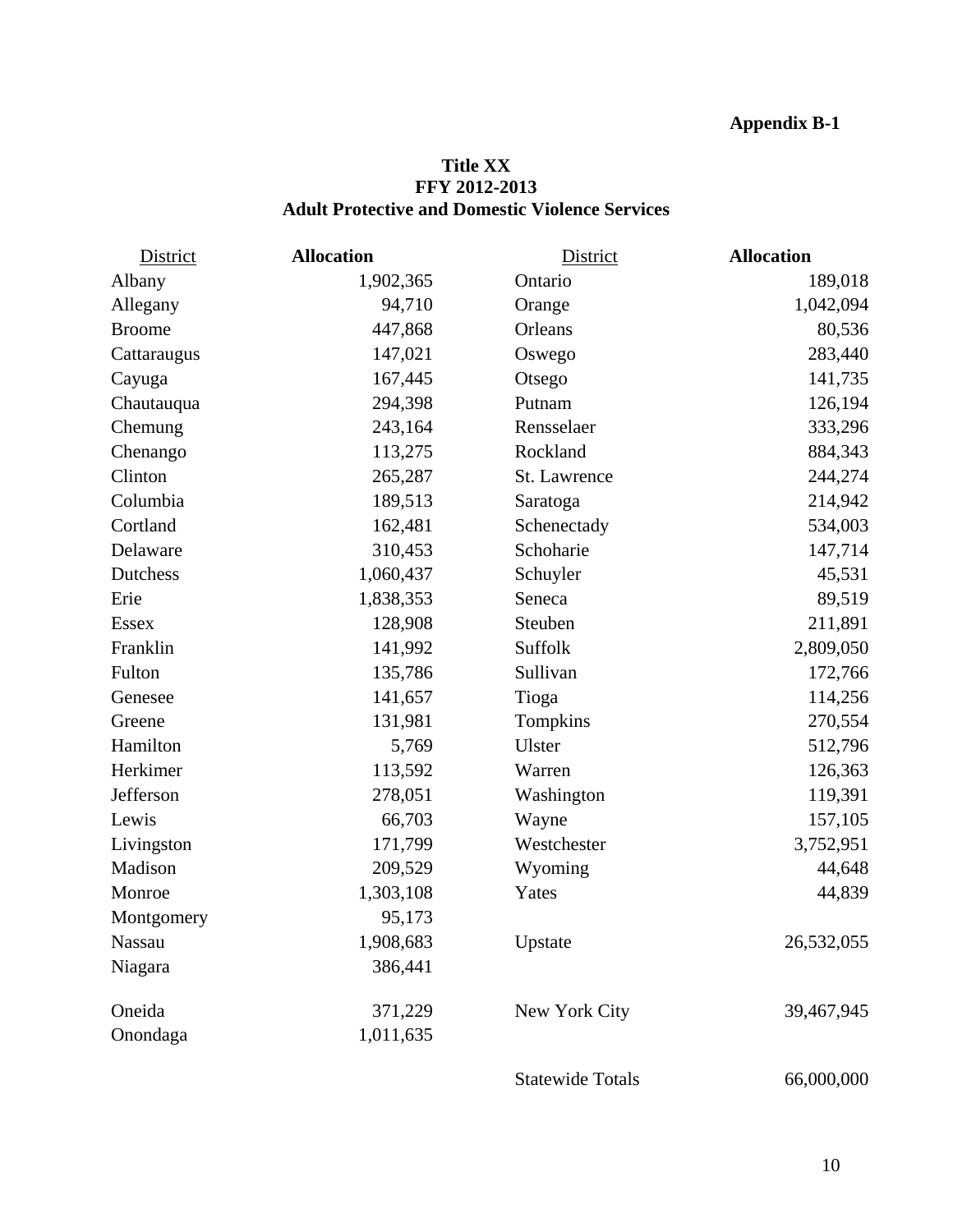## **Title XX FFY 2012-2013 All Eligible Title XX Services**

| <b>District</b> | <b>Allocation</b> | <b>District</b>          | <b>Allocation</b> |
|-----------------|-------------------|--------------------------|-------------------|
| Albany          | 222,673           | Ontario                  | 82,530            |
| Allegany        | 40,970            | Orange                   | 249,726           |
| <b>Broome</b>   | 110,100           | Orleans                  | 22,949            |
| Cattaraugus     | 42,089            | Oswego                   | 91,003            |
| Cayuga          | 37,007            | Otsego                   | 34,712            |
| Chautauqua      | 93,990            | Putnam                   | 36,502            |
| Chemung         | 64,939            | Rensselaer               | 80,815            |
| Chenango        | 34,112            | Rockland                 | 238,906           |
| Clinton         | 79,162            | St. Lawrence             | 70,577            |
| Columbia        | 54,072            | Saratoga                 | 60,137            |
| Cortland        | 41,710            | Schenectady              | 136,347           |
| Delaware        | 37,876            | Schoharie                | 67,178            |
| Dutchess        | 229,675           | Schuyler                 | 15,556            |
| Erie            | 441,107           | Seneca                   | 32,254            |
| <b>Essex</b>    | 35,055            | Steuben                  | 92,743            |
| Franklin        | 52,436            | Suffolk                  | 771,251           |
| Fulton          | 34,248            | Sullivan                 | 51,752            |
| Genesee         | 35,657            | Tioga                    | 39,880            |
| Greene          | 39,147            | Tompkins                 | 74,928            |
| Hamilton        | 3,681             | Ulster                   | 195,205           |
| Herkimer        | 34,506            | Warren                   | 19,308            |
| Jefferson       | 97,522            | Washington               | 41,260            |
| Lewis           | 17,081            | 43,436<br>Wayne          |                   |
| Livingston      | 59,044            | Westchester<br>1,305,927 |                   |
| Madison         | 43,583            | Wyoming<br>17,081        |                   |
| Monroe          | 280,158           | Yates                    | 15,507            |
| Montgomery      | 30,585            |                          |                   |
| <b>Nassau</b>   | 2,270,930         | Upstate                  | 8,940,992         |
| Niagara         | 107,938           |                          |                   |
| Oneida          | 107,523           | New York City            | 20,268,018        |
| Onondaga        | 274,946           |                          |                   |
|                 |                   | <b>Statewide Totals</b>  | 29,209,010        |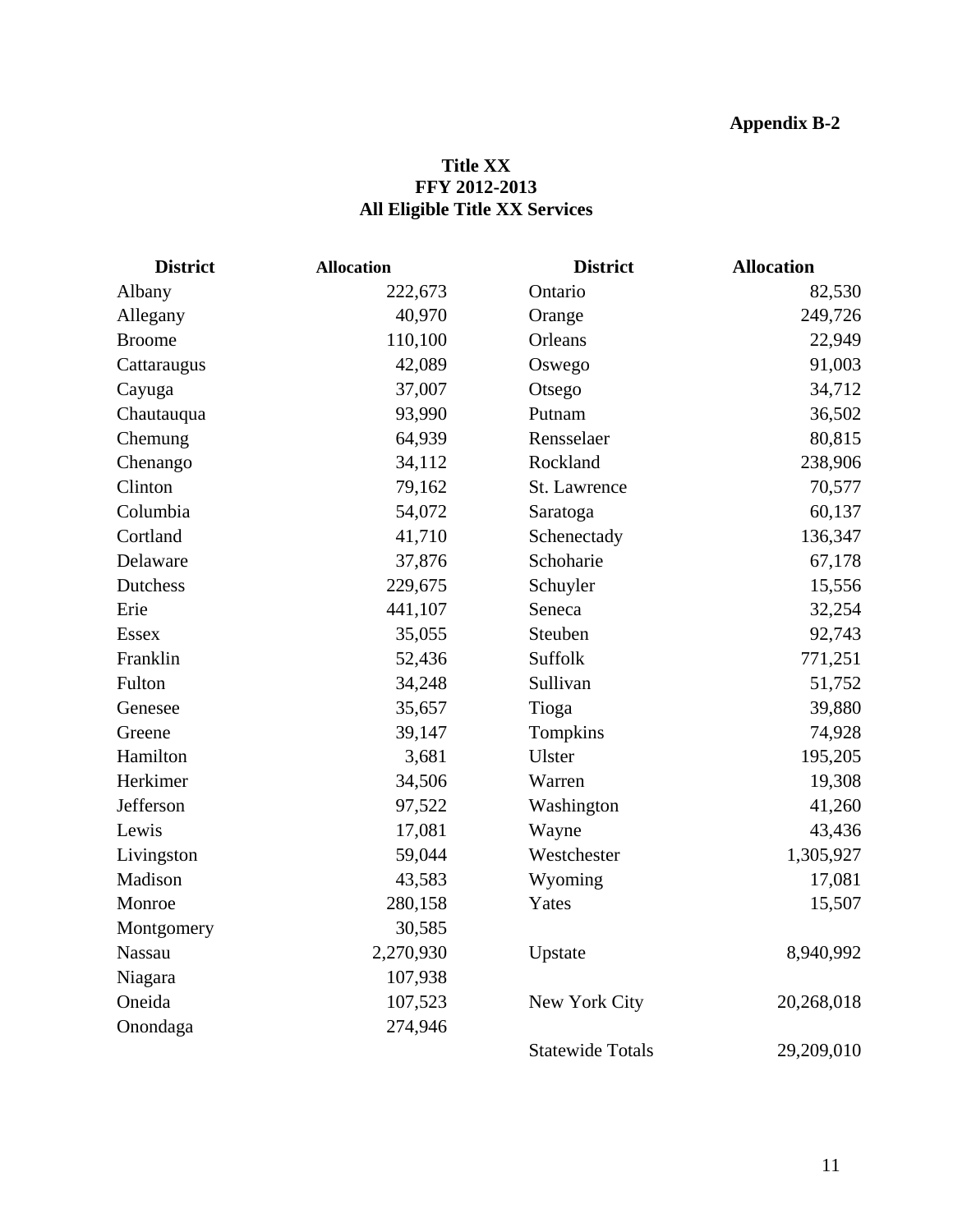### SERVICES DEFINITIONS

This appendix presents current definitions for the social services to be provided in New York State in federal fiscal year 2013.

## ADOPTION SUPPORT SERVICES

## DEFINITION:

Component A. PRIOR TO LEGAL ADOPTION: Assisting a child to secure an adoptive home through surrender of a child for adoption where the parent(s) or a legal guardian(s) is unwilling or unable to care for a child or instituting legal procedures to terminate the parental rights of the child's parent(s) or legal guardian(s) under appropriate circumstances and arranging for and providing legal services to accomplish this purpose; the recruitment, study and evaluation of interested prospective adoptive parents; training for prospective and approved adoptive parents, evaluation of placement need, pre-placement planning, selection and placement of available children.

Component B. FOLLOWING LEGAL ADOPTION: Providing services which may include, but are not necessarily limited to: counseling services for children and adoptive parents, information and referral services, respite care, crisis response services and other ancillary services as needed for the purpose of supporting the permanence of placement. The services are focused on the special needs of the adoptive family members and the need to prevent adoption disruption and adoption dissolution.

Component A is mandated.

Component B is optional for the provision of post-adoption services that exceed the level of service currently required by OCFS regulation.

NATIONAL GOAL RELATIONSHIP: II, III, IV

METHOD OF PROVISION: Direct provision, purchase private

### CATEGORIES OF ELIGIBLE INDIVIDUALS:

Component A: All individuals without regard to income.

Component B: For post-adoption services that exceed the level of service currently required by OCFS regulation, social services districts may opt for any of the following categories of eligible individuals - TANF, Safety Net Assistance (SNA), and Income Eligibles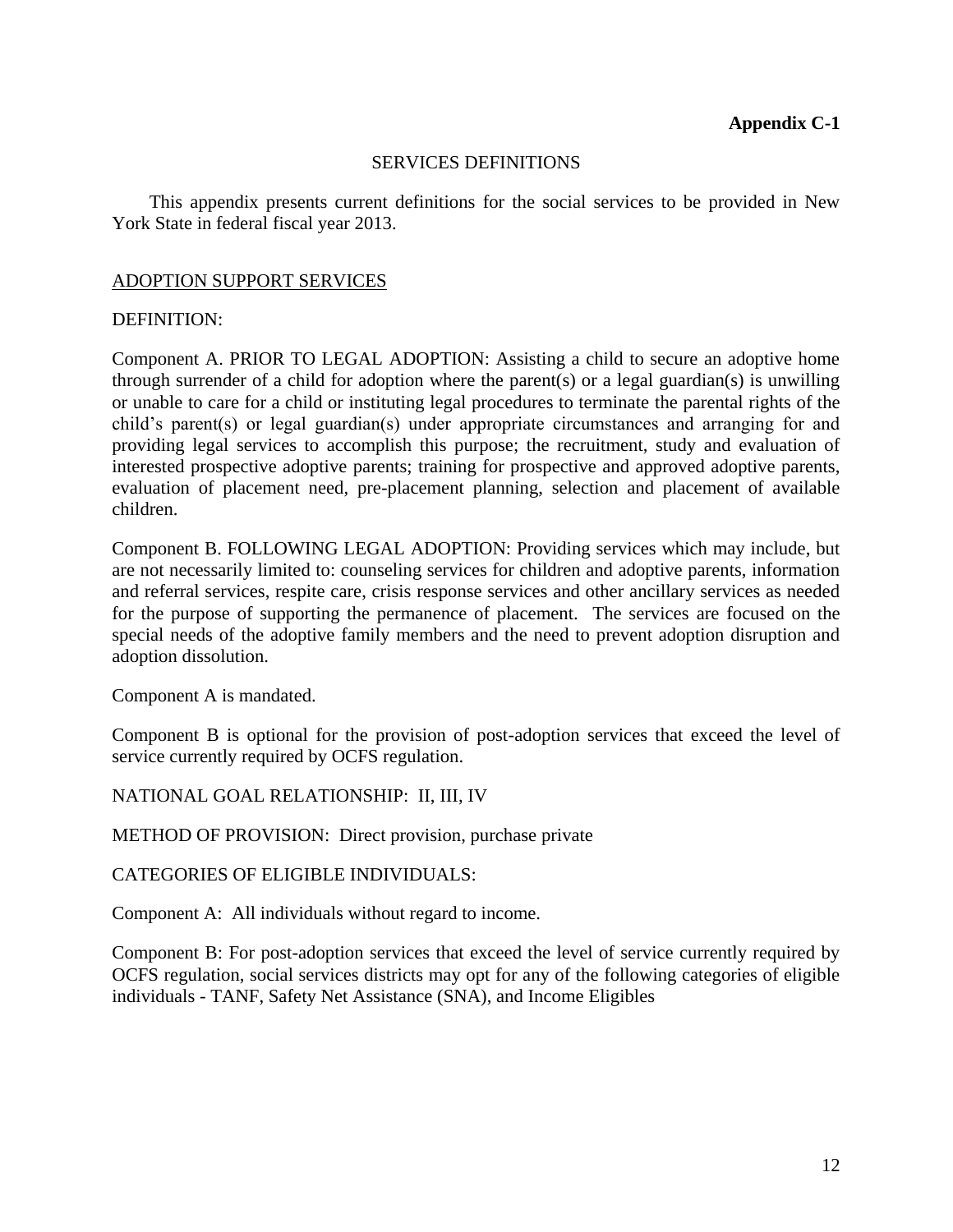### AFTERCARE SERVICES

DEFINITION: Assisting children, youth and families to reduce the likelihood of those children or youth returning to either child welfare or juvenile justice placement. Aftercare consists of an array of services, provided and/or arranged for during placement and after placement, designed to reduce lengths of stay in out-of-home settings, reduce the need for replacement of youth following their return home from out-of-home placement, and increase the long-term positive outcomes for children and families who have experienced out-of-home care.

Services may include, but are not necessarily limited to, the following:

- 1. Provide and arrange services that help maintain the child/youth safely in returning to the community.
- 2. Provide and arrange support services that assist the child/ youth and family in the return and reintegration of the child/youth with family, home, school and community life.
- 3. Provide, arrange and evaluate post-residential counseling for the child/youth who has been returned to the community.
- 4. Provide a range of levels of supervision for the child/youth such as agency placement programs, and contracted day placement programs that provide home- based supervision services.

This is a mandated service to the extent required by statute or regulation. Services that exceed the required level of service are optional.

NATIONAL GOAL RELATIONSHIP: II, III, IV

METHOD OF PROVISION: Direct provision, purchase private

CATEGORIES OF ELIGIBLE INDIVIDUALS:

Mandated Aftercare Services: Title IV-E eligible (determined by the AFDC standards of July 16, 1996) SSI (Title IV-E related) All individuals without regard to income for State-funded care

Optional Aftercare Services: For aftercare services that exceed the level of service currently required by statute or OCFS regulation, social services districts may opt for any of the following eligibility categories - TANF, Safety Net Assistance, and Income Eligibles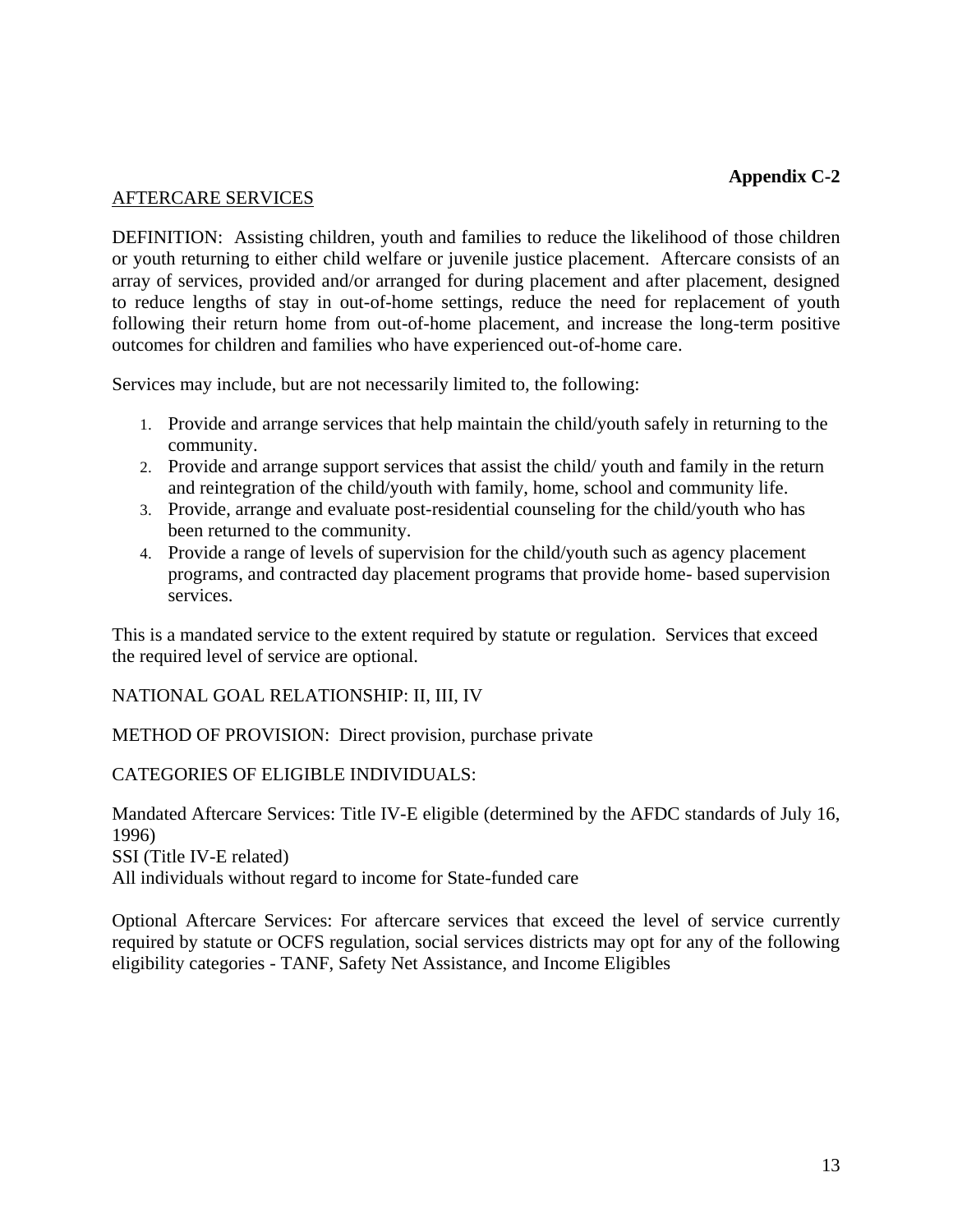## CHILD CARE SERVICES

DEFINITION: Assessing the need for, arranging for, providing, supervising, monitoring and evaluating the provision of care of a child for less than 24 hours per day when such care is provided by an eligible caregiver operating in compliance with State laws and regulations for child care. Child care services may only be provided to children under 13 years of age except in the following circumstances:

Children with special needs may receive care up to age  $18$ <sup>\*\*</sup>

Children under court supervision may receive care until age  $18$ <sup>\*\*</sup>

Children who attain the maximum age of 12 during the school year may continue to receive child care services, if otherwise eligible, through the end of the school year.

Or up to age 19 if a full-time student in a secondary school or an equivalent level of vocational or technical training and may reasonably be expected to complete this training before reaching age 19.

## **ELIGIBLE FAMILIES**

## CATEGORIES OF ELIGIBLE FAMILIES UNDER THE NEW YORK STATE CHILD CARE BLOCK GRANT (NYSCCBG)

The NYSCCBG provides funding for child care subsidies to recipients of Temporary Assistance (TA), low-income families transitioning off TA, families that are eligible for TA who have opted to receive "child care in lieu of TA" after applying for TA, and non-TA low income families.

Some families are guaranteed child care assistance, regardless of whether the district has any State or federal funds available under the NYSCCBG to pay for any or all of such costs, if they meet specific eligibility requirements described in this section. A second group of families may be considered to be eligible only when there are funds available within the district and they meet programmatic and financial criteria\*\*\*. A third group of families is considered to be eligible when the district has funds available to serve them, and the district has included them as eligible families in its Child and Family Services Plan (CFSP) and they meet the programmatic and financial criteria.

The three categories of families listed below are eligible for child care services under the NYSCCBG provided that child care is not otherwise available from a legally responsible relative or caretaker of the child in need of services, and the care is a necessary part of a plan of self-support or protection for the child developed by the district.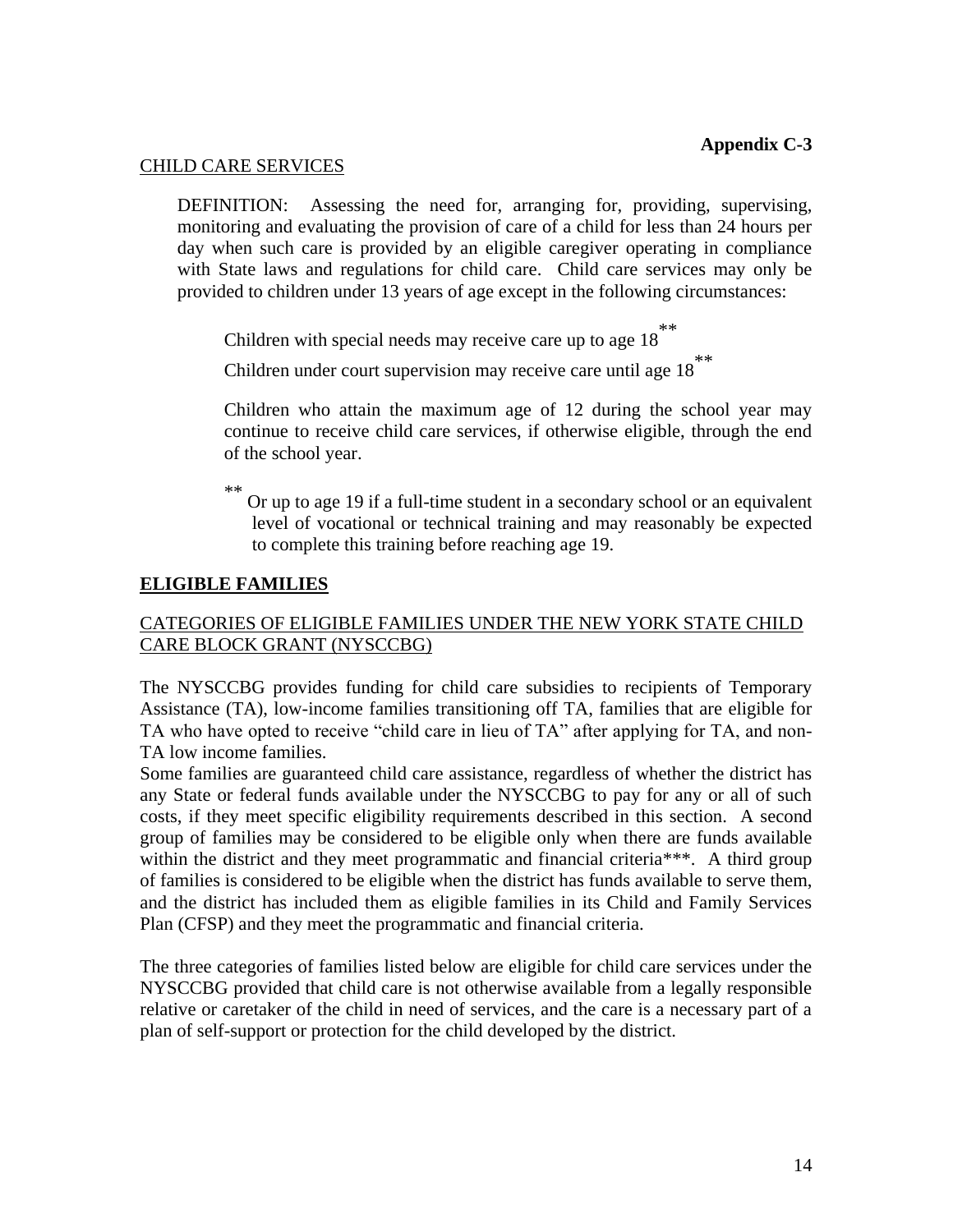### **FAMILIES THAT ARE GUARANTEED CHILD CARE**

A district must guarantee child care services (regardless of whether the social services district has any State or federal funds available under the NYSCCBG to pay for such costs) to the families listed below. The guarantee applies to all of the eligible children under 13 years of age of the parent or caretaker relative regardless of the child's status as part of the TA filing unit.

- (1)Families that have applied for or are in receipt of TA when child care is needed for a child under 13 years of age in order to enable the child's parent or caretaker relative to participate in activities required by the district including orientation, assessment or work activities as defined in 18 NYCRR Part 385.
- (2)Families that are receiving TA when child care is needed for a child under 13 years of age in order to enable the child's parent or caretaker relative to engage in work as defined by the district.
- (3)Families which have applied for and would otherwise be eligible for TA benefits and choose to receive "child care in lieu of TA", or were receiving TA and voluntarily closed their TA case while still eligible for TA and when child care is needed for a child under 13 years of age in order to enable the child's parent or caretaker relative to work for the required number of hours. A family will be eligible for "Child Care In Lieu of TA" as long as their gross earnings equal, or are greater than, the required number of work hours times the state minimum wage. This guarantee continues as long as the family meets these requirements.
- (4)Families transitioning from TA whose TA cases have been closed or who voluntary close their TA cases; and who are no longer financially eligible for TA due to an increase in income from employment or child support. The family must have received TA in three of the six months prior to case closing, or, for a family that chose "child care in lieu of TA", was eligible for assistance in at least three of the six months immediately preceding their ineligibility for TA. The family must include an eligible child under the age of 13 who needs child care in order for the parent(s) to be engaged in work, and the family's gross income must be at or below 200% of the State Income Standard. For transitional child care, the eligibility period begins with the first month in which a family becomes ineligible for TA or "child care in lieu of TA", and is limited to 12 months in duration.

#### **FAMILIES THAT ARE ELIGIBLE WHEN FUNDS ARE AVAILABLE**

Families in this category may receive subsidized child care to the extent that the social services district continues to have funds available under either its allocation from the NYSCCBG or any local funds appropriated for this program, subject to any service priorities and set-asides established by the district. Districts may establish priorities, in addition to the federal priorities of very low-income families and special needs children,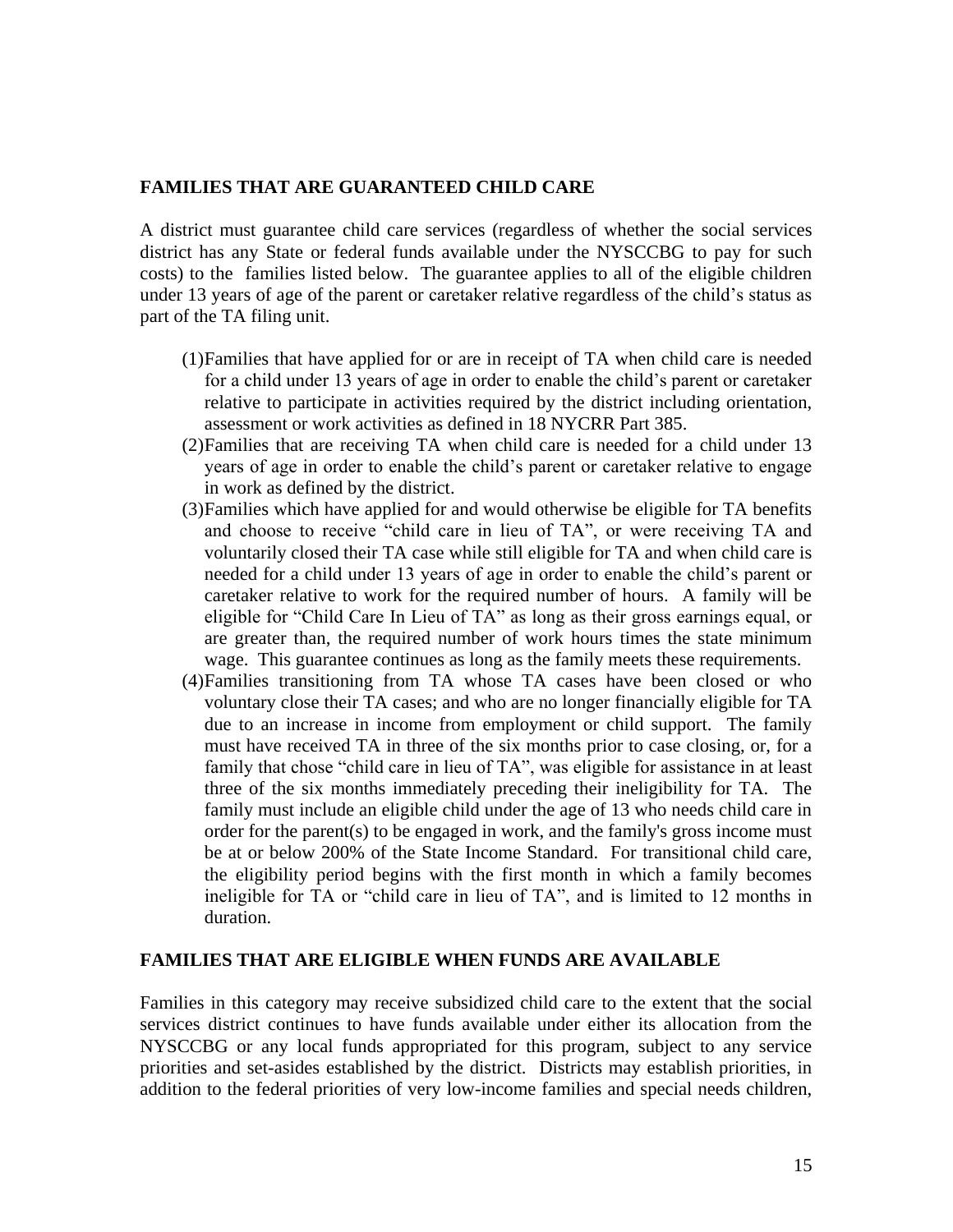by identification of such categories in the CFSP, subject to approval from OCFS. Funds may be set aside for such priority families when described in the CFSP and approved by OCFS.

A district must provide child care assistance to the following families when funds are available:

- (1)Families that have applied for or are receiving TA, when child care is needed for an eligible child 13 years of age or older who has special needs or is under court supervision, to enable the child's parent or caretaker relative to participate in activities required by the district including orientation, assessment or work activities defined in 18 NYCRR Part 385.
- (2)Families that are receiving TA, when child care is needed for an eligible child 13 years of age or older who has special needs or is under court supervision, to enable the child's parent or caretaker relative to engage in work as defined by the district.
- (3)Families that are receiving TA when child care is needed to enable a teenage parent to attend high school or an equivalency program; or for the child to be protected because the child's parent or caretaker relative is unable to care for their children due to a physical or mental incapacity or has family duties away from home necessitating his or her absence.
- (4)Families with income at or below 200 percent of the State Income Standard when the family is at risk of becoming dependent on TA and child care services are needed to permit the child's parent/caretaker to be engaged in work; or to enable a teenage parent to attend high school or an equivalency program.

## **FAMILIES THAT ARE ELIGIBLE WHEN FUNDS ARE AVAILABLE AND THE CATEGORY OF FAMILY IS IDENTIFIED IN THE DISTRICT'S CFSP**

Families in this category may receive subsidized child care to the extent that the district continues to have funds available under either its allocation from the NYSCCBG or any local funds appropriated for this program, and the category of family is designated as an eligible family by the district in its CFSP. Availability of funds is subject to the service priorities and set-asides established by each district in its CFSP and approved by OCFS.

The district may select categories from the following list or the district may opt to refine any of the optional categories, by specifying any limitations to the programmatic eligibility criteria, so that a more specific population is selected. The families identified below must be listed as eligible in the district's CFSP and approved by OCFS.

(1)Families receiving TA when child care services are necessary for the parent or caretaker relative to participate in an approved activity in addition to being engaged in work as required by the district or in a required work activity (e.g.: A parent or caretaker relative with a minimum wage position requesting additional child care during the hours he or she is not at work to enable him or her to seek a better job).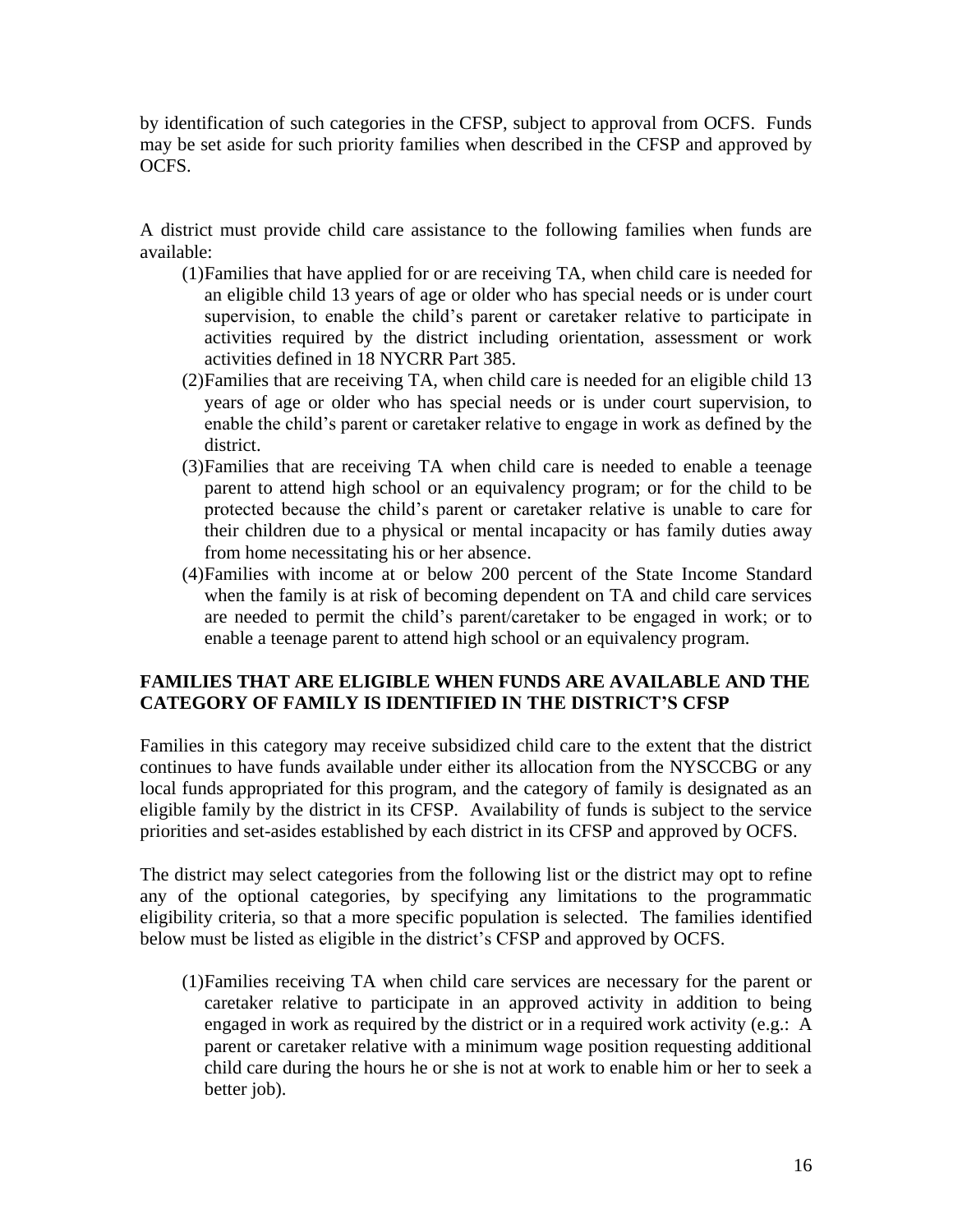- (2)Families receiving TA when child care services are necessary for a sanctioned parent or caretaker relative to participate in unsubsidized employment when the parent or caretaker relative receives earned wages greater than or equal to the minimum amount required under federal and State labor law.
- (3)Families receiving TA or families with incomes up to 200 percent of the State Income Standard when child care services are needed for the child to be protected because the parent/caretaker is:
	- (a) participating in an approved substance abuse treatment program, screening or assessment (If the applicant is classified as exempt from work activities because of his or her substance abuse, child care can be offered under this category. However, if the district requires that the applicant receive substance abuse treatment and he or she is working or participating in a required work activity, child care is guaranteed*.*);
	- (b) homeless, or receiving services for victims of domestic violence, and is in need of child care to participate in an approved activity, screening or assessment for domestic violence services; or,
	- (c) in an emergency situation of short duration including, but not limited to, cases where the parent/caretaker must be away from the home for a substantial period of the day due to extenuating circumstances such as a fire, being dispossessed from the home, seeking living quarters or providing chore/housekeeping services for an elderly or disabled relative.
- (4)Families receiving TA or with incomes up to 200 percent of the State Income Standard when child care services are needed for the child's parent/caretaker to attend a two year program other than one with a specific vocational sequence leading to an associate's degree or a certificate of completion, or at a four year college or university program leading to a bachelor's degree provided:
	- (a) that it is reasonably expected to improve the earning capacity of the parent/caretaker;
	- (b) the parent/caretaker is participating in and continues to participate in nonsubsidized employment whereby the parent/caretaker works at least  $17 \frac{1}{2}$ hours per week and earns wages at a level equal or greater than the minimum amount required under federal and State labor law while pursuing the course of study; and
	- (c) the parent/caretaker is and remains engaged in work while pursuing the course of study and can demonstrate his or her ability to successfully complete the course of study.
- (5)Families with an open child protective case, irrespective of income, only when it is determined that such child care is needed to protect the child.

(6)Families with income up to 200 percent of the State Income Standard when child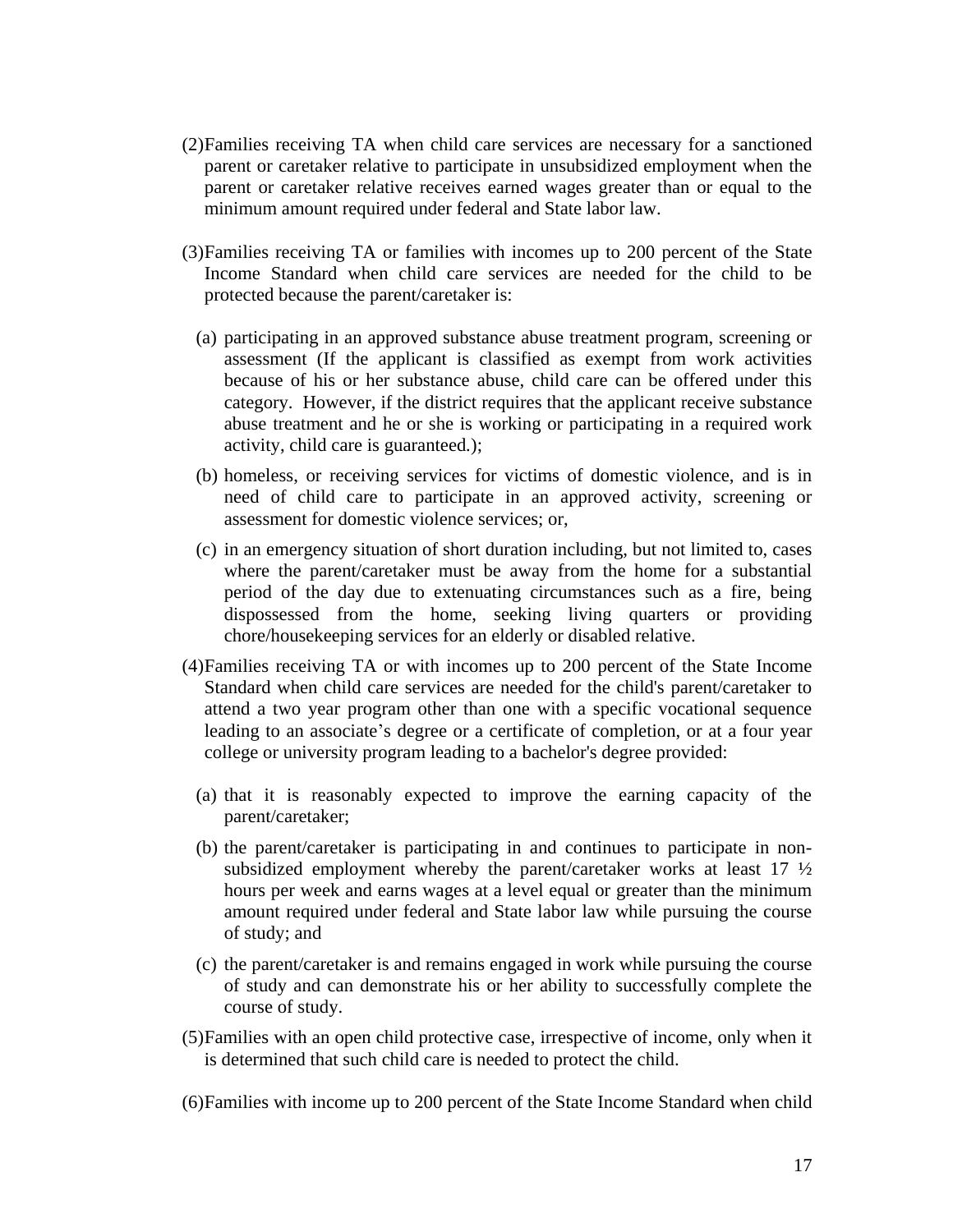care services are needed for the child to be protected because the parent/caretaker is physically or mentally incapacitated or has family duties away from the home necessitating the parent/caretaker's absence.

- (7)Families with incomes up to 200 percent of the State Income Standard when child care services are needed for the child's parent/caretaker to participate in one of the following approved activities provided the activity is identified in the district's CFSP/ICP as an allowable activity, the district determines it is a necessary part of a plan for the family's self-support, and provided that the parent/caretaker can demonstrate that he or she is participating in the approved activity:
	- (a) Actively seeking employment for a period no greater than six months, and if the parent/caretaker is registered with the NYS Department of Labor, Division of Employment Services ; or
	- (b) Educational or vocational activities, including attendance in one of the following secondary or post-secondary programs:
		- (i) A public or private educational facility providing standard high school curriculum offered by, or approved by, the local school district;
		- (ii) An education program that prepares the parent/caretaker to obtain a NYS high school equivalency diploma;
		- (iii) A program providing basic remedial education in the areas of reading, writing, mathematics and oral communications for individuals functioning below the ninth month of the eighth grade level in those areas;
		- (iv) A program providing literacy training designed to help individuals improve their ability to read and write;
		- (v) An English as second language instructional program designed to develop skills in listening, speaking, reading and writing the English language for individuals whose native or primary language is other than English;
		- (vi) A two year full-time degree granting program at a community college, a two year college, or an undergraduate college with a specific vocational goal leading to an associate degree or certificate of completion within a determined time frame which must not exceed 30 consecutive months;
		- (vii) A training program which has a specific occupational goal and is conducted by an institution licensed or approved by the State Education Department other than a college or university;
		- (viii) A pre-vocational skills training program such as a basic education and literacy training program; or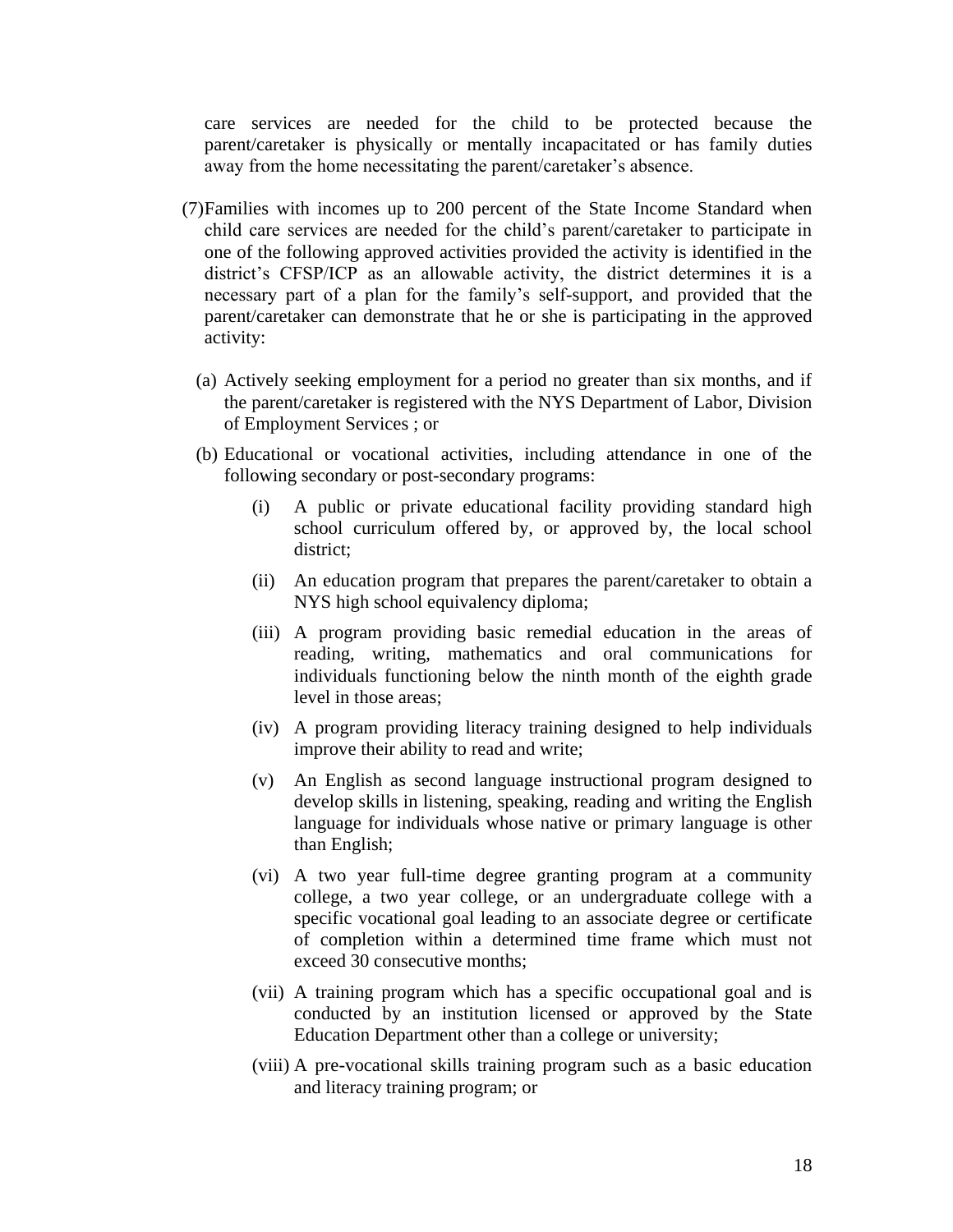(ix) A demonstration project designed for vocational training or other project approved by the NYS Department of Labor.

Some educational or vocational training programs to allow for the eventual attainment of a bachelor's degree or like certificate of completion for a four–year college program, OCFS regulations do not permit the renewal of such educational or vocational training program enrollment for any additional period in excess of 30 consecutive calendar months, except for families authorized under paragraph (4) in this section (to attend a two year program other than one with a specific vocational sequence leading to an associate's degree or a certificate of completion, or at a four year college or university program leading to a bachelor's degree*)*, nor does it permit enrollment in more than one such program.

(8)Families where the caretaker(s) is a dislocated worker and is participating in a training program. Social services districts may choose to serve these families to provide safe and affordable child care to enable these caretakers to be trained in various skills, and rejoin the workforce in new employment as defined in 18 NYCRR section  $415.2(a)(3)(vii)(c)$ .

\*\*\* The change to regulation 18 NYCRR section 404.5(b)(6)(xx) reflects the federal requirement that one-time payments disbursed under the American Recovery and Reinvestment Act of 2009 to recipients of Social Security, Supplemental Security Income (SSI), Railroad Retirement Benefits, and Veterans Disability Compensation or Pension Benefits be excluded as income for determining eligibility for any programs in receipt of federal funds.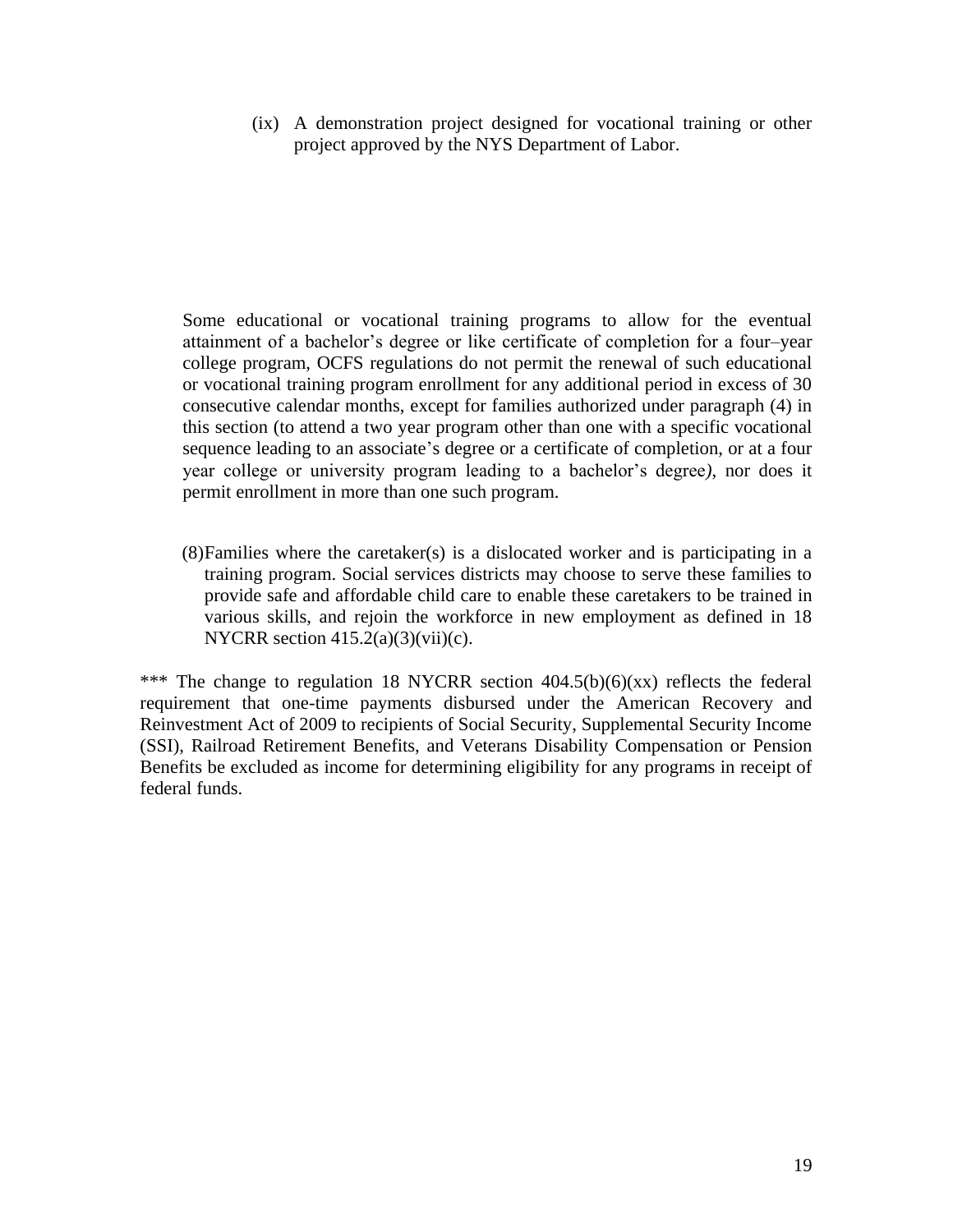In addition, child care services are allowable in the following instances:

a) As a necessary and integral part of an approved child services plan of services to provide protective services for children who have been reported neglected, abused or maltreated.

Title XX program. (1) To the extent that the social services district has made Title XX funds available for child care services, a family is eligible for child care services funded under Title XX of the Federal Social Security Act if the family meets one or more of the criteria set forth above or the child is in need of child care as a preventive service provided the social services district has listed such families as eligible families in the district's CFSP subject to any applicable priorities and set asides as described above. A social services district may establish in its CFSP/ICP income levels above 200 percent of the State income standard for families receiving child care services under Title XX provided that the income levels do not exceed 275 percent of the State income standard for a family of one or two, 255 percent if the State income standard for a family of three, or 225 percent of the State income standard for a family of four or more**.** 

### NATIONAL GOAL RELATIONSHIP: I, II, III, IV

METHOD OF PROVISION: direct provision, purchase private, purchase public Title XX funds will be used for the provision of care in settings operating in duly licensed or registered child day care programs that have a contract or purchase of service agreement with the social services district.

CATEGORIES OF ELIGIBLE INDIVIDUALS: TANF, Safety Net, SSI, Income Eligible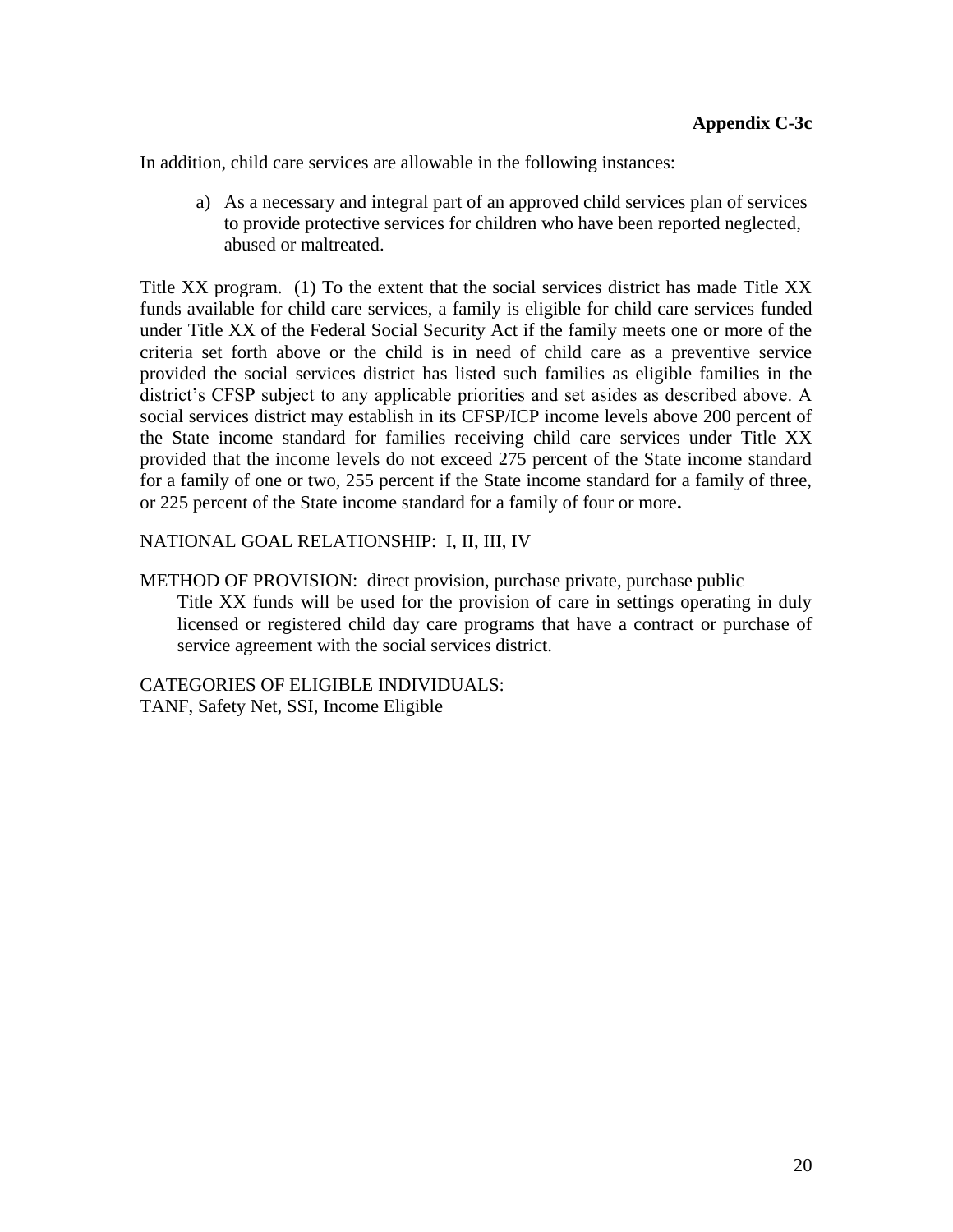## EDUCATIONAL SERVICES

DEFINITION: Services which support the assessment of the need for, and arrangement of, educational counseling and training for a person; for an educational service which is not generally made available by a local public school district to any individual without cost and without regard to income (such programs should be discussed with local school officials prior to proposing their funding). Educational service areas may include, but are not limited to, health education, safety related education, literacy education programs, General Equivalency Diploma (GED) programs, and other referrals to community resources related to education and training.

NATIONAL GOAL RELATIONSHIP: I, II, III

METHOD OF PROVISION: Direct Provision

CATEGORIES OF ELIGIBLE INDIVIDUALS:

TANF, Safety Net, SSI, Income Eligibles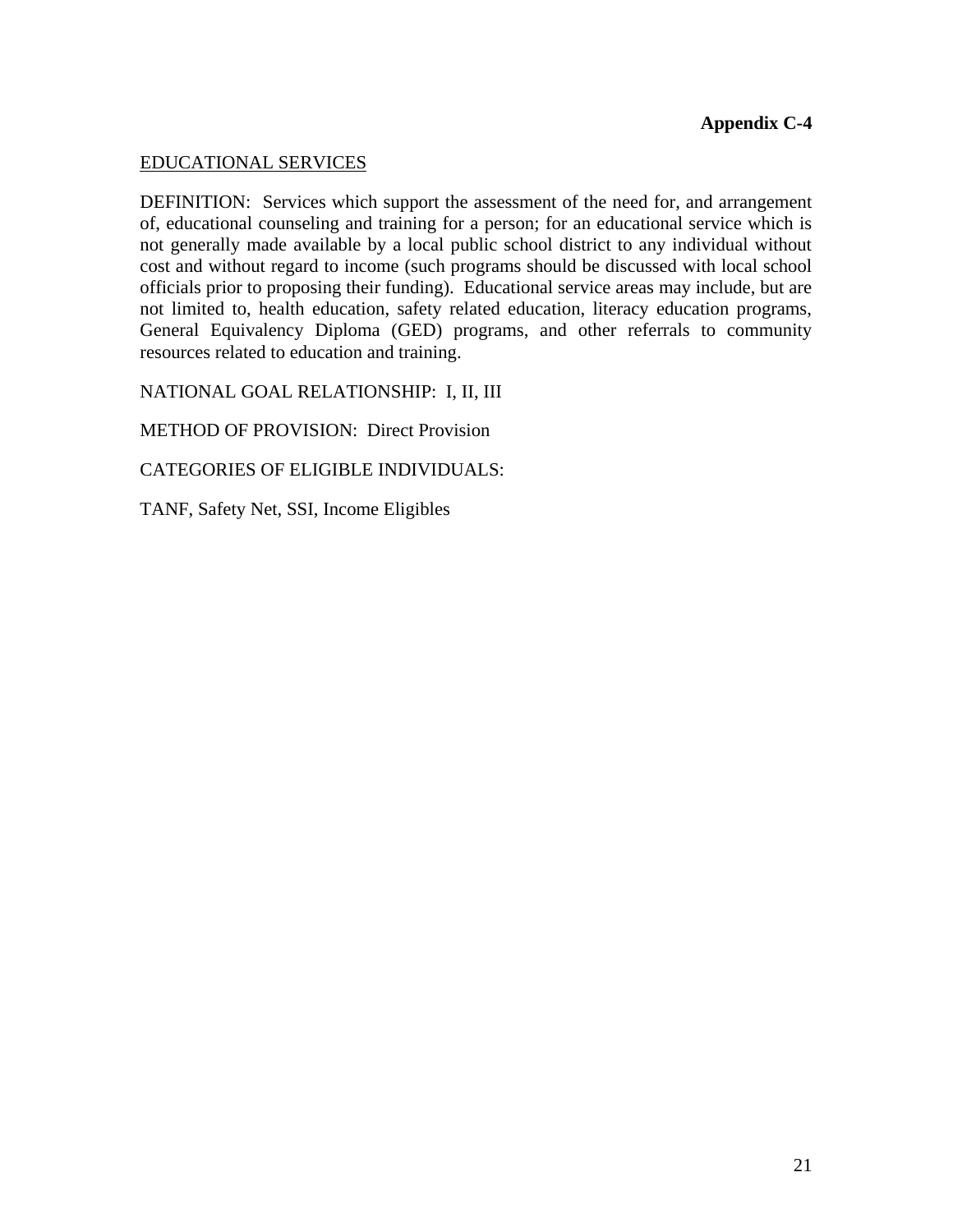## EMPLOYMENT SERVICES

### DEFINITION:

- (a) Exploring interests and potential for self-support, individual counseling necessary to deal with family and/or individual barrier(s) which prevent or limit individuals in their use of training and employment opportunities and providing for referral to and use of public and voluntary agencies in the field of health, education and employment; arranging for vocational services including but not restricted to vocational diagnosis, vocational education and vocational training for individuals who appear to possess the necessary talents, aptitudes and skills. For the blind and handicapped, consideration should be given to utilization of the services available through the Office of Vocational and Education Services for Individuals with Disabilities (VESID) of the State Department of Education or the Commission for the Blind and Visually Handicapped at OCFS.
- (b) Providing diagnostic assessment, when necessary, to determine the employability of an applicant for or recipient of TANF or Safety Net financial assistance.
- (c) Arranging for other necessary services to support, gain or retain the employment including counseling and legal services.

NATIONAL GOAL RELATIONSHIP: I, II

METHOD OF PROVISION: Direct provision, purchase private, purchase public

CATEGORIES OF ELIGIBLE INDIVIDUALS:

TANF, Safety Net, SSI, Income Eligibles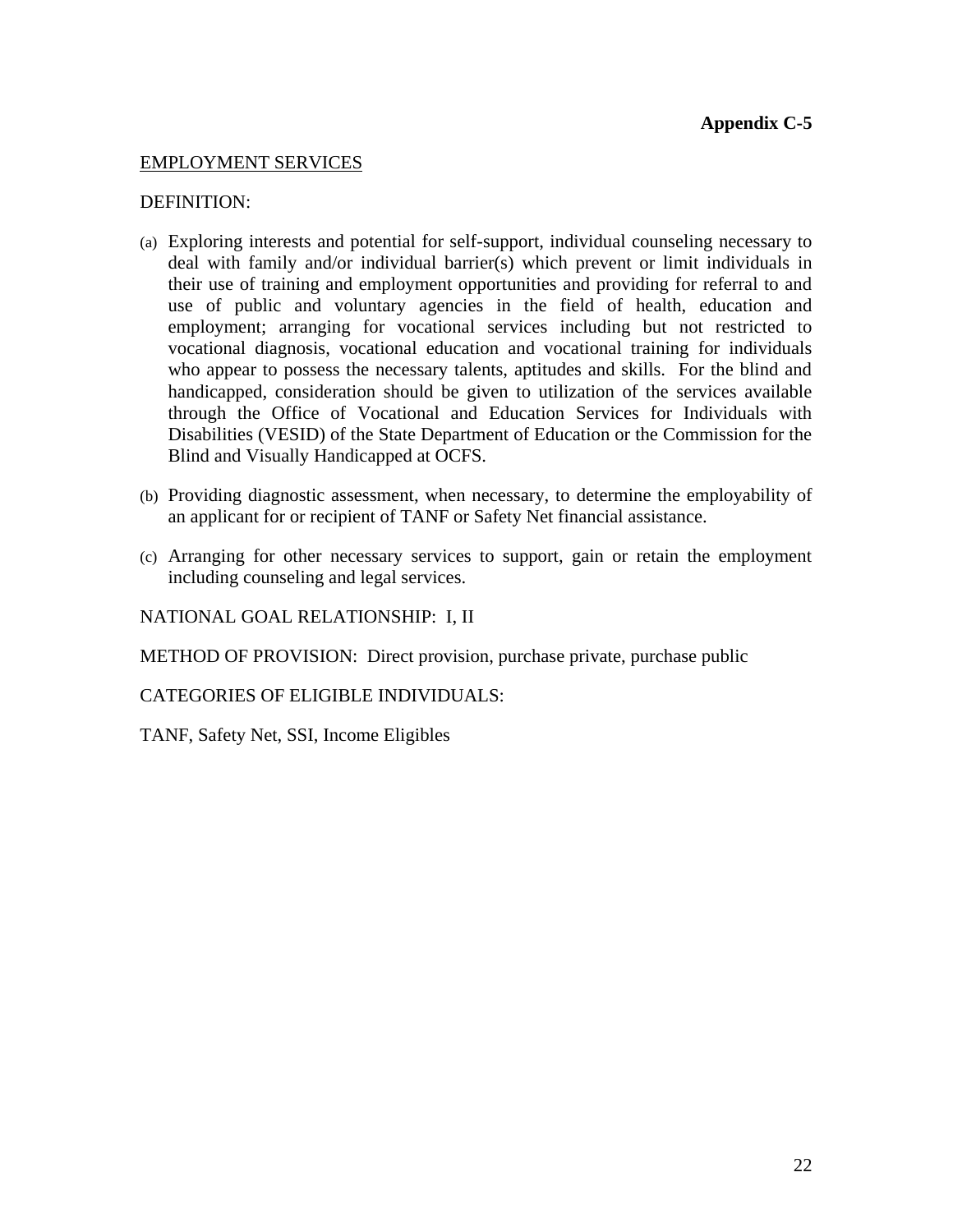#### FAMILY PLANNING SERVICES

DEFINITION: Services to enable individuals (including minors who may be sexually active) to plan their families in accordance with their wishes, to limit family size, space their children, or prevent or reduce incidence of unwanted pregnancies by arranging for and providing the following component services:

Component A: Social and educational services which include the distribution of printed material, group discussions and individual sessions to discuss family planning, educational and medical resources available in the community.

Component B: Medical services, which include diagnosis, treatment, drugs, supplies and related counseling furnished or prescribed by or under the supervision of a physician.

Districts are mandated to offer and provide Component A to TANF, Safety Net, and SSI recipients. Component A may be provided through Title XX or through the State's Title XIX (Medical Assistance) Program. Districts may opt to provide Component B to income eligibles who are not eligible for Medical Assistance. A district which selects Component B for optional groups may choose, by so indicating in its local plan component, not to pay for drugs and supplies prescribed thereunder. In that instance, recipients of family planning services who are not eligible for medical assistance would fill such prescriptions at their own expense.

In addition, districts may provide family planning services without regard to income to persons under 2l. Districts may also provide family planning services without regard to income to individuals under the age of 18 as a necessary and integral part of an approved child services plan to provide preventive services for children in accordance with the definition for these services.

#### NATIONAL GOAL RELATIONSHIP:

Component A: I, II, III, IV, V

Component B: I, II, III, IV, V

METHOD OF PROVISION:

Component A: Direct provision, purchase private, purchase public Component B: Purchase private, purchase public

#### CATEGORIES OF ELIGIBLE INDIVIDUALS:

TANF, Safety Net, SSI, Income Eligibles, and Without Regard to Income for Individuals under age 2l.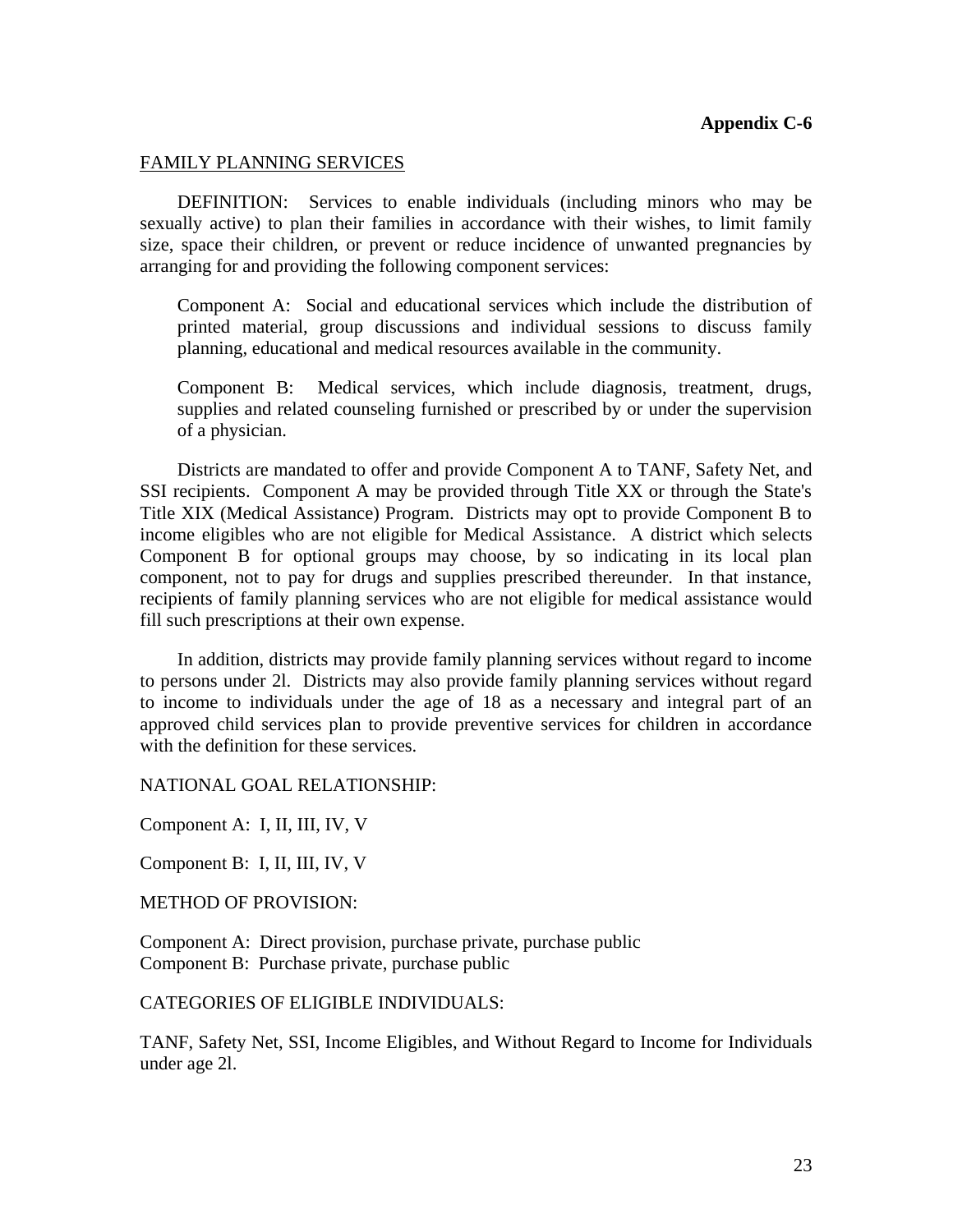#### FOSTER CARE SERVICES FOR CHILDREN

DEFINITION: Assessing the need for, arranging for and providing for placement of and services to individuals under the age of 18 (under 2l in cases of children in foster care prior to age 18 who remain in foster care after reaching age 18) in a foster home or appropriate group care facility as a result of either a judicial determination to the effect that continuation of care in a child's own home would be contrary to the safety or welfare of such child, or at the request of the parent or legal guardian. A foster care home or facility used for care of children must be certified, approved, or licensed by the state in which it is situated or have been approved by the agency of such state responsible for licensing or certifying homes or facilities of this type as meeting required standards.

Foster care services include:

- (a) Recruitment and study of foster care homes and facilities to determine their acceptability in providing foster care; certification, approval or licensing of such homes and facilities; arranging for and providing medical services for the child; investigation, study and evaluation of the child and his/ her family; exploration of alternatives to placement; determination of the need for placement and selection of a suitable home or facility; arranging for appropriate services which are available under the CFSP and are needed by such child while awaiting and during placement; placement of such child in the least restrictive setting available and consistent with the child's best interest; supervision of the care of such child in foster care and of the foster care home or facility so the child receives appropriate care; counseling with the parent or other responsible relative to improve home conditions and enable such child to return to his/her own home or the home of a relative as soon as is feasible; the periodic review of the placement to determine its continuing appropriateness and planning for the child's discharge from care according to the permanency plan for the child.
- (b) Casework, therapeutic and other appropriate services for the child as contained in the CFSP/ICP during the placement process, in foster care and after foster care. Such services may be provided by staff of a provider agency through a purchase of service contract.
- (c) Special services provided by the foster family home because of the child's health condition, or emotional or behavioral problems.
- (d) Termination of parental rights when legally indicated and in the best interest of the child and the development of alternate plans of care in an adoptive home when feasible.
- (e) Services to assist youth in preparing for independent living, which may include classroom and practical experience in life skills, money management and vocational preparation.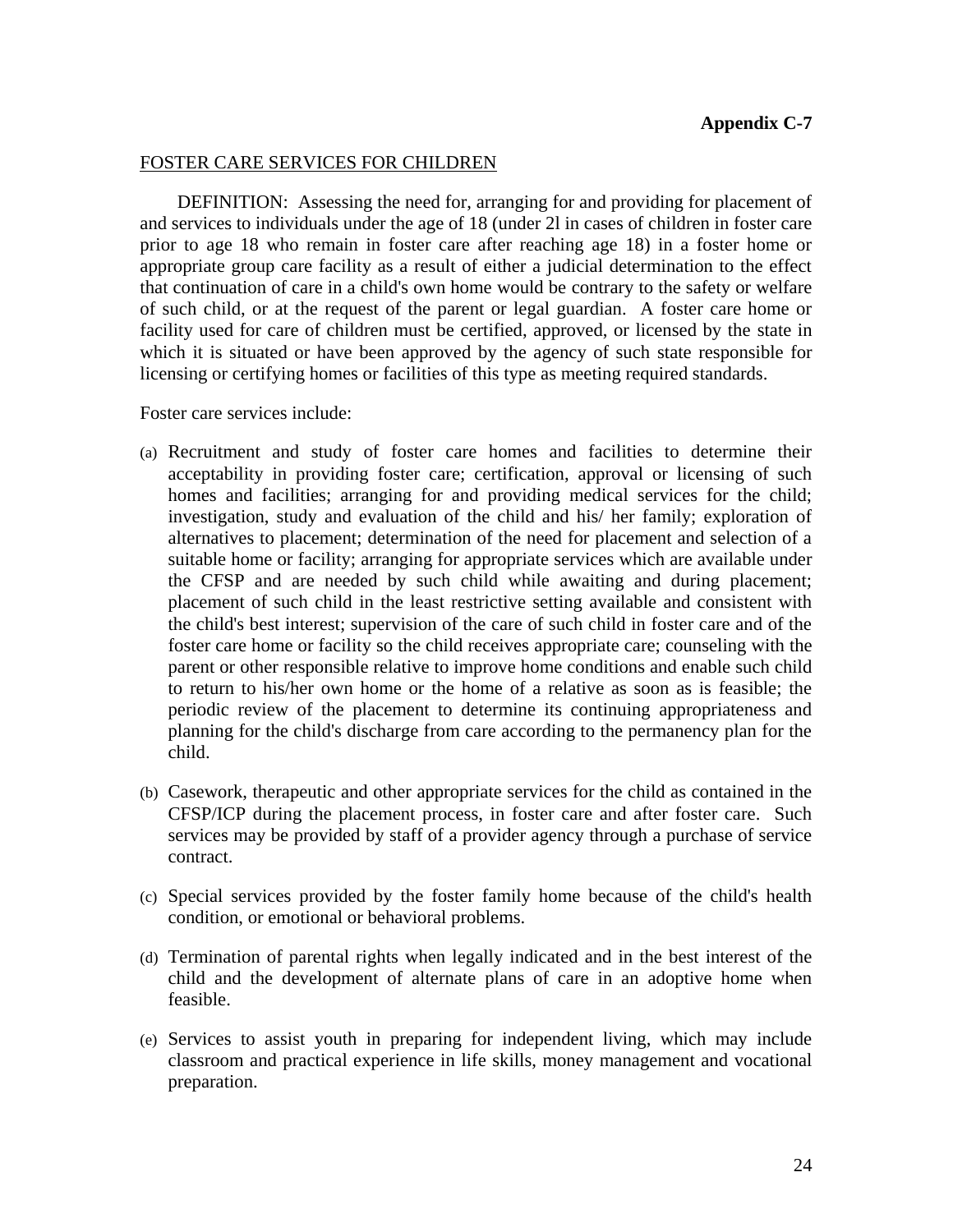- (f) Discharge services**,** which may include after-care services and must include supervision services.
	- (i) After-care services**,** which include provision of, referral to or coordination with other appropriate services, when the child has been returned to the home of his/her parents, other relatives, significant others, or to his/her own responsibility.
	- (ii) Supervision may include referral to or coordination with other appropriate available services for a child, until such child becomes 2l years of age, when the child has been discharged to his/her own responsibility.
- (g) Arranging for other supportive services including legal, educational, and health related services.

NATIONAL GOAL RELATIONSHIP: I, II, III, IV, V

METHOD OF PROVISION: Direct provision, purchase private

CATEGORIES OF ELIGIBLE INDIVIDUALS:

Title IV-E eligible (determined by the AFDC standards of July 16, 1996) SSI (Title IV-E related) All individuals without regard to income for State-funded care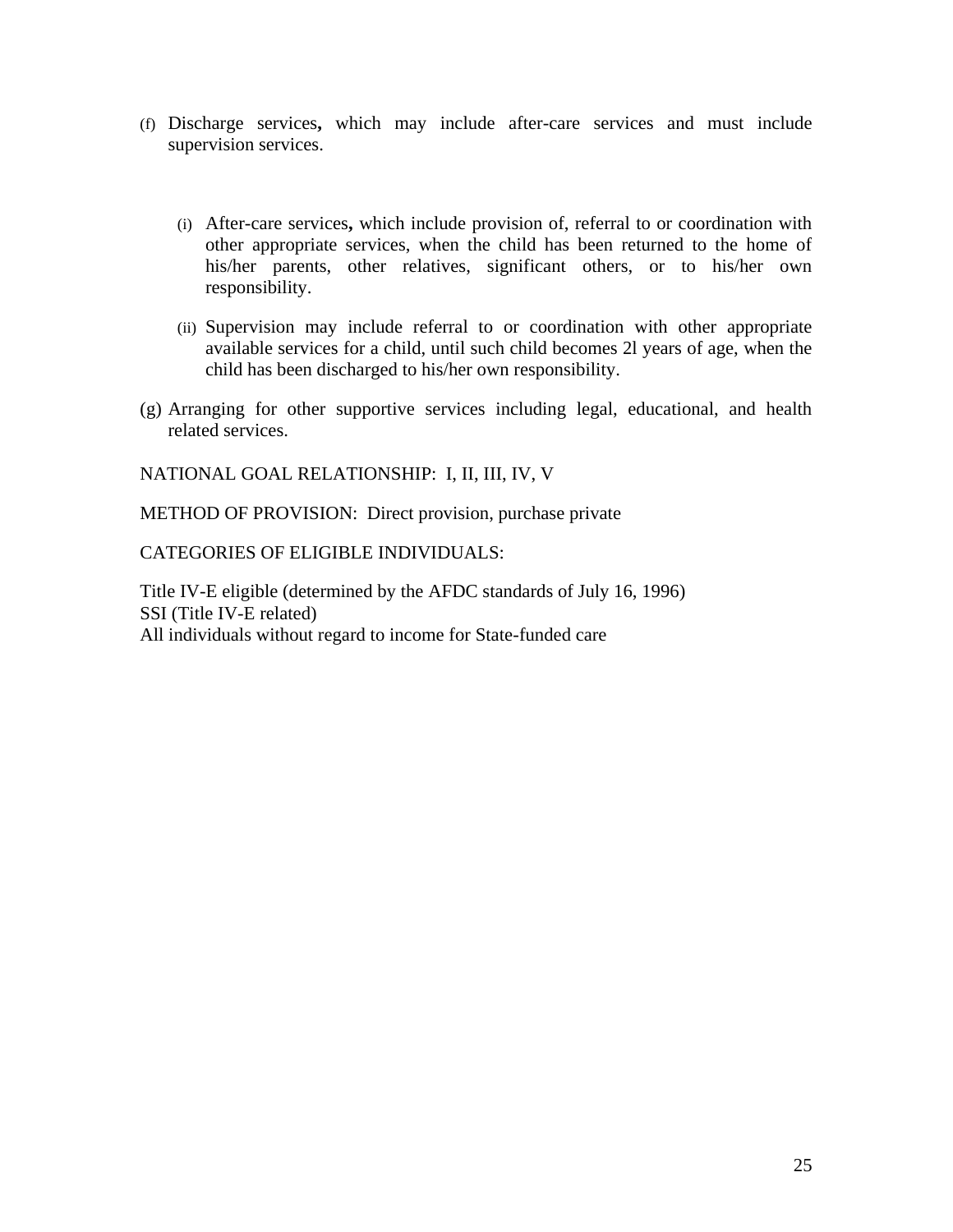#### HEALTH RELATED SERVICES

DEFINITION: Assisting individuals and families to attain and maintain a favorable condition of health by helping them to identify and understand their immediate and comprehensive health needs; helping them locate appropriate resources and obtain the necessary therapeutic and preventive medical care and treatment, counseling and health maintenance services and provide follow-up services as needed to achieve the objective. Included are the following:

- (a) General health care for all eligible clients, including such activities as assisting in enrollment in a medical managed care program or finding a doctor who will accept Medicaid and/or Medicare, locating an appropriate clinic or hospital, and helping clients secure transportation necessary to obtain services.
- (b) Services to assist chronic drug or alcohol abusers to identify the existence and status of their drug or alcohol problems; to seek and use needed medical services; and to seek and participate in appropriate treatment programs.
- (c) Services to help identify need for vocational rehabilitation services; to seek and use the services available through the Office of Vocational and Education Services for Individuals with Disabilities (VESID) of the state Education Department or the Commission for the Blind and Visually Handicapped of OCFS; to help provide the medical and other services necessary for such clients; to be maintained in the rehabilitation program.
- (d) Child/Teen Health Program (CTHP) Services (not otherwise provided under Medical Assistance) to implement this program in accordance with 18 NYCRR Part 508.
- (e) Services to help eligible clients find and gain admission to necessary institutional placement such as nursing homes, adult homes, State hospitals, health-related facilities.

NATIONAL GOAL RELATIONSHIP: I, II, III, IV, V

METHOD OF PROVISION: Direct provision, purchase private, purchase public

CATEGORIES OF ELIGIBLE INDIVIDUALS:

TANF, Safety Net, Income Eligibles Mandated for SSI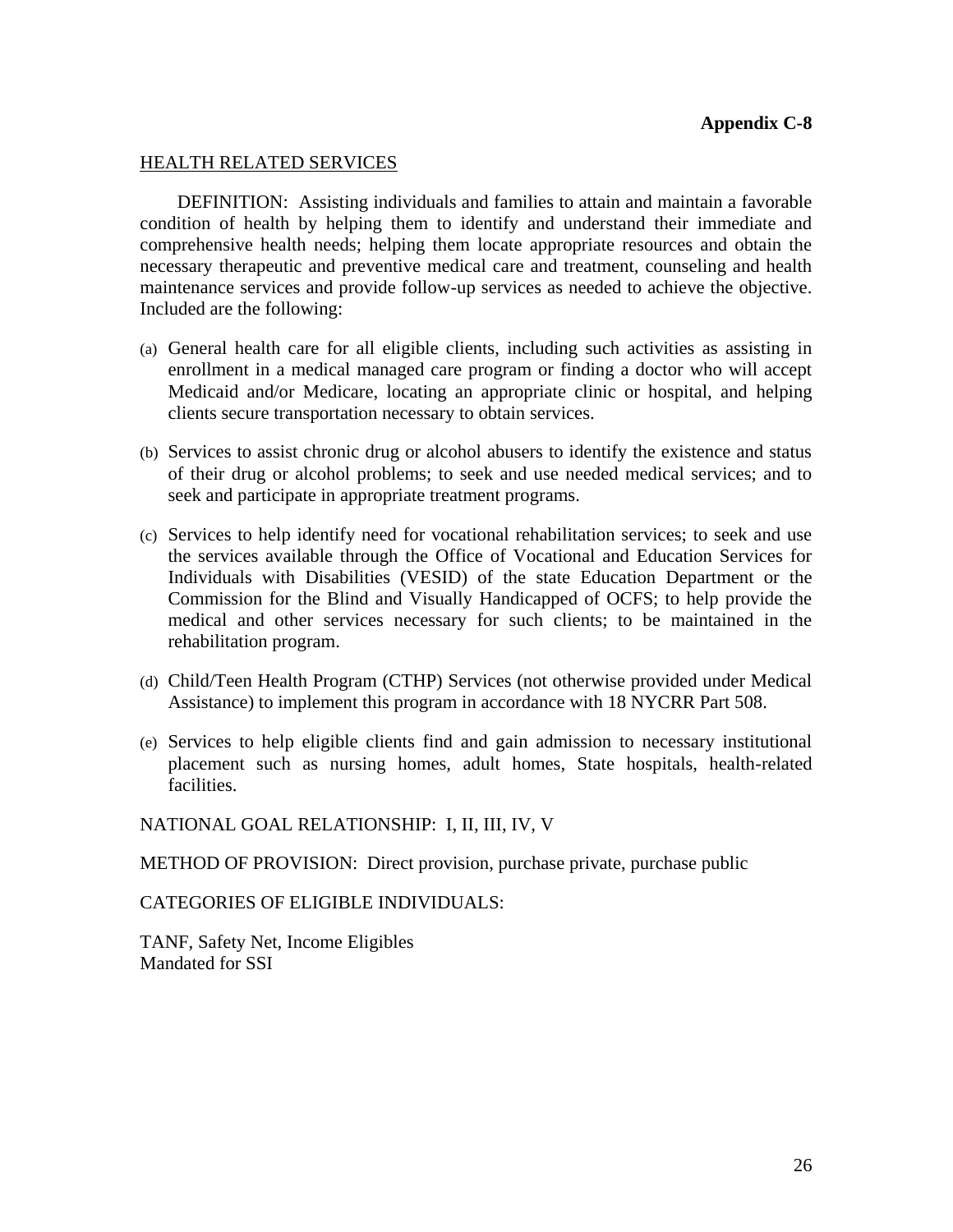#### HOMEMAKER SERVICES

DEFINITION: Assessing the need for, arranging for, providing and evaluating the provision of personal care, home management and incidental household tasks through the services of a trained homemaker, who meets OCFS and applicable local civil service standards, for the following:

- Component A: For children because of illness, incapacity or absence of caretaker relative.
- Component B: For individuals, families, caretaker relatives and/or children to achieve adequate household and family management.
- Component C: For individuals because of illness or incapacity.

Component C is mandated for those eligible for SSI but optional for others. Component A and Component B are optional.

#### NATIONAL GOAL RELATIONSHIP:

Component A: I, II, III, IV Component B: I, II, III, IV Component C: I, II, III, IV

### METHOD OF PROVISION:

Component A: Direct provision, purchase private, purchase public Component B: Direct provision, purchase private, purchase public Component C: Direct provision, purchase private, purchase public

### CATEGORIES OF ELIGIBLE INDIVIDUALS:

TANF, Safety Net, SSI, Income Eligibles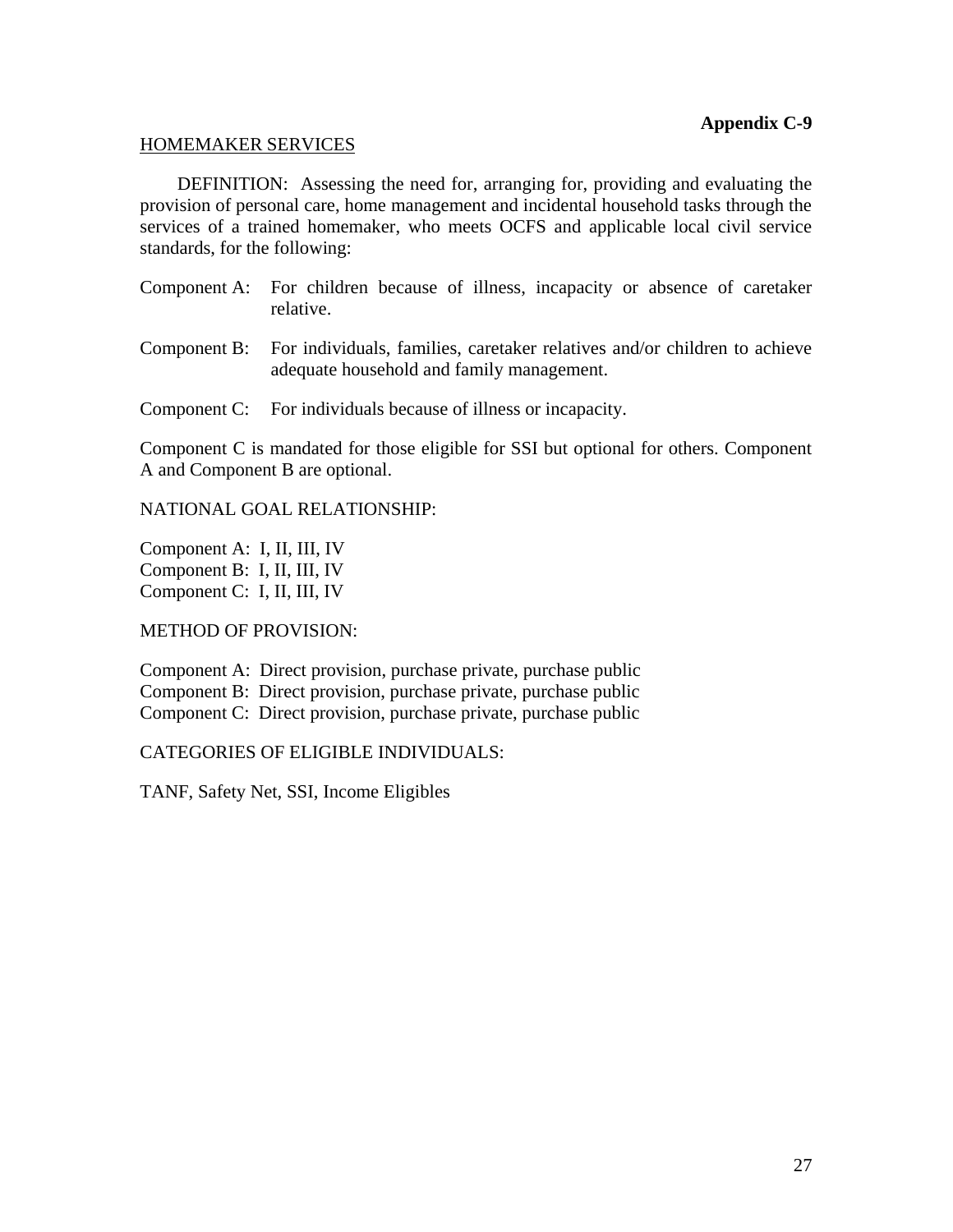#### HOME MANAGEMENT SERVICES

DEFINITION: Assessing the need for, arranging for, providing and evaluating the provision of formal or informal instruction and training in management of household budgets, maintenance and care of the home, preparation of food, nutrition, consumer education, child rearing and health maintenance. The formal or informal instruction and training may be provided by a caseworker, home economist or a trained homemaker who meets OCFS standards, or be referred to appropriate community resources. These services include the evaluation, in appropriate cases, of the need for protective and vendor payments and related services.

NATIONAL GOAL RELATIONSHIP: I, II, III, IV

METHOD OF PROVISION: Direct provision, purchase private, purchase public

CATEGORIES OF ELIGIBLE INDIVIDUALS:

TANF, Safety Net, Income Eligibles Mandated for SSI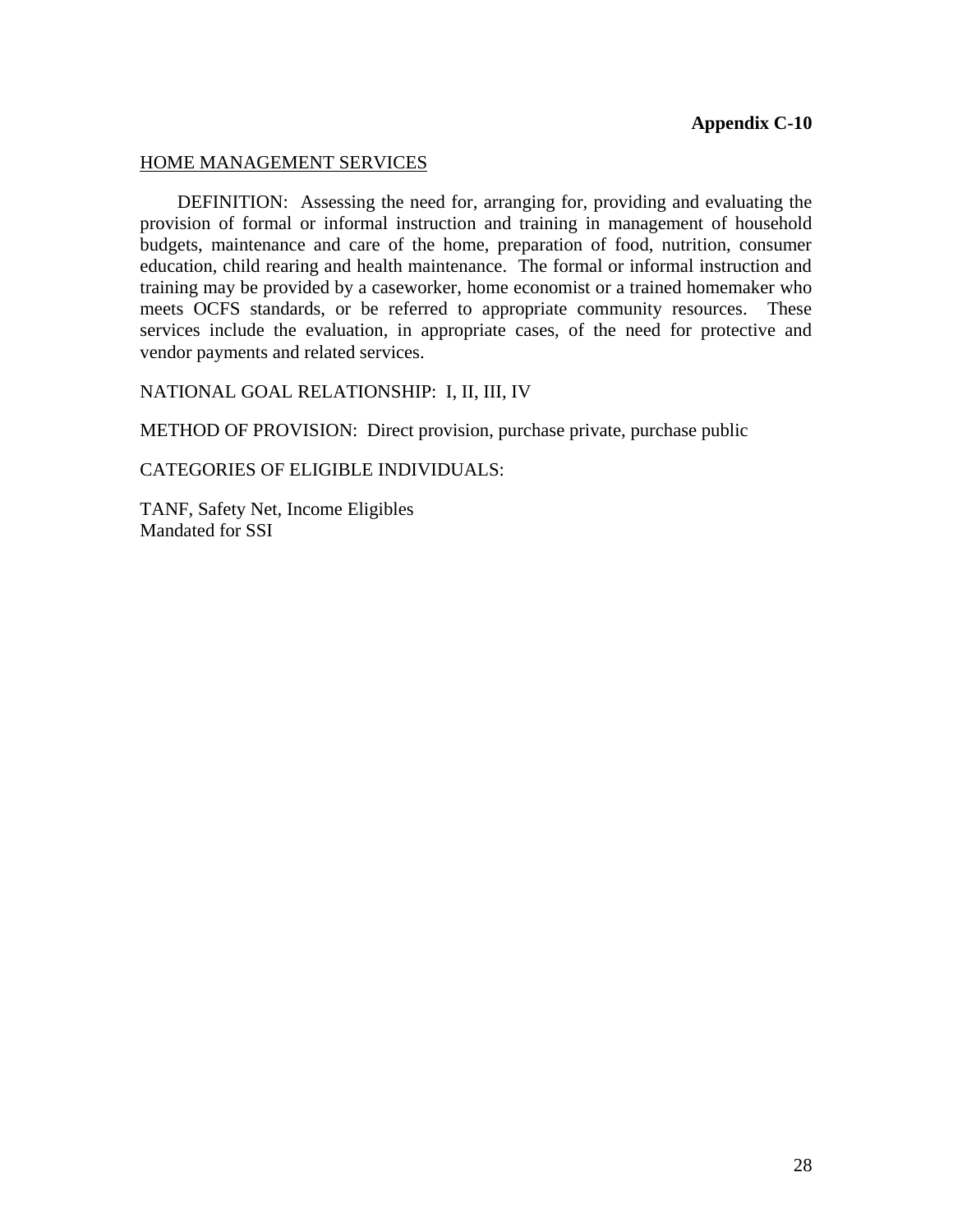#### HOUSEKEEPER/CHORE SERVICES

DEFINITION: Assessing the need for, arranging for, providing in accordance with standards of OCFS and evaluating the provision of light work or household tasks (including such activities as help in shopping, lawn care, simple household repairs and running errands) which families and individuals in their own homes are unable to perform because of illness, incapacity or absence of a caretaker relative, and which do not require the services of a trained homemaker. Cash reimbursement may be provided to the recipient for irregular or intermittent services, which are specifically identified in the service plan, approved by the agency prior to the purchase and secured by the individual within an authorized period at an authorized cost and upon presentation of a receipt.

#### NATIONAL GOAL RELATIONSHIP: I, II, III, IV

METHOD OF PROVISION: Direct provision, purchase private, purchase public

CATEGORIES OF ELIGIBLE INDIVIDUALS:

TANF, Safety Net, Income Eligibles Mandated for SSI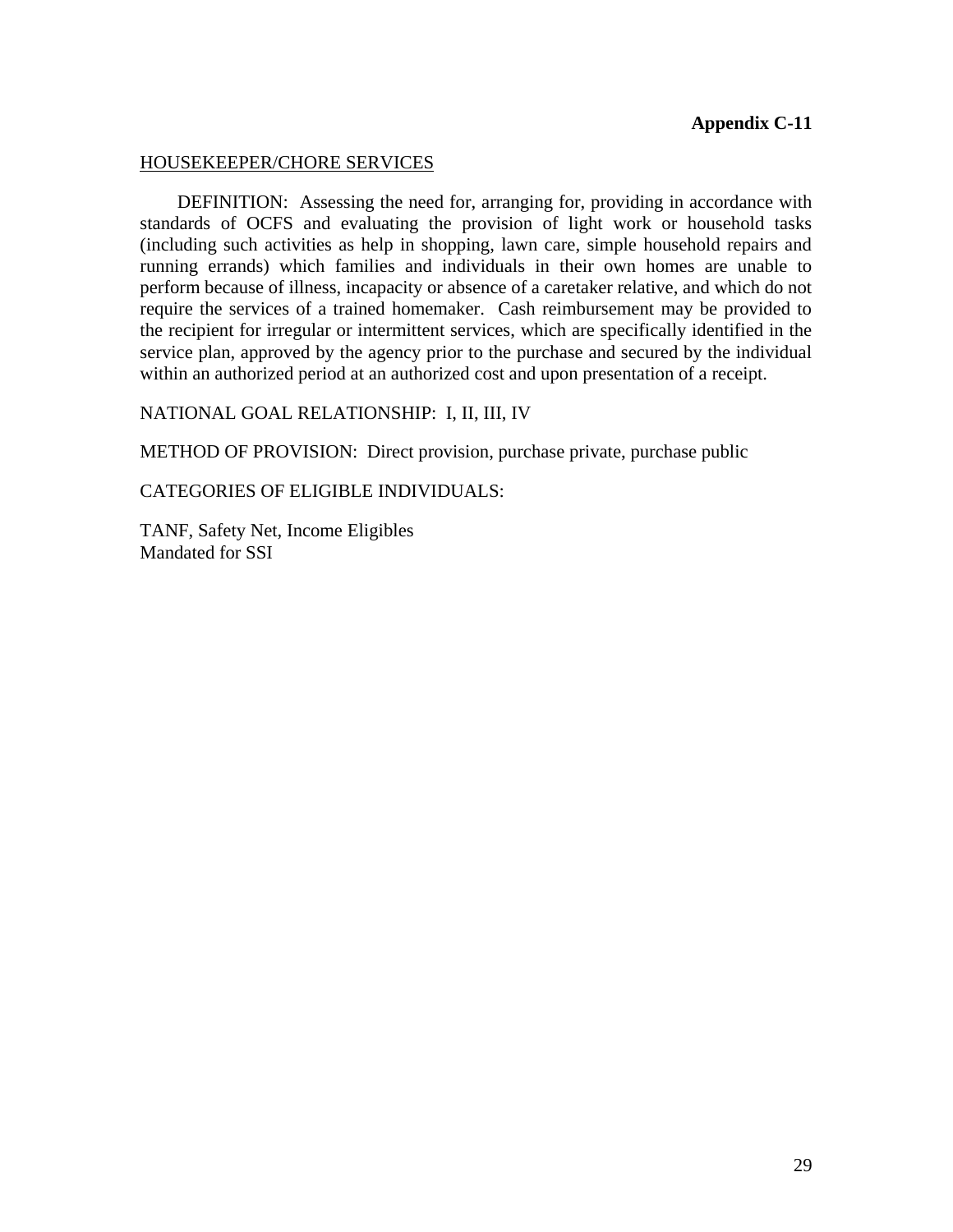## HOUSING IMPROVEMENT SERVICES

DEFINITION: Assessing the need for and arranging for individuals and families to improve their housing conditions. Includes:

- Component A: Helping individuals and families to obtain necessary repairs, be protected from abuse or exploitation by landlords or other tenants, identify and correct substandard rental housing conditions or code violations, find suitable and adequate alternative housing, and obtain needed assistance or relief from public agencies that regulate housing, including arrangement for legal services, if necessary.
- Component B: Helping functionally impaired or frail older adults to maintain community residency by identifying such adults who would otherwise require care in a domiciliary care facility or similar institution, arranging for placement in an appropriate small group living arrangement, and/or locating, contracting for, and preparing suitable housing sites, including providing minor installations such as appropriate furniture and furnishings, grab bars, and hand rails, ramps, skid-proof floor covering and other safety measures as required.

Component A is mandated for SSI recipients. Component B is optional and provided on the basis of group eligibility to selected older adults who meet the program definitions.

### NATIONAL GOAL RELATIONSHIP:

Component A: I, II, III, IV Component B: II, III, IV

METHOD OF PROVISION:

Component A: Direct provision, purchase private, purchase public Component B: Direct provision, purchase private, purchase public

### CATEGORIES OF ELIGIBLE INDIVIDUALS

TANF, Safety Net, SSI, Income Eligibles

Group Eligibility (Component B) to persons 65 years of age or older who are residing in community-based small group living arrangements with comprehensive supportive services approved by OCFS and who in the absence of such living arrangements, would be unable to live independently.

NOTE: (Component B services are being offered pursuant to the State purchase-ofservice contracts with public and private agencies.)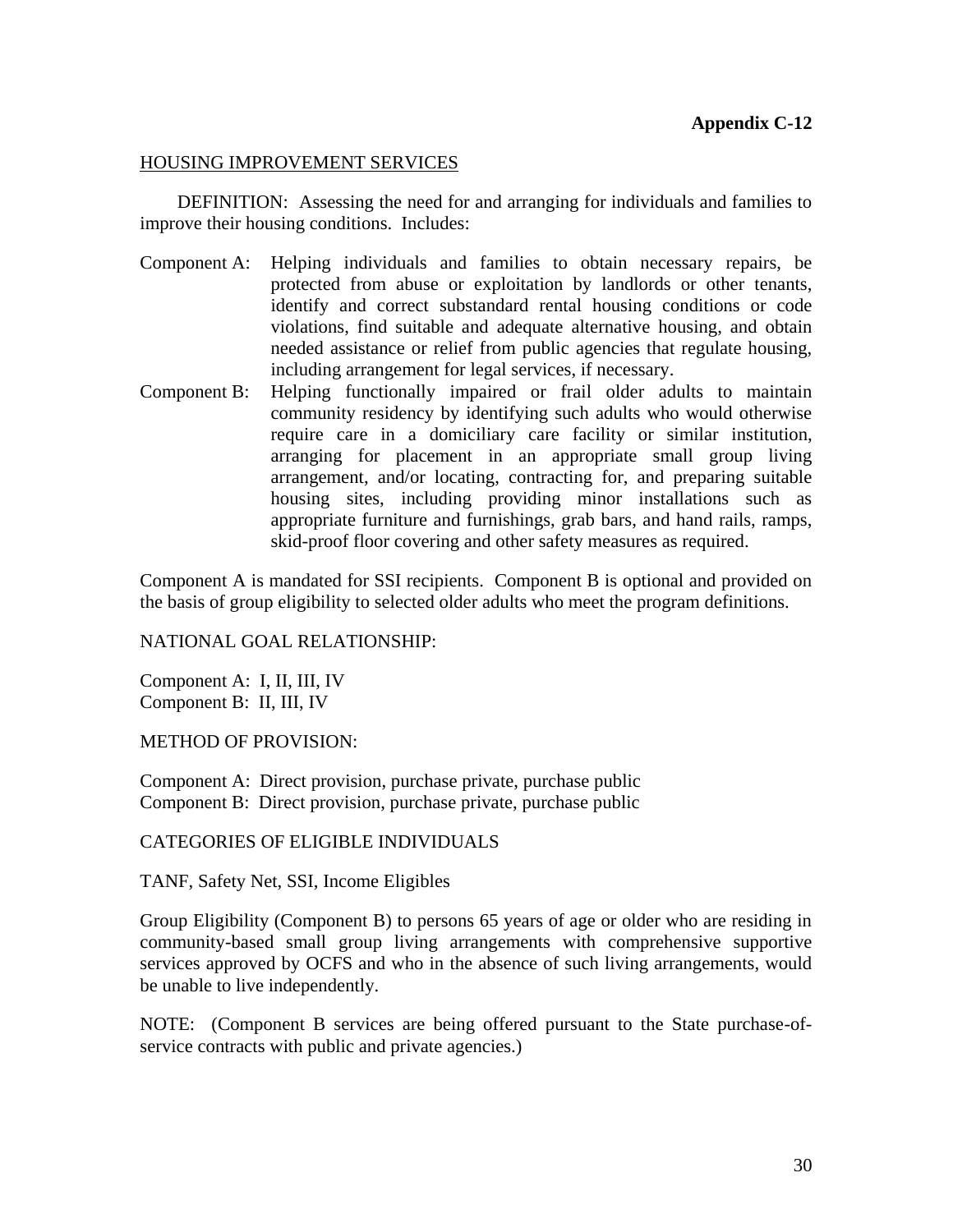### INFORMATION AND REFERRAL SERVICES

DEFINITION: Providing information about services provided under the Comprehensive Annual Social Services Program Plan and other human service programs including legal, educational and consumer services; brief assessment (but not diagnosis and evaluation) to facilitate appropriate referral to and follow-up with community resources that provide such services.

## NATIONAL GOAL RELATIONSHIP: I, II, III, IV V

METHOD OF PROVISION: Direct provision, purchase private, purchase public

CATEGORIES OF ELIGIBLE INDIVIDUALS:

All individuals without regard to income.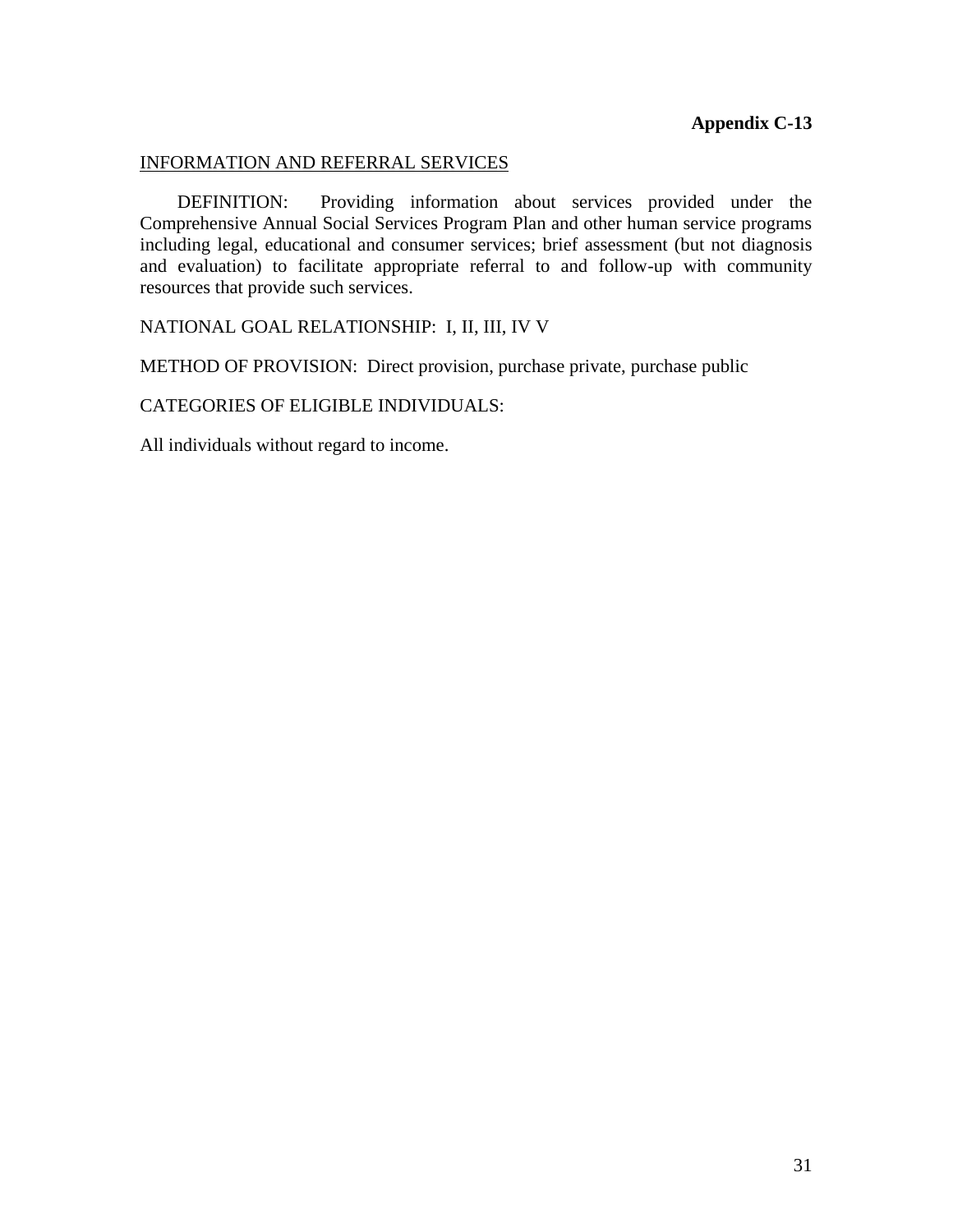## PREVENTIVE SERVICES FOR ADULTS

DEFINITION: Supportive and rehabilitative services provided to persons age 18 or older who are single adults or families without minor children, including:

- (i) Assessing the need for, providing and evaluating the provision of individual, group and/or family counseling in order to identify those problems, including but not limited to abuse and neglect, personal or family dysfunction, marital conflict, and problems of aged, blind and handicapped individuals, which prevent or interfere with effective individual or family functioning and to assist in the resolution of those problems;
- (ii) arranging for the receipt of other services, including legal services;
- (iii) assessing the need for, arranging for, and evaluating the provision of services that foster optimum functioning of the individual in family and community life, and prevent or delay unnecessary long-term institutional placement.

Optional Components are:

#### Component A:

Providing homemaker, housekeeper/chore, housing improvement, health related or home management services when offered as an integral part of preventive services for the purposes of preventing or delaying institutional placement, preventing abuse and neglect, or providing infrequent and temporary substitute care or supervision of frail or disabled adults on behalf of and in the absence of the primary caregiver for the purpose of providing respite from constant caregiving.

### Component B:

Arranging for and providing day services. Day services shall mean an organized program of services for less than twenty-four hours a day, which shall not include the provision of overnight care, for the purpose of restoring or maintaining the capacity of aged and disabled individuals to remain in or return to the community and to reduce stress and potential abuse or neglect by caregivers. Such services may include any or all of the following services: activities, supervision, nutrition, information and referral, personal care, individual and family counseling, and transportation.

### Component C:

Arranging for and providing payment for the preparation and delivery of one or two meals a day to the home of an individual who is unable to obtain or prepare nourishing meals.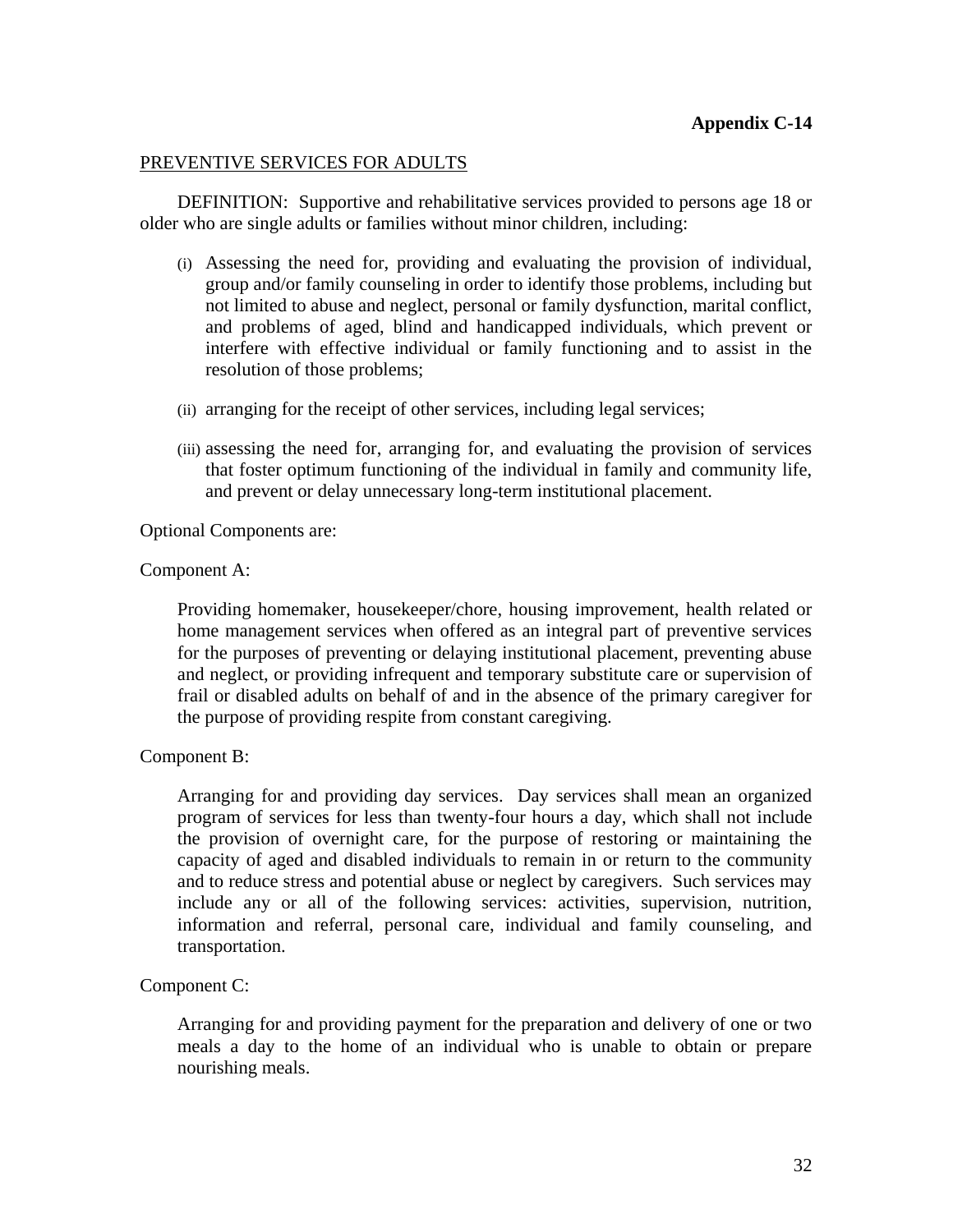Component D:

Arranging for and providing infrequent and temporary residential care or supervision of frail or disabled adults on behalf of or in the absence of the primary caregiver, for the purpose of providing respite from constant care giving, when offered as an integral part of preventive services for the purpose of preventing or delaying institutional placement or preventing abuse and neglect. Temporary residential care shall mean the provision of overnight or more than twenty-four-hour care of frail or disabled adults outside of their own home.

NATIONAL GOAL RELATIONSHIP: I, II, III, IV

Component A: I, II, III, IV

Component B: I, II, III, IV

Component C: I, II, III, IV

Component D: I, II, III, IV

METHOD OF PROVISION: Direct provision, purchase private, purchase public

Component A: Direct provision, purchase private, purchase public

Component B: Direct provision, purchase private, purchase public

Component C: Direct provision, purchase private, purchase public

Component D: Direct provision, purchase private, purchase public

CATEGORIES OF ELIGIBLE INDIVIDUALS:

TANF, Safety Net, SSI, Income Eligibles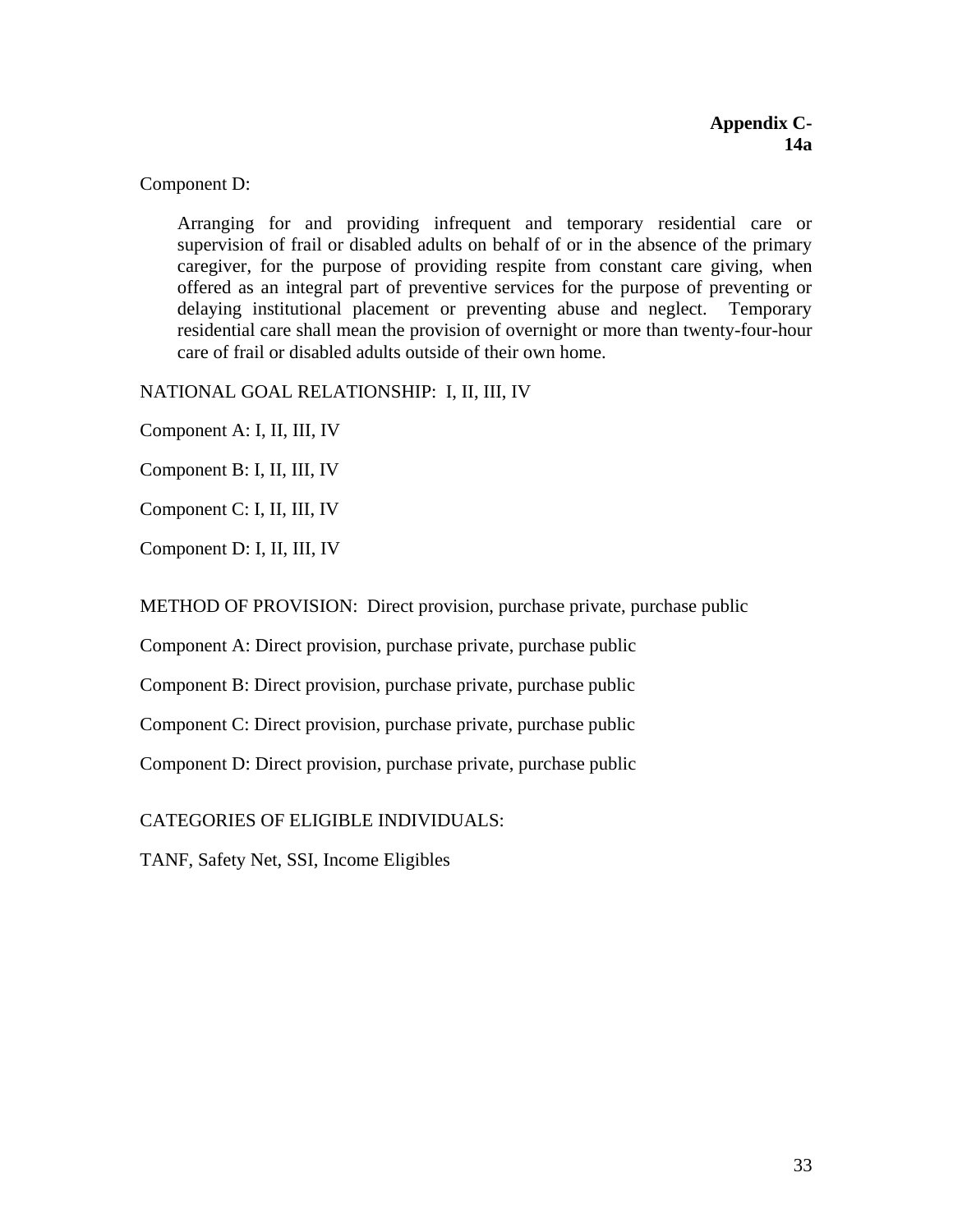#### PREVENTIVE SERVICES FOR CHILDREN

#### DEFINITION:

Component A: Supportive and rehabilitative services provided to children and their families in accordance with the provisions of OCFS regulations 18 NYCRR Part 423 and section 409-a of the Social Service Law for the purpose of: averting an impairment or disruption of a family which will or could result in placement of a child in foster care; enabling a child who has been placed in foster care to return to his/her family at an earlier time than would otherwise be possible; or reducing the likelihood that a child who has been discharged from foster care would return to such care. Preventive services may include, but are not necessarily limited to, the following range of services, when provided for the above-stated purpose and in conformity with Social Services Law and OCFS regulations:

Case Management\* Case Planning\* Child Day Care Services\* Homemaker Services\* Housekeeper/Chore Family Planning Services Home Management Services Clinical Services\* Parent Aide Services\* Day Services to Children Parent Training\* Transportation Services\* Emergency Cash or Goods\* Emergency Shelter \* Preventive Housing Services Intensive, Home-based, Family Preservation Services Outreach Activities Respite Care\*

#### \*Core preventative services

Core preventive services must be provided to a child/youth and his/her family whom the district is required to serve pursuant to OCFS regulations 18 NYCRR Part 423, 18 NYCRR 430.9 and section 409-a(1) of the Social Services Law.

Component B: Optional preventive services provided to a child and his/her family whom the local district may serve pursuant to section 409-a(2) or (3) of the Social Services Law. Optional services may be targeted to specific communities or populations that exhibit characteristics that may result in family impairment or disruption and some future risk of foster care.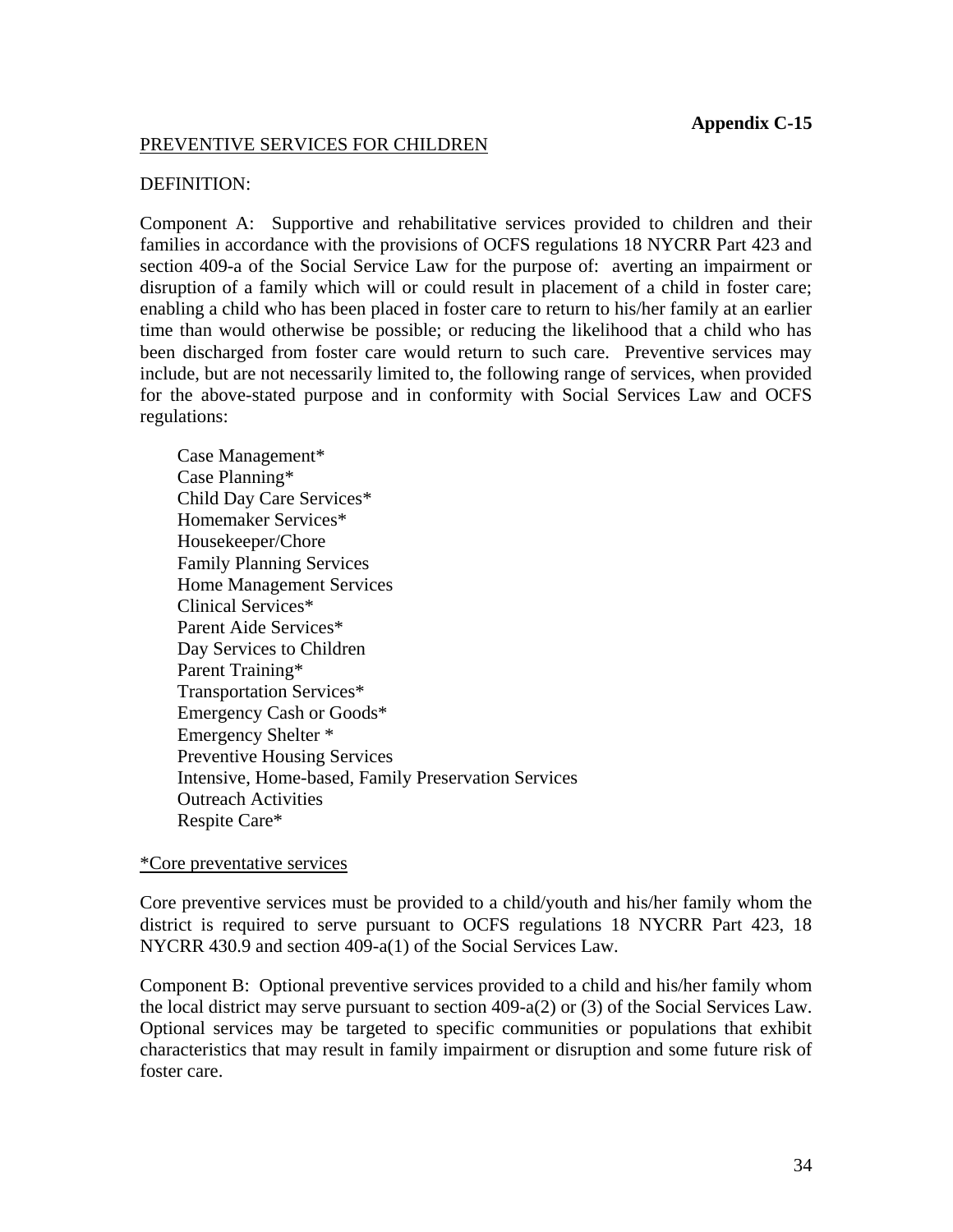## NATIONAL GOAL RELATIONSHIP: III

METHOD OF PROVISION: Direct provision, purchase private, purchase public

## CATEGORIES OF ELIGIBLE INDIVIDUALS:

Component A: All individuals without regard to income.

Component B: Social services districts may opt for any of the following categories of eligible individuals - All individuals without regard to income, Group Eligibility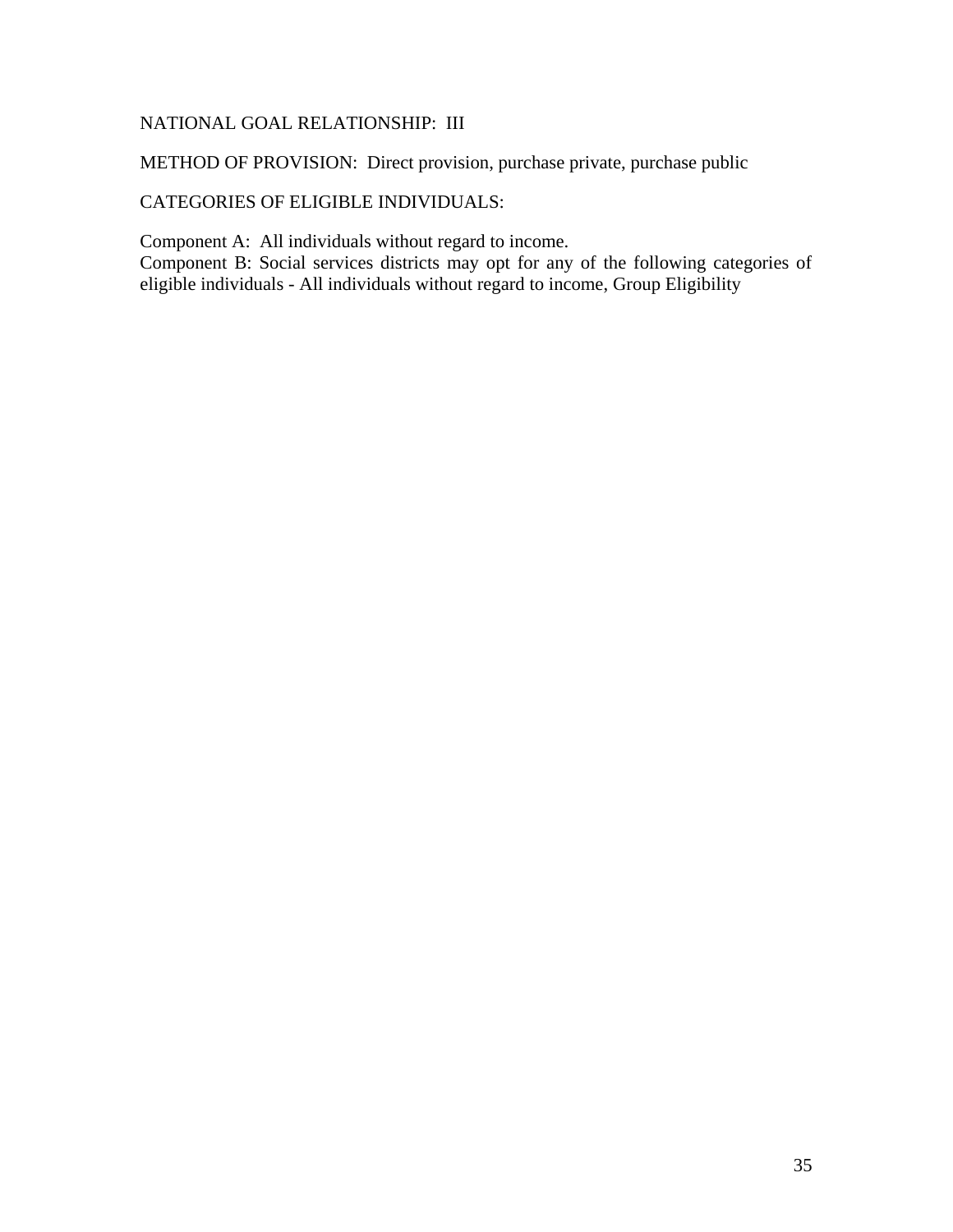#### PROTECTIVE SERVICES FOR ADULTS

DEFINITION: Protective services for adults (PSA) are provided to individuals 18 years of age or older who, because of mental or physical impairments:

- (1) are unable to meet their essential needs for food, shelter, clothing or medical care, secure entitlements due them, or protect themselves from physical, sexual or emotional abuse, active, passive or self-neglect, or financial exploitation; and
- (2) are in need of protection from actual or threatened harm due to physical, sexual or emotional abuse, or active, passive or self-neglect, or financial exploitation or by hazardous conditions caused by the action or inaction of either themselves or other individuals; and
- (3) have no one available who is willing and able to assist them responsibly.

Such services are limited to:

- (a) Identifying such adults who need assistance or who have no one willing and able to assist them responsibly;
- (b) Providing prompt response and investigation upon request of adults at risk or other persons acting on their behalf. At the time of referral, the local district shall make a determination as to whether a life-threatening situation exists. If a situation is designated as life-threatening, the district must commence an investigation as soon as possible but not later than 24 hours after receipt of the referral. For potential PSA cases not designated as life-threatening situations, the district must commence an investigation within 72 hours of receipt of the referral and must make a visit to the client within three working days of the referral. For these purposes, a "referral" is defined as any written or verbal information provided to a district in which a specific person is identified as apparently in need of PSA, or any verbal or written information provided to a district on behalf of an adult for whom the district determines that a PSA investigation and assessment is necessary;
- (c) Assessing the individual's situation and service needs;
- (d) Providing counseling to such adults, their families, other responsible persons or to fiduciaries, such as representative payees, on handling the affairs of such adults;
- (e) Arranging for appropriate alternate living arrangements in the community or in an institution; providing room and board as an integral but subordinate part of the provision of PSA for a period not to exceed 30 days;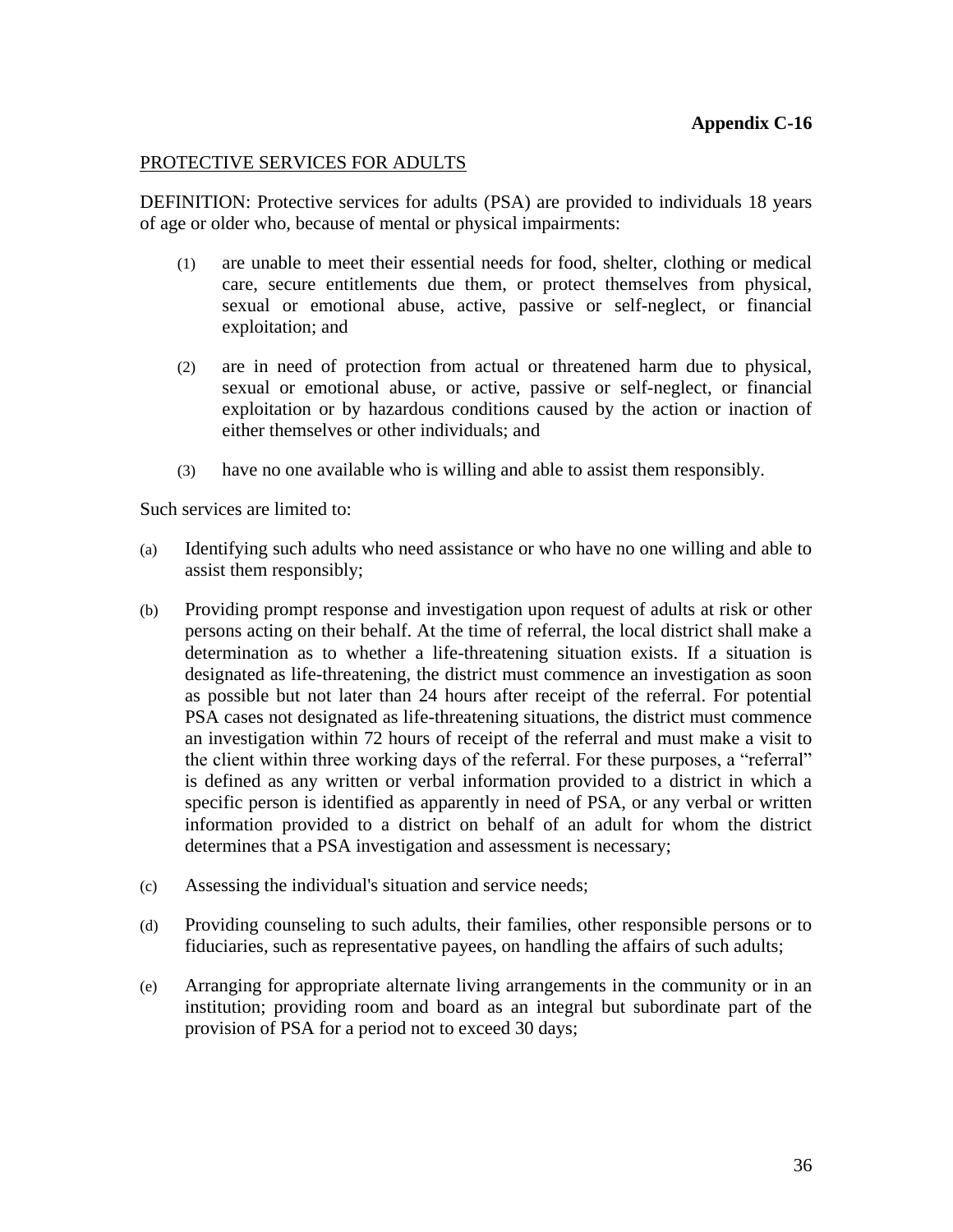- (f) Assisting in location of social services, medical care and other resources in the community, including arrangement for day care in a protective setting;
- (g) Arranging for guardianship, commitment or other protective placements as needed;
- (h) Providing advocacy and assistance in arranging for legal services to protect the rights and entitlements due to adults at risk;
- (i) Functioning as a guardian, representative payee or protective payee, where it is determined such services are needed and there is no one else available or capable of acting in this capacity;
- (j) Providing homemaker and housekeeper/chore services when provided as an integral but subordinate part in the provision of PSA to meet the goal of protection for adults who demonstrate specified functional deficits. The provision of such services to be limited to six months when provided without regard to financial criteria. When such services are available through other public or private community resources, these should be utilized. The provision of these services beyond six months may be authorized on a case-by-case basis under the following conditions:
	- (1) Guardianship or other financial management proceedings have been started within the first 60 days of the provision of PSA services; and
	- (2) The local district must accept the responsibility to function as a guardian, representative payee or protective payee on behalf of a PSA client if no other resources are available within 45 days of a determination by either:
		- (i) A court that a guardian is required;
		- (ii) An office of the Federal Social Security Administration or the Railroad Retirement System that a representative payee is required; or
		- (iii) The social services district that a protective payee is required.

Under these conditions the provision of homemaker and housekeeper/chore services without regard to financial criteria may be continued beyond six months until the guardianship or other financial management proceedings are completed, except in no case shall such services be authorized to continue for a period of more than three months subject to one reauthorization not to exceed an additional three months.

### NATIONAL GOAL RELATIONSHIP: III

METHOD OF PROVISION: Direct provision, purchase private, purchase public

CATEGORIES OF ELIGIBLE INDIVIDUALS:

All individuals without regard to income, except as provided in item (j).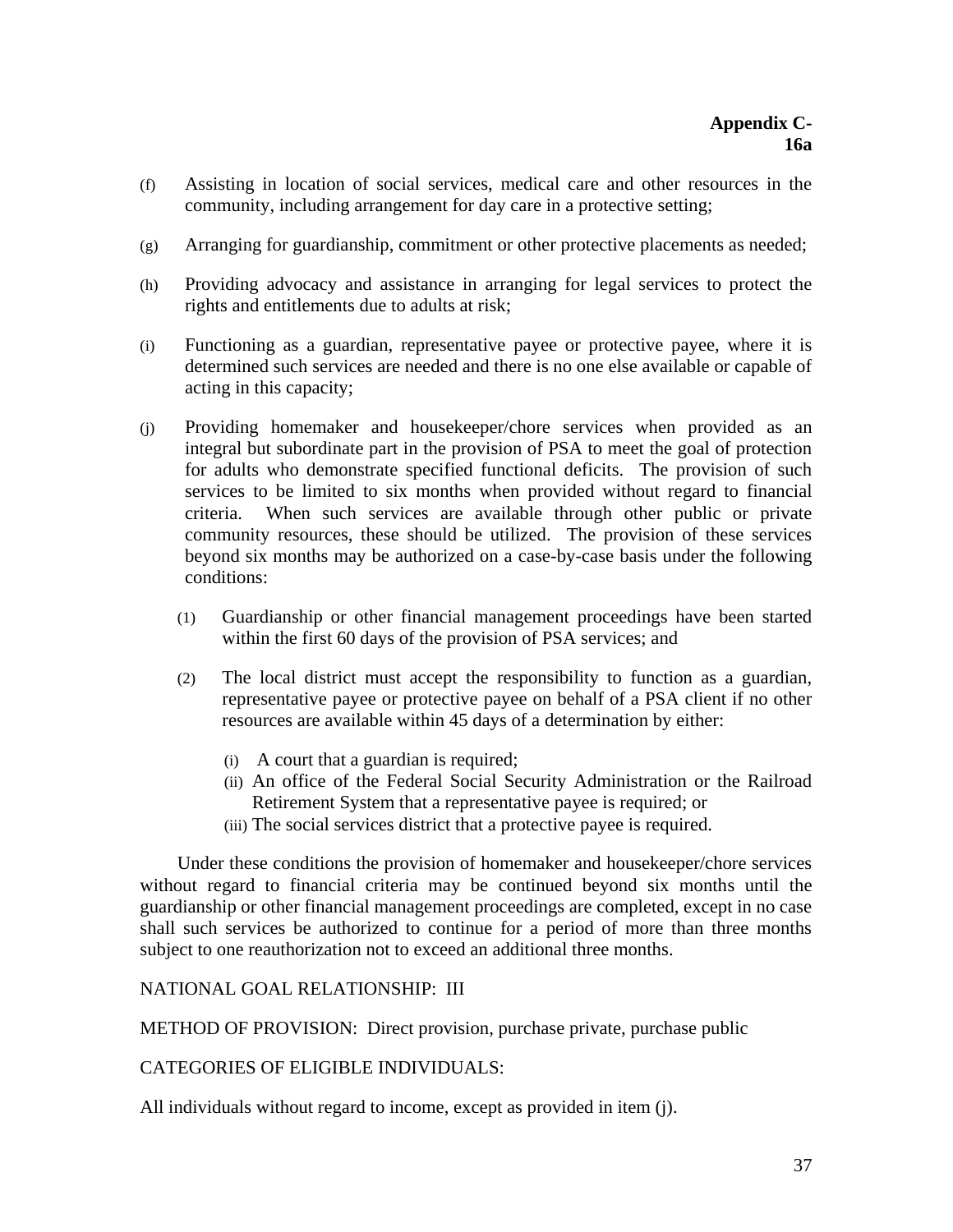#### PROTECTIVE SERVICES FOR CHILDREN

DEFINITION: Activities on behalf of children under the age of 18, who are named in a report of child abuse and/or maltreatment. The following activities may be considered protective services for children:

- (1) Receipt of child abuse and/or maltreatment reports and investigation thereof, including the obtaining of information from collateral contacts such as hospitals, school and police;
- (2) Identification and diagnosis of current or past abuse and/or maltreatment;
- (3) Assessing whether the child is safe from immediate danger and determining the risk of future abuse and maltreatment through an examination of the risk elements, the family's perspective and family strengths;
- (4) Making determinations as to whether there is some credible evidence of child abuse and/or maltreatment;
- (5) Counseling, therapy and training courses for parents or guardian**s** of the child, including parent aide services;
- (6) Counseling and therapy for children at risk of physical or emotional harm;
- (7) Arranging for emergency shelter for children who are suspected of being abused and/or maltreated;
- (8) Arranging for financial assistance, where appropriate;
- (9) Assisting the Family Court or the criminal court during all stages of a court proceeding;
- (10) Arranging for the provision of appropriate rehabilitative services including, but not limited to, preventive services and foster care for children;
- (11) Providing directly or arranging for, either through purchase or referral, the provision of child day care or homemaker services without regard to financial criteria. Programmatic need for such service must have been established as a result of the investigation of a report of suspected child abuse and/or maltreatment received by the New York Statewide Central Register of Child Abuse and Maltreatment (Register) and such services must terminate as a protective service for children when the case is closed with the Register;
- (12) Monitoring the rehabilitative or safety controlling services being provided by someone other than the child protective service worker.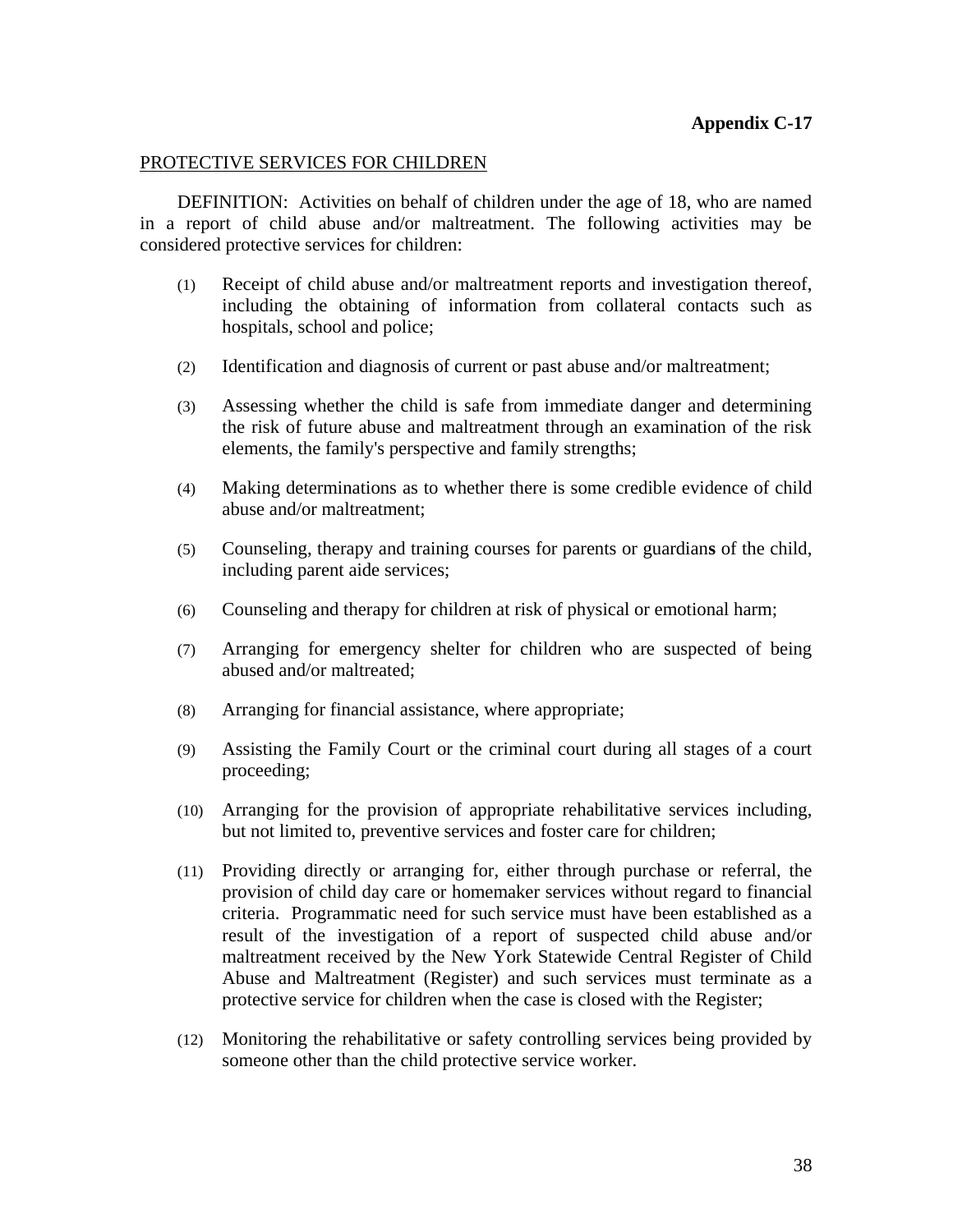- (13) Case management services.
- (14) Case planning services.
- (15) Casework contacts. The purpose of casework contacts shall also be to continually reassess the parents**'** ability to provide a minimum standard of care to the child(ren) as well as to track the progress the family is making toward reducing the risk of future abuse or maltreatment through the achievement of proposed outcomes set forth in the family and children's services plan.

NATIONAL GOAL RELATIONSHIP: III

METHOD OF PROVISION: Direct provision, purchase private, purchase public

CATEGORIES OF ELIGIBLE INDIVIDUALS: All individuals without regard to income.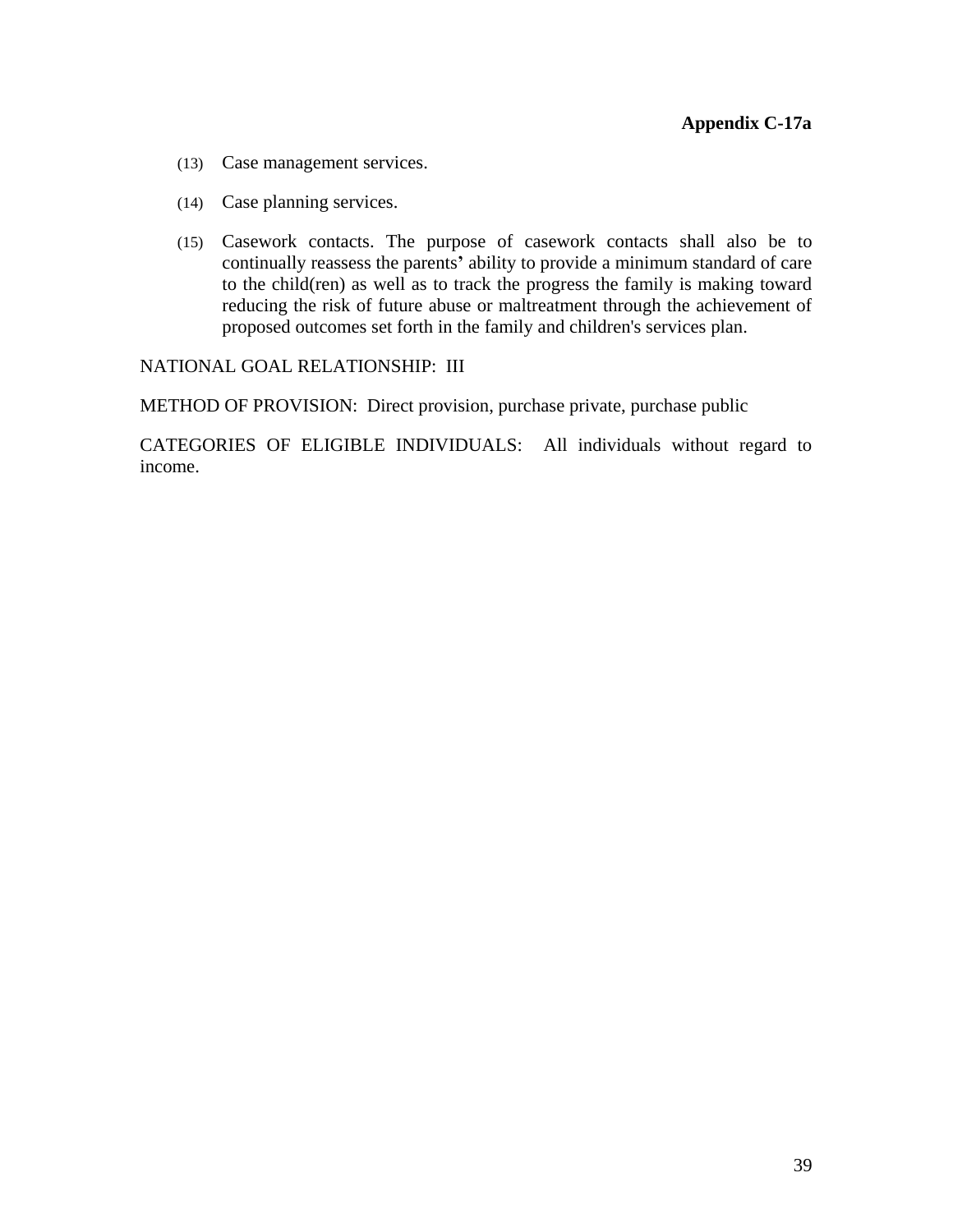### RESIDENTIAL PLACEMENT SERVICES FOR ADULTS

DEFINITION: Services include arranging for or providing assessment, placement, supervision or support of persons 18 years of age or older who are physically or mentally impaired, in appropriate residential care programs which are licensed or certified by a State agency; and activities to recruit, develop and supervise family-type homes for adults in accordance with the requirements listed below.

### Component A:

Family-type Home for Adults Program Development and Supervision: This includes the recruitment, supervision and training of family-type home operators, the inspection of family-type homes for adults, cooperation with OCFS in certification and renewal actions, and participation in enforcement actions against Family-type Home operators or homes which are required to be certified as Family-type Homes for Adults.

## Component B:

Assessment and Placement Services: This includes providing or arranging for the assessment and, where appropriate, the placement of adults eligible for, or receiving services provided by the social services district into residential care programs certified by OCFS or other state agencies. Local districts must confirm that the persons are placed in facilities, which provide the level of care, which corresponds to the person's, identified needs. Such services shall also include assisting persons requiring family-type home care to recognize their need for placement and to choose a home which is most suitable to their needs.

## Component C:

Supervision of and Services to Residents in Family-type Homes: This includes the provision of services to and monitoring residents of family-type homes in order that each resident adjusts to their new living arrangements; receives proper care and supervision; is provided with reasonable opportunities for enjoyment of normal family and community life; receives assistance with personal problems; receives other necessary supportive services which are available from the district or other community agencies; and determining through periodic reviews the continued appropriateness of and need for placement.

### Component D:

Supportive Services to Residents in other Facilities: This includes the provision of follow-up visits and contacts to state-charge clients in residential care facilities as set forth in OCFS regulation 18 NYCRR 313.2 and the provision of other ongoing services, as determined necessary by the local social services district, to persons in facilities certified by OCFS, the Department of Health, the Office of Mental Health and the Office for People with Developmental Disabilities.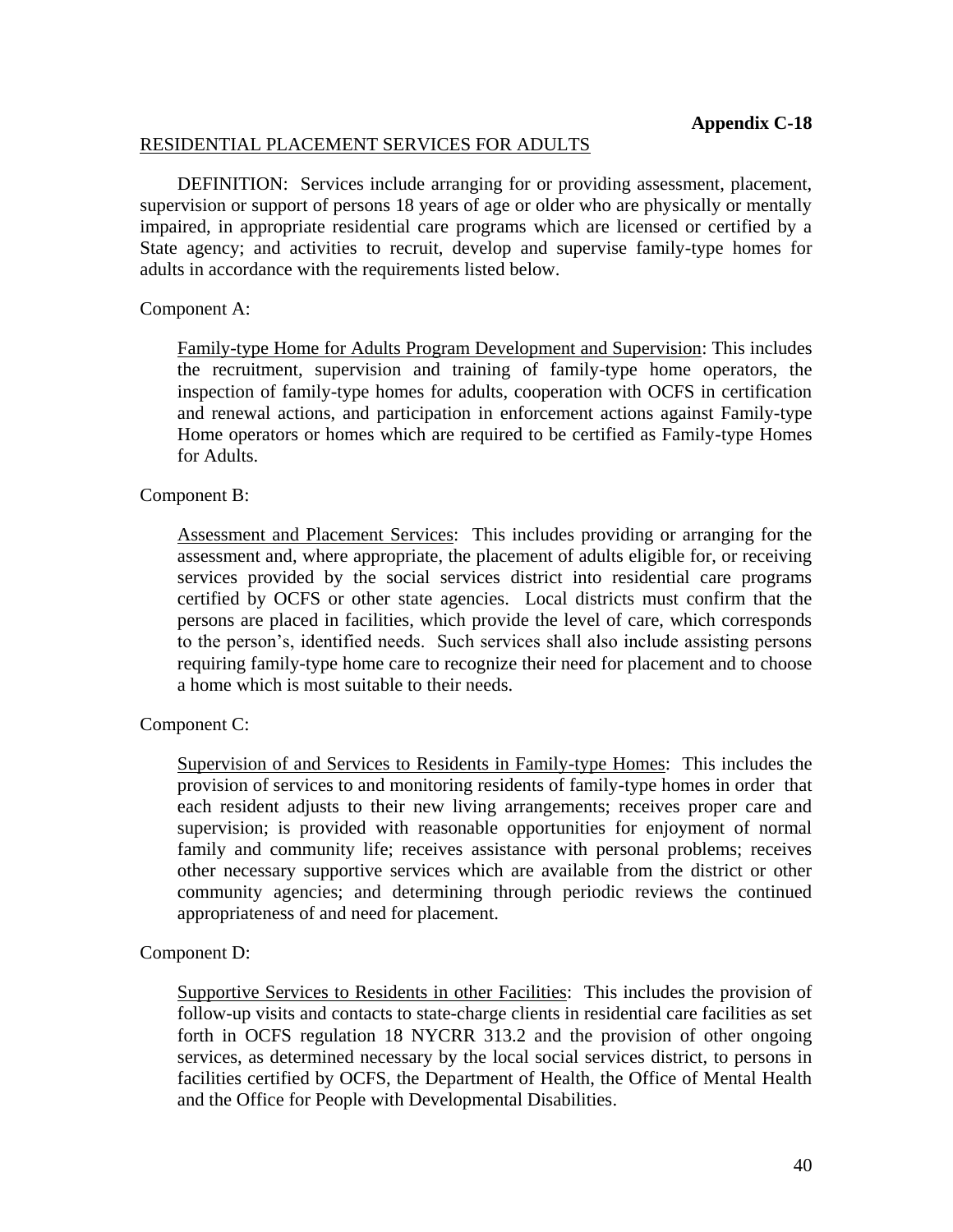Component A is a mandated local district responsibility without regard to whether the family-type home is caring for SSI, Safety Net or private pay residents. Components B, C, and D are required to the extent that State reimbursement is available for persons in receipt of SSI or Safety Net, or for persons whose income does not exceed 150% of the poverty level as reported by the United States Office of Management and Budget.

NATIONAL GOAL RELATIONSHIP: IV, V

METHOD OF PROVISION: Direct provision, purchase private, purchase public

CATEGORIES OF ELIGIBLE INDIVIDUALS: Safety Net, SSI, Income Eligibles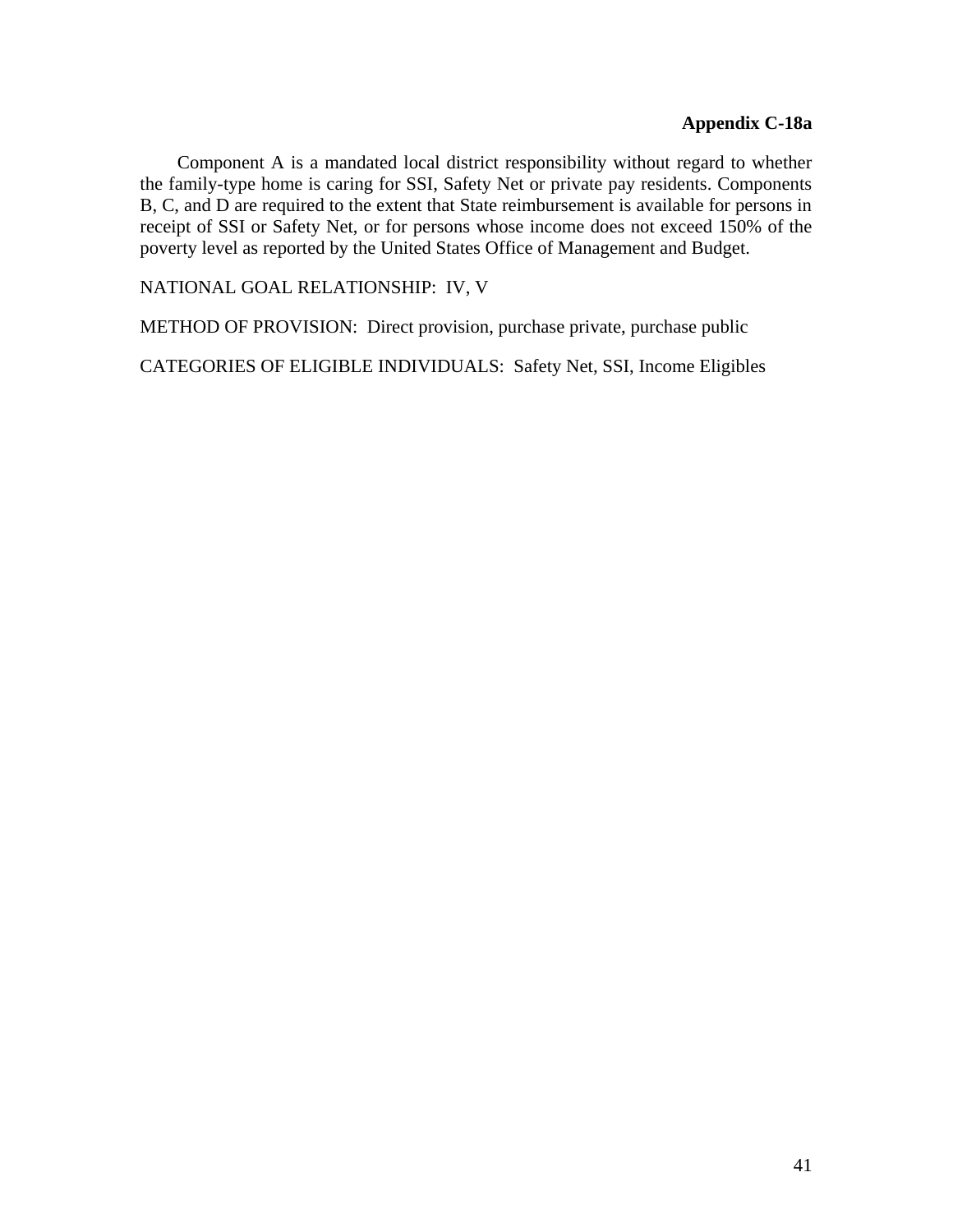#### SERVICES TO VICTIMS OF DOMESTIC VIOLENCE

DEFINITION: Emergency shelter and supportive services provided to: persons who are 16 years of age or older; married persons; or, parents of a minor child or children who are the victim of an act or who are the parent of a minor child or children who is a victim of an act which would constitute a violation of the Penal Law and such act resulted in actual physical or emotional injury or created substantial risk of such injury and was or is alleged to have been committed by a family or household member which includes: persons related by blood or marriage; persons legally married to one another; persons formerly married to one another; persons who have a child in common; unrelated persons who are continually or at regular intervals living in the same household or who have in the past continually or at regular intervals lived in the same household; or unrelated persons who have had intimate or continuous social contact with one another and who have access to one another's household.

The following services, when provided directly by a licensed residential program for victims of domestic violence pursuant to OCFS regulations 18 NYCRR Parts 452, 453, 454, or 455, or an approved non-residential program for victims of domestic violence pursuant to OCFS regulation 18 NYCRR Part 462, are considered domestic violence services:

Arranging and providing emergency shelter at a licensed residential program for victims of domestic violence;

Telephone Hotline assistance, which means the provision of immediate crisis intervention counseling and information and referral services through a telephone hotline.

Information and referral services which means providing information about and referral to community services and programs including referral to domestic violence residential services.

Advocacy services which means providing liaison services or intervening on behalf of a victim of domestic violence in order to assist victims in accessing legal remedies and protections and law enforcement personnel, obtain public assistance applications, medical care, social services, employment, and housing.

Counseling which means providing individual and/or group counseling which stresses self-sufficiency and addresses the needs identified by victims, assists victims to seek services on their own behalf, informs victims of the options available for their safety, informs victims of the nature of family violence and its effects on children, informs victims of the legal, financial and housing options available to them, and assists victims to improve their problem solving skills.

Community education/outreach activities which means providing educational activities to the community regarding the need for and the benefits of domestic violence services, the dynamics of domestic violence, and the prevention of domestic violence by making presentations, distributing written materials and using the media.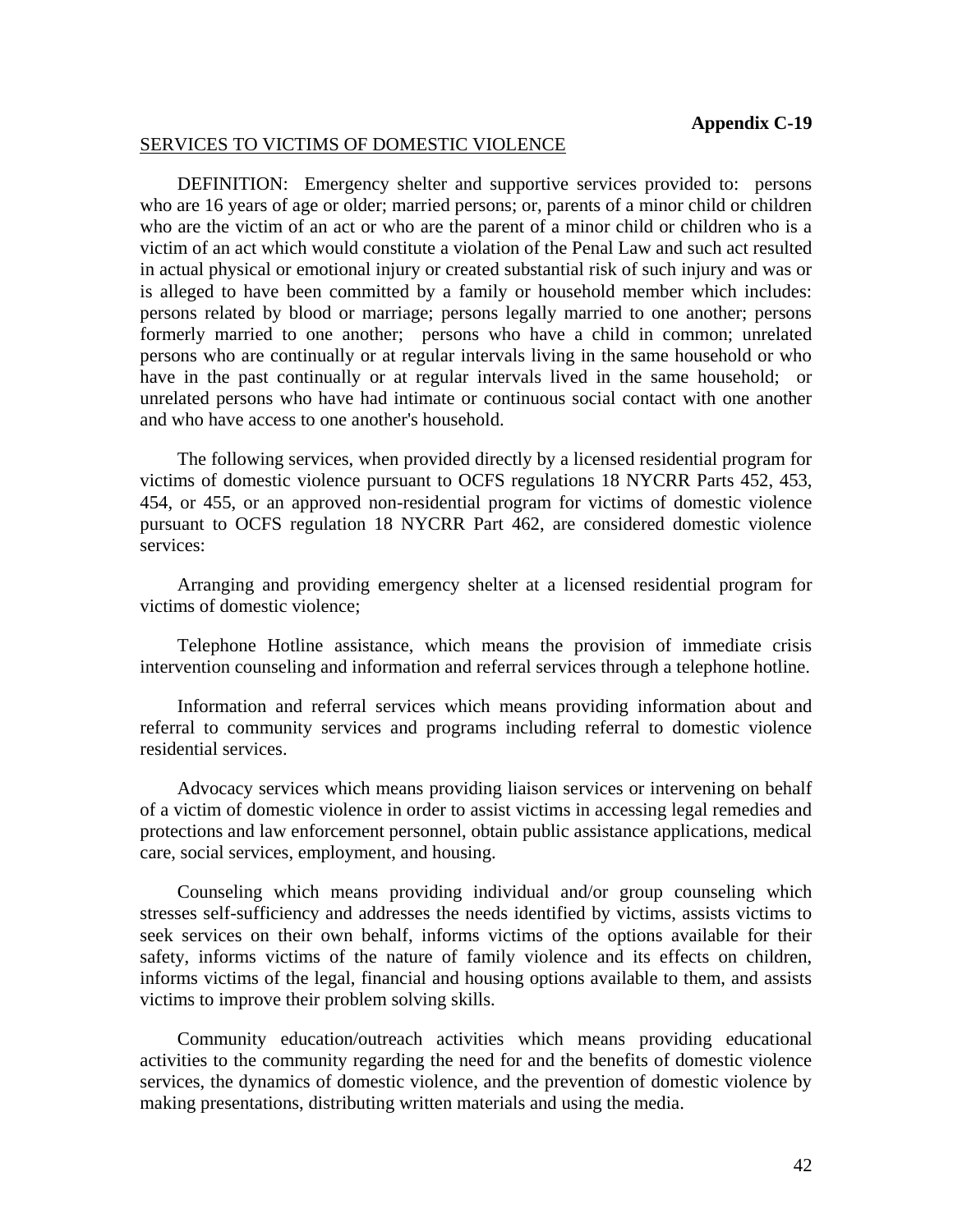#### **Appendix C-19a**

Children's services which mean: (1) making appropriate arrangements to provide for the education of school-aged children; (2) assisting victims in arranging child care to enable the victim to seek needed services; and (3) offering and providing appropriate counseling to the children of domestic violence victims.

Support groups, which mean the provision of peer support to interested victims domestic violence by conducting meetings during which groups of victims discuss their experiences with family violence.

Follow up services which means confirming that prior to a victim exiting a domestic violence residential program, efforts are made by the residential program to involve the victim in discussions on available community resources which may assist the victim in carrying out their intended future plans upon departure from the residential program.

Medical services which mean the residential program has an established linkage with a fully accredited medical institution or clinic or with qualified medical personnel for the referral of victims who are residents of a domestic violence residential program for preliminary health examinations and follow-up visits.

Transportation which means to the extent possible arranging for transportation to the residential program in an emergency and providing transportation or assisting victims to obtain available public or private transportation or assisting in order for victims to secure legal, medical, housing, employment or public assistance services.

Translation services which means interpreting any oral or written information for non-English speaking victims of domestic violence.

NATIONAL GOAL RELATIONSHIP: I, II, III, IV

METHOD OF PROVISION: Direct provision, purchase private, purchase public

CATEGORIES OF ELIGIBLE INDIVIDUALS: All individuals who meet the definition of a victim of domestic violence pursuant to OCFS regulation, 18 NYCRR 452.2(g) of Office regulations without regard to income.

METHOD OF PROVISION: Direct provision, purchase private, purchase public

Note: For this Service, Estimated Recipients (Persons to be served) are accounted for in Protective Services – Adults.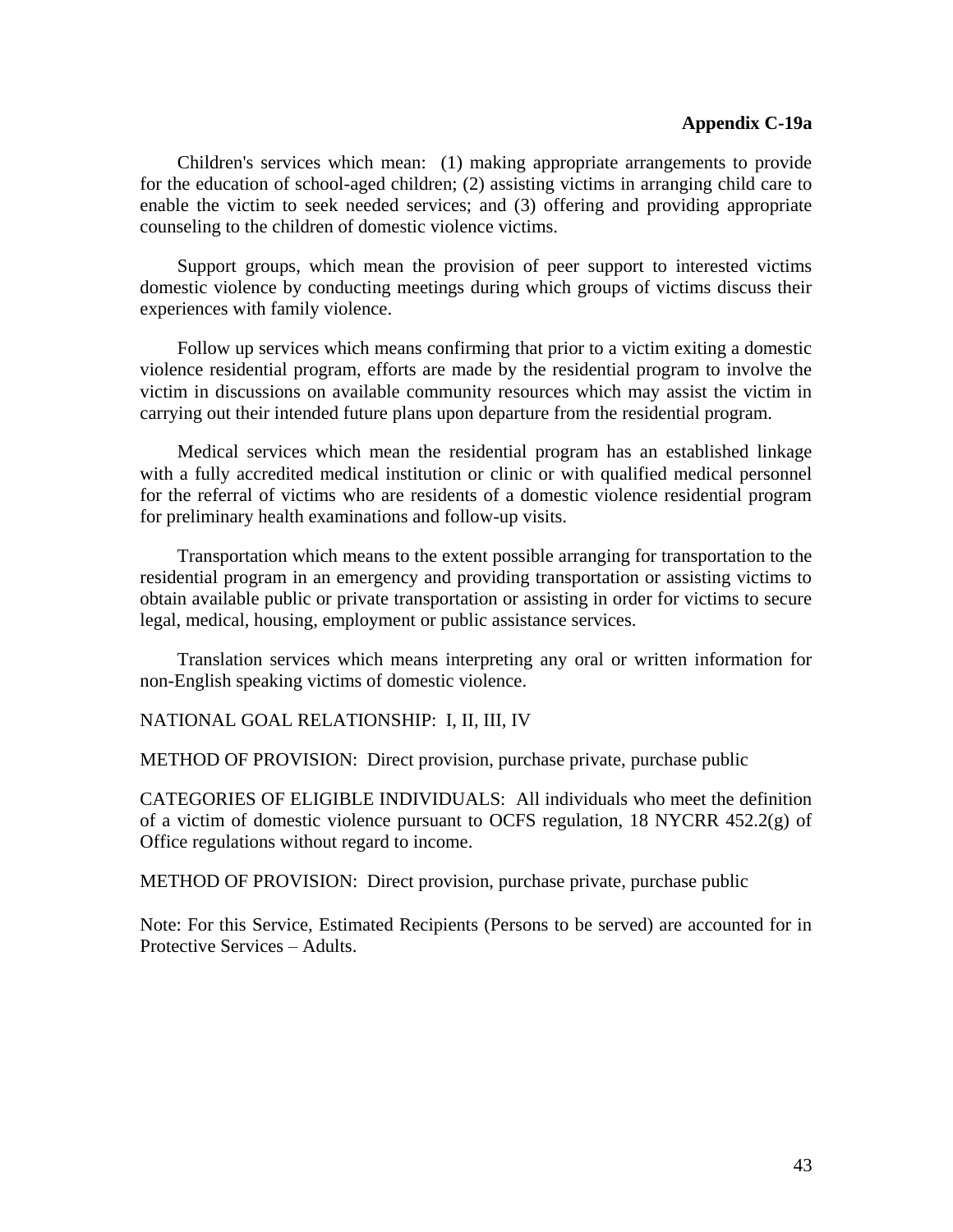## SOCIAL GROUP SERVICES FOR SENIOR CITIZENS

DEFINITION: Those services provided to older adults, through specialized community facilities which serve as focal points for their concerns, needs and interests for such multiple purposes as combating isolation, preventing or delaying physical and mental deterioration, diminishing the effects of loss of role and status, providing centralized accessibility to services and enabling the aged to remain in their homes or community for as long as possible. Services available in these centers may include any or all of the following:

- (a) Information and Referral
- (b) Nutrition (congregate meals)
- (c) Counseling
- (d) Employment Counseling
- (e) Recreation and Educational Programs
- (f) Transportation to and from User's Home and Facilities
- (g) Health Maintenance Services
- (h) Community Service Volunteer Opportunities
- (i) Leadership Development
- (j) Facilitation of use of other Agencies' Services
- (k) Advocacy
- (l) Outreach

NATIONAL GOAL RELATIONSHIP: II

METHOD OF PROVISION: Direct provision, purchase private, purchase public

ELIGIBILITY: Group eligibility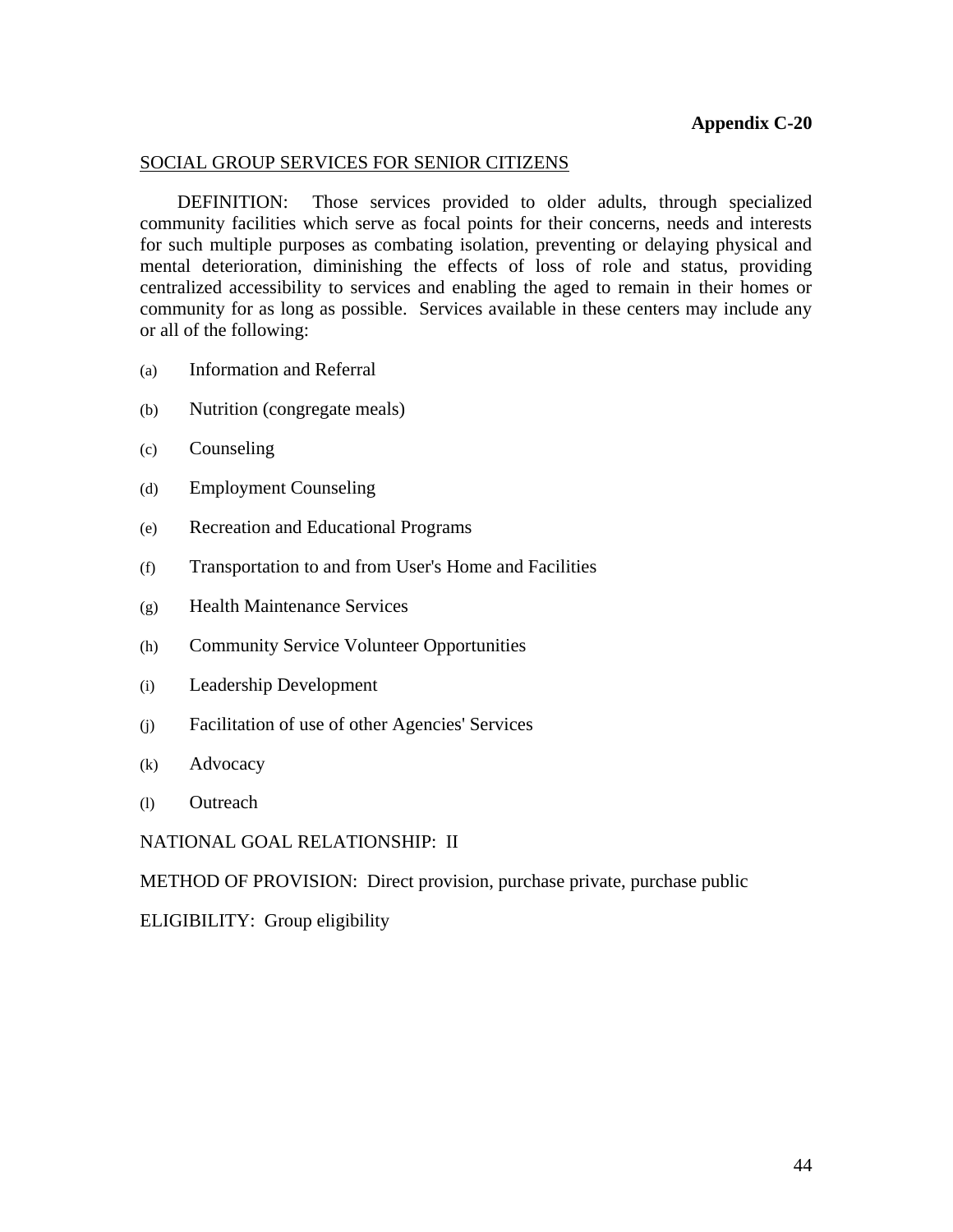## TRANSPORTATION SERVICES

DEFINITION: Arranging for and/or providing necessary transportation to and from facilities or resources in order to receive appropriate services as contained in the Child and Family Services Plan. Reimbursement may be made to the recipient for the cost of such transportation when transportation has the prior approval of the local district and upon presentation of a receipt thereof.

NATIONAL GOAL RELATIONSHIP: I, II, III, IV, V

METHOD OF PROVISION: Direct provision, purchase private, purchase public

CATEGORIES OF ELIGIBLE INDIVIDUALS:

TANF, Safety Net, SSI, Income Eligibles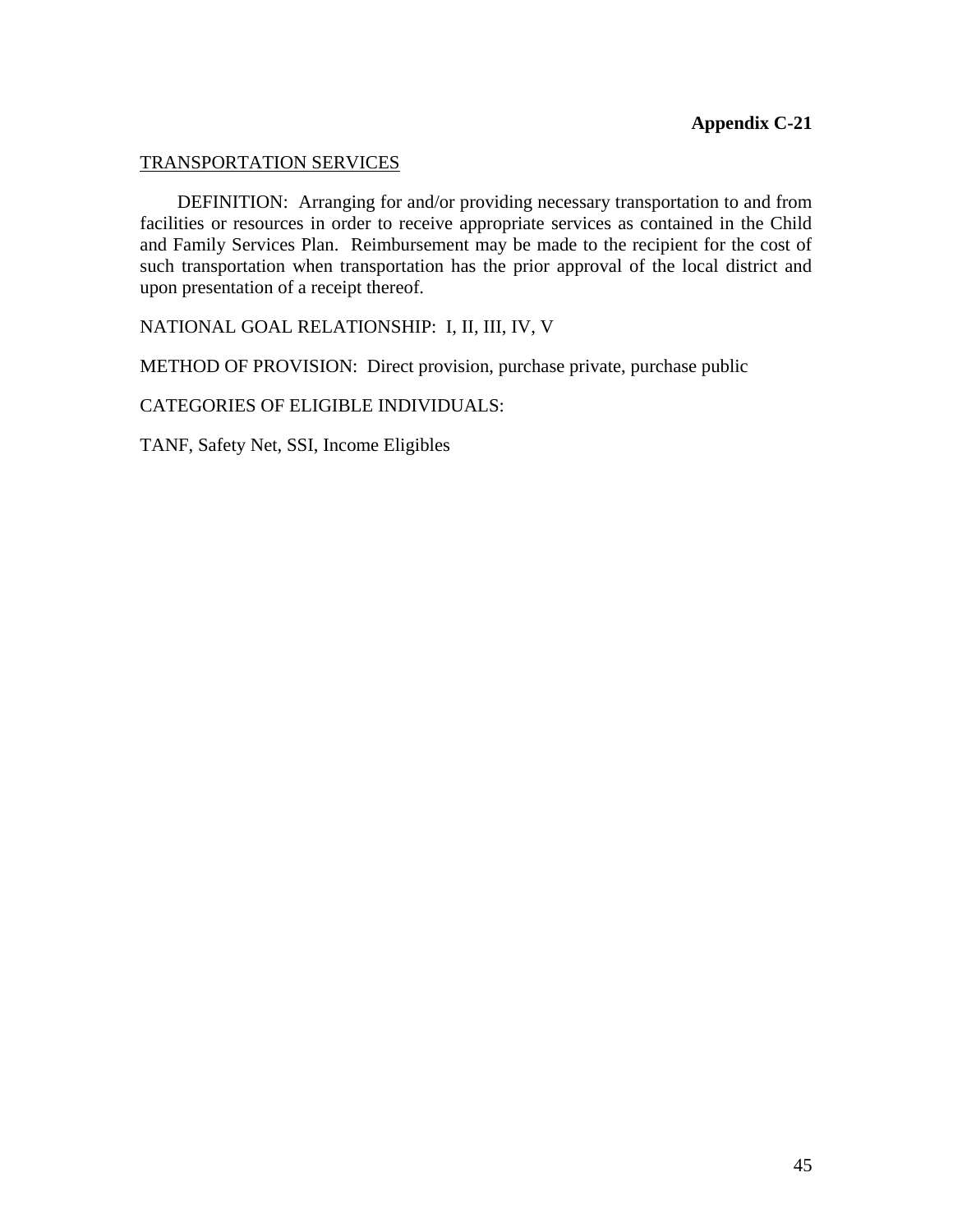#### UNMARRIED PARENTS SERVICES

DEFINITION: Providing or arranging for supportive health and social services for an unmarried parent and a child born or to be born out-of-wedlock; if possible, involving the putative father and the grandparents in planning for the future care of the child; and providing or arranging for the counseling of the parents and their families. Such services shall include discussion of alternative plans for the child's future; arranging for the care of the unmarried parent before and after delivery and the child after delivery in an approved foster family home, agency boarding home**,** group home, institution or independent living arrangement; arranging for legal and other services if required; and arranging for establishment of paternity and support.

In addition to the above, services for unmarried parents under the age of 2l may include providing or arranging for one or more of the following types of service delivery:

- (a) Individual, couple and group counseling for pregnant adolescents, adolescent parents and their families, including pregnancy counseling, preparation for childbirth, 24-hour emergency supportive aid, and use of parent aides, supportive friends or peer counselors to provide outreach and referral to professional services in the community.
- (b) Social and educational group services for pregnant adolescents and/or adolescent parents, which provide education and information on parenting, child development, family planning, health and nutrition, household management, and use of community resources in addition to opportunities for, peer support. Respite child care services and transportation may be included in adolescent parent group services.
- (c) Parenting training for pregnant and parenting adolescents which includes individual and group counseling or workshops on parent/child relationships in family life, formal and informal instruction in child care and child development, and trained parent aides or other home visitation services (not to include homemaker/housekeeper services).
- (d) Education or employment services for pregnant and parenting adolescents, which are designed to promote self-sufficiency by assisting them to complete their high school educations, improve work-related skills and job readiness, and find and maintain employment.

NATIONAL GOAL RELATIONSHIP: I, II, III, IV, V

METHOD OF PROVISION: Direct provision, purchase private

CATEGORIES OF ELIGIBLE INDIVIDUALS:

TANF, Safety Net, SSI, Income Eligibles\*\*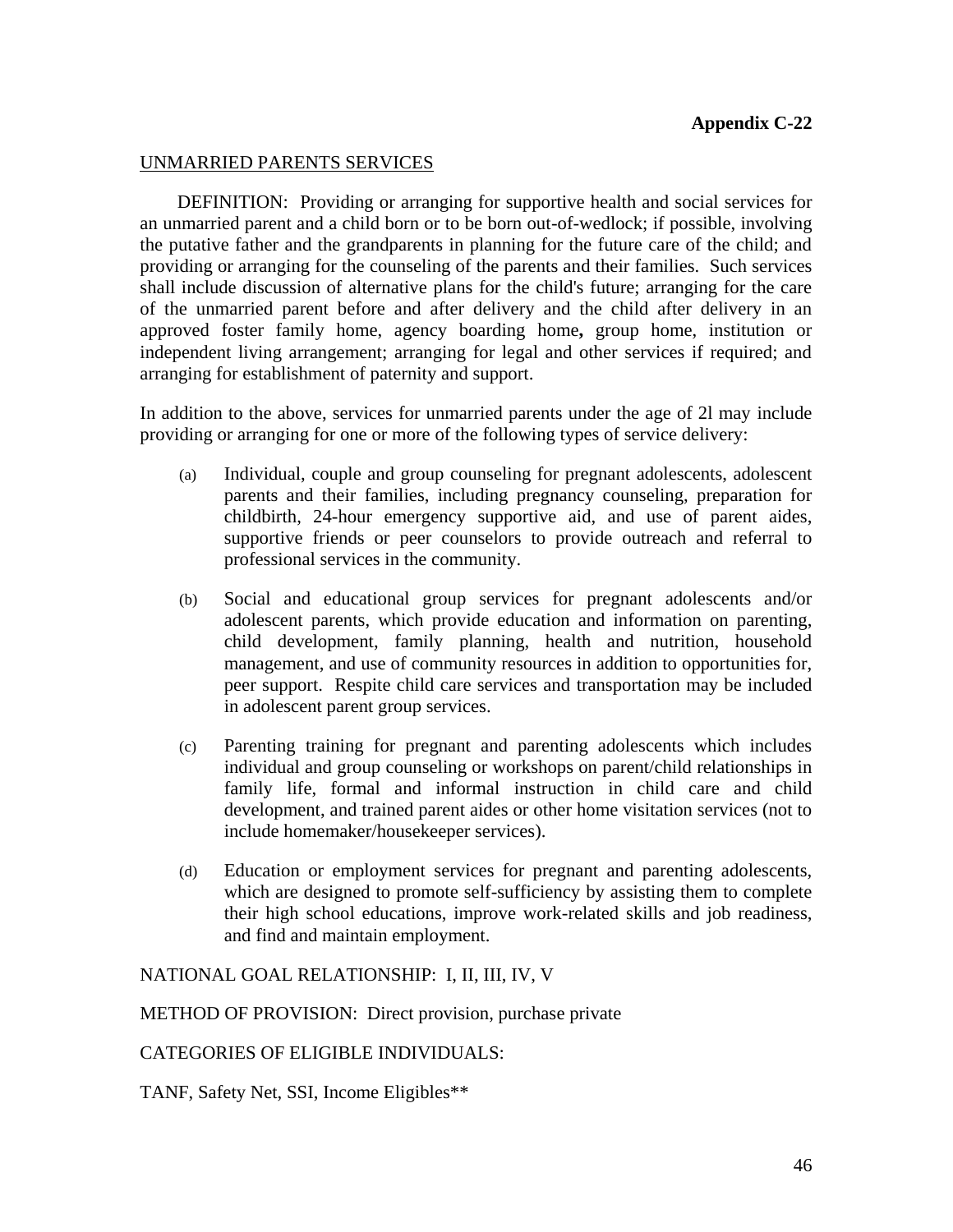# **INCOME ELIGIBILITY STANDARDS<sup>1</sup>**

#### **Appendix D-1**

| <b>SERVICE</b>                                    | <b>MANDATED</b><br><b>CATEGORIES</b>                                                                                | <b>OPTIONAL</b><br><b>CATEGORIES</b>                                          | <b>INCOME</b><br><b>STANDARDS</b>                                           |
|---------------------------------------------------|---------------------------------------------------------------------------------------------------------------------|-------------------------------------------------------------------------------|-----------------------------------------------------------------------------|
| <b>Adoption Component A</b><br><b>Component B</b> | <b>Without Regard</b><br><b>Without Regard (limited)</b>                                                            | None<br>TANF, SNA<br>Up to 200%                                               | Without Regard <sup>2</sup><br><b>Without Regard</b><br><b>Local Option</b> |
| <b>Aftercare Mandated</b><br>Optional             | <b>Without Regard</b><br><b>None</b>                                                                                | TANF, SNA<br><b>Up to 200%</b>                                                | <b>Without Regard</b><br><b>Local Option</b>                                |
| Child Care                                        | <b>Employed TANF and Safety Net</b><br>Employed families transitioning<br>off of TANF and Safety Net up to<br>200%. | Up to:<br>275% family of 2<br>255% family of 3<br>225% family of 4<br>or more | Local Option                                                                |
| Educational                                       | None                                                                                                                | Up to 200%                                                                    | <b>Local Option</b>                                                         |
| Employment                                        | None                                                                                                                | Up to 200%                                                                    | Local Option                                                                |
| <b>Family Planning</b><br>Component A             | TANF, SSI, Safety Net                                                                                               | a. Up to 200%<br>b. Without Regard for<br>Age 21 and under                    | Local Option                                                                |
| Component B                                       | None                                                                                                                | a. Up to 200%<br>b. Without Regard for<br>Age 21 and under                    | Local Option                                                                |

<sup>1</sup> Income eligibility standards are expressed as a percentage of federal poverty level for a family size of four. All these percentages represent State maximum eligibility standard. Local districts may elect lower eligibility levels for certain services listed "Local Option."

2 The State requires that these services must be provided without regard to income.

 Family means "the basic family unit consisting of one or more adults and children, if any, related by blood, or law, and residing in the same household". Where related adults, other than spouses or unrelated adults reside together, each shall be considered a separate family by the State. Emancipated minors and children living together under the care of individuals not legally responsible for that care shall be considered one person families by the State.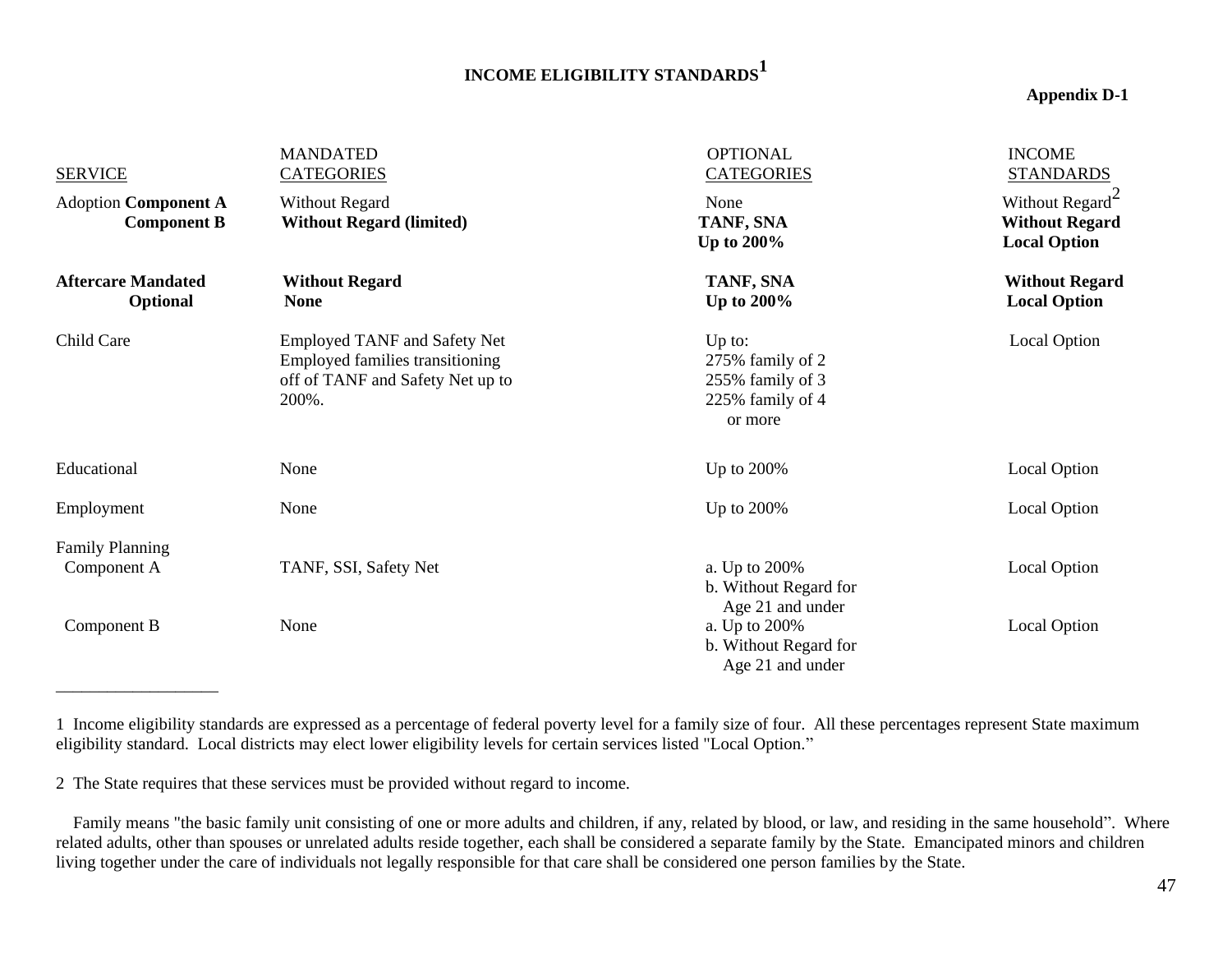| <b>SERVICE</b>                                    | <b>MANDATED</b><br><b>CATEGORIES</b> | <b>OPTIONAL</b><br><b>CATEGORIES</b>          | <b>INCOME</b><br><b>STANDARDS</b> |  |
|---------------------------------------------------|--------------------------------------|-----------------------------------------------|-----------------------------------|--|
| <b>Foster Care</b><br>Children                    | Without Regard                       | None                                          | Without Regard <sup>2</sup>       |  |
| <b>Health Related</b>                             | SSI                                  | Up to 200%                                    | Local Option                      |  |
| Home Management                                   | <b>SSI</b>                           | Up to 200%                                    | Local Option                      |  |
| Homemaker<br>Component A & B                      | None                                 | Up to 200%                                    | Local Option                      |  |
| Component C                                       | <b>SSI</b>                           | Up to 200%                                    | Local Option                      |  |
| Housekeeper/Chore                                 | SSI                                  | Up to 200%                                    | Local Option                      |  |
| Housing Improvement<br>Component A<br>Component B | <b>SSI</b><br>None                   | Up to 200%<br>Group eligibility               | Local Option<br>Group eligibility |  |
| Information & Referral                            | <b>Without Regard</b>                | None                                          | Without Regard <sup>2</sup>       |  |
| Preventive Adults                                 | None                                 | Up to 200%                                    | Local Option                      |  |
| Preventive Children Mandated<br>Optional          | <b>Without Regard</b>                | None<br>TANF, SNA                             | Without Regard <sup>2</sup>       |  |
|                                                   |                                      | <b>Up to 200%</b><br><b>Group Eligibility</b> | <b>Local Option</b>               |  |

2 The State requires that these services must be provided without regard to income.

\_\_\_\_\_\_\_\_\_\_\_\_\_\_\_\_\_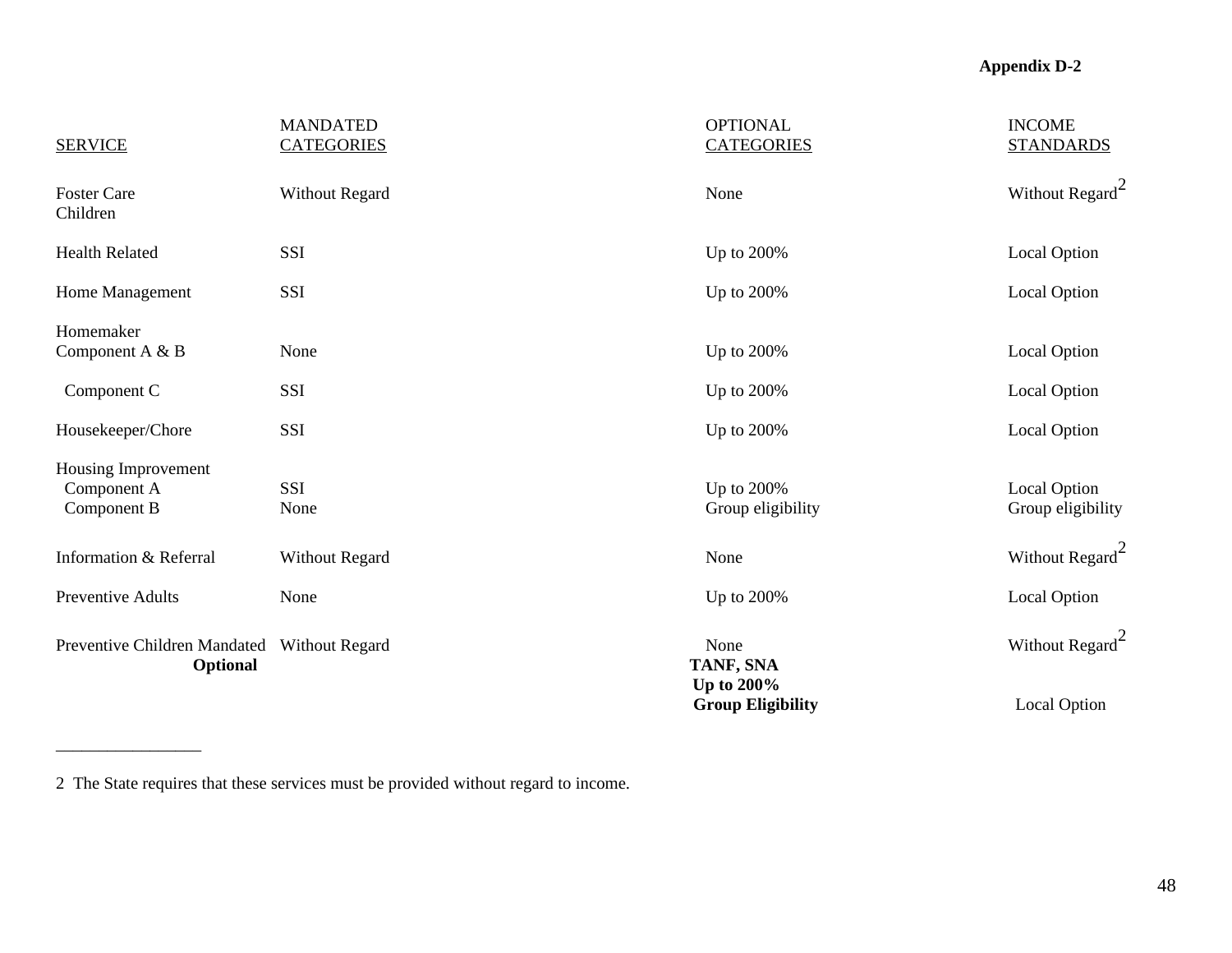| <b>SERVICE</b>                                      | <b>MANDATED</b><br><b>CATEGORIES</b>                                                | <b>OPTIONAL</b><br><b>CATEGORIES</b> | <b>INCOME</b><br><b>STANDARDS</b> |
|-----------------------------------------------------|-------------------------------------------------------------------------------------|--------------------------------------|-----------------------------------|
| Protective Adults                                   | <b>Without Regard</b>                                                               | None                                 | Without $\text{Regard}^2$         |
| Protective Children                                 | <b>Without Regard</b>                                                               | None                                 | Without Regard <sup>2</sup>       |
| <b>Residential Placement</b><br>Services for Adults |                                                                                     |                                      |                                   |
| Component A                                         | <b>Without Regard</b>                                                               | None                                 | Without Regard <sup>2</sup>       |
| Component B                                         | SSI, MA, Safety Net &Income<br>Eligibles to the extent<br>State funds are available | None                                 | Up to $150\%$                     |
| Services to Victims<br>of Domestic Violence         | <b>Without Regard</b>                                                               | None                                 | Group Eligibility                 |
| Social Group for<br>Senior Citizens                 | None                                                                                | Group Eligibility                    | Group Eligibility                 |
| Transportation                                      | None                                                                                | Up to 200%                           | Local Option                      |
| <b>Unmarried Parents</b>                            | TANF, SSI, MA, Safety Net &<br>Income Eligibles                                     | None                                 | 150%                              |

2 The State requires that these services must be provided without regard to income.

\_\_\_\_\_\_\_\_\_\_\_\_\_\_\_\_\_